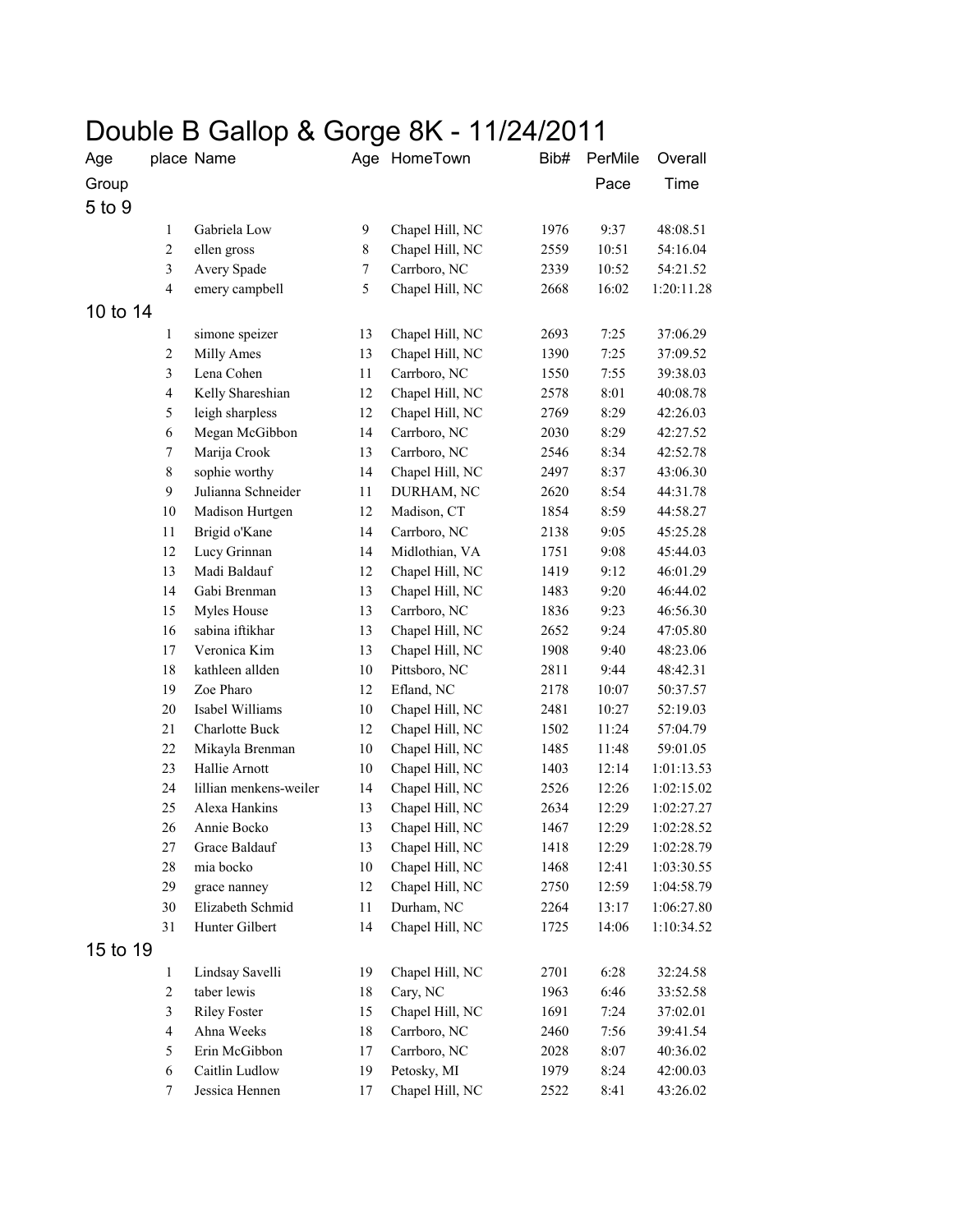|          | $\,$ $\,$               | Gabrielle Mehringer     | 16     | Chapel Hill, NC     | 2047 | 8:54  | 44:34.29   |
|----------|-------------------------|-------------------------|--------|---------------------|------|-------|------------|
|          | 9                       | Maria Vanderford        | 16     | Chapel Hill, NC     | 2528 | 8:54  | 44:34.31   |
|          | $10\,$                  | Alicia Criswell         | 15     | Durham, NC          | 1587 | 9:12  | 46:02.53   |
|          | 11                      | allie rives             | 15     | Chapel Hill, NC     | 2223 | 9:18  | 46:32.77   |
|          | 12                      | Hannah Gilbert          | 17     | DURHAM, NC          | 1724 | 9:41  | 48:27.01   |
|          | 13                      | Samantha Anscher        | 19     | Chapel Hill, NC     | 1401 | 9:57  | 49:46.54   |
|          | 14                      | Kelley Buck             | 16     | Chapel Hill, NC     | 1504 | 10:07 | 50:38.23   |
|          | 15                      | Kaleigh Roe             | 15     | Chapel Hill, NC     | 2229 | 10:24 | 52:04.49   |
|          | 16                      | Maggie Petrin           | 18     | Hillsborough, NC    | 2175 | 10:25 | 52:07.31   |
|          | 17                      | Jessica Nolting         | 15     | Chapel Hill, NC     | 2125 | 10:39 | 53:18.54   |
|          | 18                      | molly kirsch            | 15     | Chapel Hill, NC     | 2676 | 10:39 | 53:19.02   |
|          | 19                      | annabelle kayye         | 16     | Chapel Hill, NC     | 2630 | 10:41 | 53:30.26   |
|          | 20                      | Cindy Lynn Massey       | 15     | Chapel Hill, NC     | 2005 | 10:58 | 54:51.03   |
|          | 21                      | Kristen Neagle          | 19     | Carrboro, NC        | 2112 | 11:10 | 55:51.29   |
|          | 22                      | Olivia Zvara            | 18     | Chapel Hill, NC     | 2521 | 11:20 | 56:40.28   |
|          | 23                      | michelle carreno        | 19     | Mebane, NC          | 2595 | 11:25 | 57:08.03   |
|          | 24                      | leah sell-goodhand      | 18     | DURHAM, NC          | 2282 | 11:37 | 58:09.99   |
|          | 25                      | Maggie Schmid           | 17     | Durham, NC          | 2642 | 12:49 | 1:04:09.03 |
|          | 26                      | Christina Sztukowski    | 18     | Chapel Hill, NC     | 2703 | 12:55 | 1:04:38.77 |
|          | 27                      | Meredith Thomas         | 15     | Montpelier, VA      | 2389 | 13:33 | 1:07:45.77 |
|          | 28                      | Emily Fedewa            | 19     | Chapel Hill, NC     | 1674 | 14:58 | 1:14:54.53 |
|          | 29                      | skyla sale              | 18     | Signal Mountain, TN | 2641 | 15:18 | 1:16:35.27 |
|          | 30                      | emma sieck              | 16     | Pittsboro, NC       | 2833 | 17:19 | 1:26:36.78 |
|          | 31                      | Megan McCluskey         | 19     | Chapel Hill, NC     | 2017 | 18:11 | 1:30:58.05 |
| 20 to 24 |                         |                         |        |                     |      |       |            |
|          | $\mathbf{1}$            | kerri lyons             | 23     | DURHAM, NC          | 2741 | 5:37  | 28:08.06   |
|          | $\overline{c}$          | Katherine Gura          | 23     | Chapel Hill, NC     | 1757 | 6:34  | 32:54.09   |
|          | $\overline{\mathbf{3}}$ | Danielle Chu            | 24     | Durham, NC          | 1538 | 6:58  | 34:54.05   |
|          | $\overline{\mathbf{4}}$ | michelle lutz           | 22     | DURHAM, NC          | 1987 | 7:07  | 35:39.06   |
|          | 5                       | Molly Spencer           | $20\,$ | Chapel Hill, NC     | 2344 | 7:13  | 36:06.09   |
|          | 6                       | Julie Emerson           | 23     | Chapel Hill, NC     | 1657 | 7:18  | 36:31.27   |
|          | $\boldsymbol{7}$        | Alaina Smith            | 21     | Hillsborough, NC    | 2318 | 7:28  | 37:21.28   |
|          | $8\,$                   | Lindsey Nadolski        | 24     | Chapel Hill, NC     | 2109 | 7:41  | 38:26.79   |
|          | $\mathbf{9}$            |                         | $22\,$ |                     |      | 7:46  |            |
|          |                         | anna jones              |        | Pittsboro, NC       | 1871 |       | 38:50.78   |
|          | 10                      | Kate Weissler           | 24     | Philadelphia, PA    | 2464 | 7:54  | 39:32.80   |
|          | 11                      | Chandler Wright         | 22     | Pittsboro, NC       | 2498 | 8:00  | 40:04.77   |
|          | 12                      | Morven Ross             | 23     | Chapel Hill, NC     | 2238 | 8:09  | 40:48.80   |
|          | 13                      | Hannah Jones            | $22\,$ | Washington, DC      | 1872 | 8:31  | 42:40.06   |
|          | 14                      | Jessica Royal           | $20\,$ | Pittsboro, NC       | 2244 | 8:35  | 42:58.29   |
|          | 15                      | kelly donovan           | 21     | Dover, MA           | 2667 | 8:37  | 43:09.03   |
|          | 16                      | michaela morgan         | 21     | Unknown, NA         | 2747 | 8:39  | 43:17.79   |
|          | 17                      | Emma May                | 23     | Chapel Hill, NC     | 2010 | 8:40  | 43:23.01   |
|          | 18                      | Charliss Fenton         | 24     | Somerville, MA      | 1677 | 8:48  | 44:02.77   |
|          | 19                      | Jasmina Nogo            | 24     | Mebane, NC          | 2124 | 9:00  | 45:01.06   |
|          | $20\,$                  | Katelyn Bryant-Comstock | 24     | Washington, DC      | 1499 | 9:00  | 45:01.27   |
|          | 21                      | Jean Strelitz           | 23     | Carrboro, NC        | 2351 | 9:03  | 45:16.04   |
|          | 22                      | Erica Lewis             | $22\,$ | Raleigh, NC         | 1958 | 9:10  | 45:52.54   |
|          | 23                      | Jessie O'Connell        | 24     | Chapel Hill, NC     | 2135 | 9:12  | 46:02.80   |
|          | 24                      | kaylee caruso           | 24     | Durham, NC          | 2765 | 9:16  | 46:22.30   |
|          | 25                      | Layne Huntington        | 23     | Durham, NC          | 1851 | 9:19  | 46:38.06   |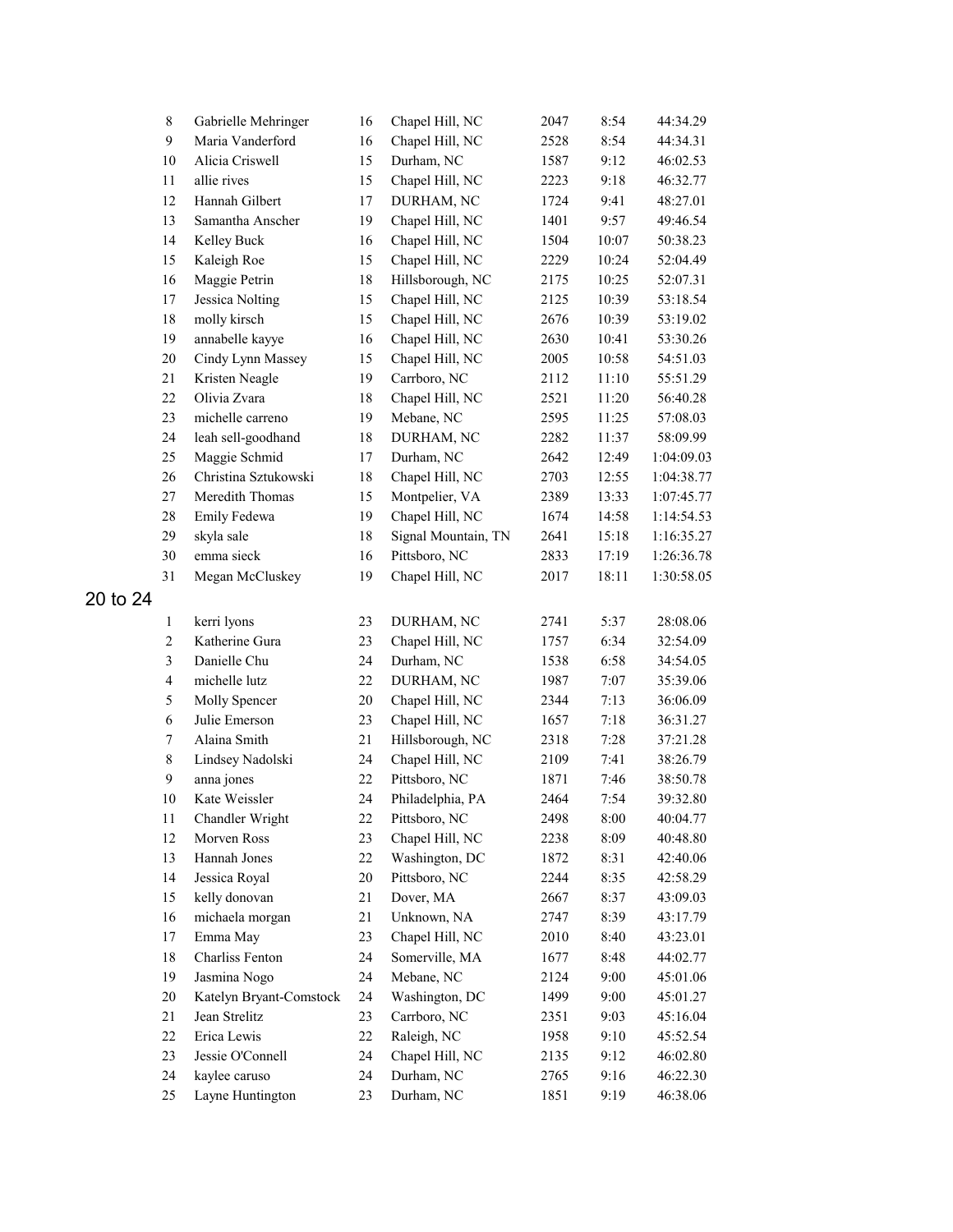| 26     | Sabrina Olsen          | 21     | Salem, OR          | 2141 | 9:21  | 46:49.27   |
|--------|------------------------|--------|--------------------|------|-------|------------|
| 27     | Caroline Mullis        | 22     | Carrboro, NC       | 2095 | 9:22  | 46:50.29   |
| 28     | alden dyer             | $22\,$ | Carrboro, NC       | 2691 | 9:24  | 47:03.27   |
| 29     | Samantha Smith         | 23     | Chapel Hill, NC    | 2328 | 9:26  | 47:11.29   |
| 30     | Katy Sims              | 23     | Carrboro, NC       | 2312 | 9:26  | 47:13.80   |
| 31     | Libby Wilcosky         | 23     | Cambridge, MA      | 2477 | 9:28  | 47:20.30   |
| 32     | Virginia Ratcliff      | 20     | Vienna, VA         | 2204 | 9:31  | 47:38.77   |
| 33     | Marie Jones            | 20     | Pittsboro, NC      | 1874 | 9:38  | 48:12.79   |
| 34     | Faith Strowd           | 23     | Pittsboro, NC      | 2353 | 9:38  | 48:13.01   |
| 35     | Dani Brecher           | 23     | Chapel Hill, NC    | 1481 | 9:43  | 48:39.77   |
| 36     | Molly Acuff            | 20     | Chapel Hill, NC    | 1378 | 9:43  | 48:40.77   |
| 37     | Katelyn Ferral         | 23     | Chapel Hill, NC    | 1680 | 9:46  | 48:51.55   |
| 38     | Miranda Davis          | 20     | Chapel Hill, NC    | 1613 | 9:50  | 49:12.53   |
| 39     | Christine Tauchen      | 24     | Richmond, VA       | 2375 | 9:51  | 49:16.79   |
| 40     | Paige Kawula           | 24     | Chapel Hill, NC    | 1889 | 9:52  | 49:20.00   |
| 41     | karen plevock          | 24     | Chapel Hill, NC    | 2737 | 9:53  | 49:27.49   |
| 42     | Jennie Burrowes        | 24     | Cullowhee, NC      | 1510 | 9:57  | 49:47.28   |
| 43     | Halston Ladd           | $20\,$ | Hillsborough, NC   | 2548 | 10:16 | 51:20.31   |
| 44     | Megan Howe             | 20     | Chapel Hill, NC    | 1841 | 10:17 | 51:27.52   |
| 45     | Kelly Kotarek          | 23     | Dixons Mills, AL   | 1927 | 10:17 | 51:29.29   |
| 46     | April Siktar           | 23     | Chapel Hill, NC    | 2301 | 10:24 | 52:04.26   |
| 47     | Marieke Fenton         | 22     | Chapel Hill, NC    | 1678 | 10:36 | 53:01.03   |
| 48     | Lee Howe               | 24     | Chapel Hill, NC    | 1840 | 10:37 | 53:07.55   |
| 49     | jenalee jabout         | 21     | Chapel Hill, NC    | 2722 | 10:41 | 53:27.53   |
| 50     | Carrie Gilbert         | $22\,$ | DURHAM, NC         | 1721 | 10:42 | 53:31.29   |
| 51     | Emily Ward             | 24     | Pittsboro, NC      | 2451 | 10:44 | 53:42.53   |
| 52     | Claire Kinnell         | 21     | Cary, NC           | 1911 | 10:47 | 53:58.01   |
| 53     | Elizabeth Czaus        | 21     | York, PA           | 1599 | 10:53 | 54:29.03   |
| 54     | Jennifer Blackburn     | 20     | Chapel Hill, NC    | 1454 | 10:55 | 54:36.79   |
| 55     | Mary Claire Lachiewicz | 20     | Chapel Hill, NC    | 2533 | 10:55 | 54:36.80   |
| 56     | Casey Hare             | 21     | Virginia Beach, VA | 1778 | 11:02 | 55:13.29   |
| 57     | emma sell-goodhand     | 21     | DURHAM, NC         | 2281 | 11:05 | 55:25.78   |
| 58     | Mindy Nichamin         | 23     | Carrboro, NC       | 2121 | 11:17 | 56:29.56   |
| 59     | Natalia Posthill       | 23     | DURHAM, NC         | 2189 | 11:18 | 56:30.27   |
| 60     | Kathleen Murray        | 20     | Chapel Hill, NC    | 2102 | 11:24 | 57:05.55   |
| 61     | Jessica Zvara          | 24     | Chapel Hill, NC    | 2520 | 11:26 | 57:10.72   |
| 62     | Camila Salvo           | 21     | Carrboro, NC       | 2255 | 11:26 | 57:11.25   |
| 63     | caroline blunk         | 23     | Chapel Hill, NC    | 2685 | 11:28 | 57:23.78   |
| 64     | Marissa Crain          | 23     | Carrboro, NC       | 1579 | 11:31 | 57:37.05   |
| 65     | Ashley Harden          | 24     | Efland, NC         | 1775 | 11:34 | 57:53.27   |
| 66     | Jessica Higgins        | 24     | Carrboro, NC       | 1813 | 11:37 | 58:07.28   |
| 67     | Rachael Bloom          | 24     | Chapel Hill, NC    | 1463 | 11:51 | 59:17.28   |
| 68     | <b>Hillary Scott</b>   | $22\,$ | Chapel Hill, NC    | 2275 | 11:56 | 59:44.50   |
| 69     | Jessye Cunningham      | 20     | Hillsborough, NC   | 1595 | 12:01 | 1:00:07.56 |
| $70\,$ | ketra dawson           | 24     | Carrboro, NC       | 2621 | 12:13 | 1:01:05.27 |
| 71     | Elizabeth McClellan    | 21     | Chapel Hill, NC    | 2013 | 12:18 | 1:01:31.03 |
| 72     | megan warshawsky       | $22\,$ | Hillsborough, NC   | 2455 | 12:25 | 1:02:09.02 |
| 73     | Camilla Posthill       | 24     | Chapel Hill, NC    | 2188 | 12:49 | 1:04:09.28 |
| 74     | Elizabeth Zvara        | 22     | Chapel Hill, NC    | 2519 | 13:57 | 1:09:49.52 |

25 to 29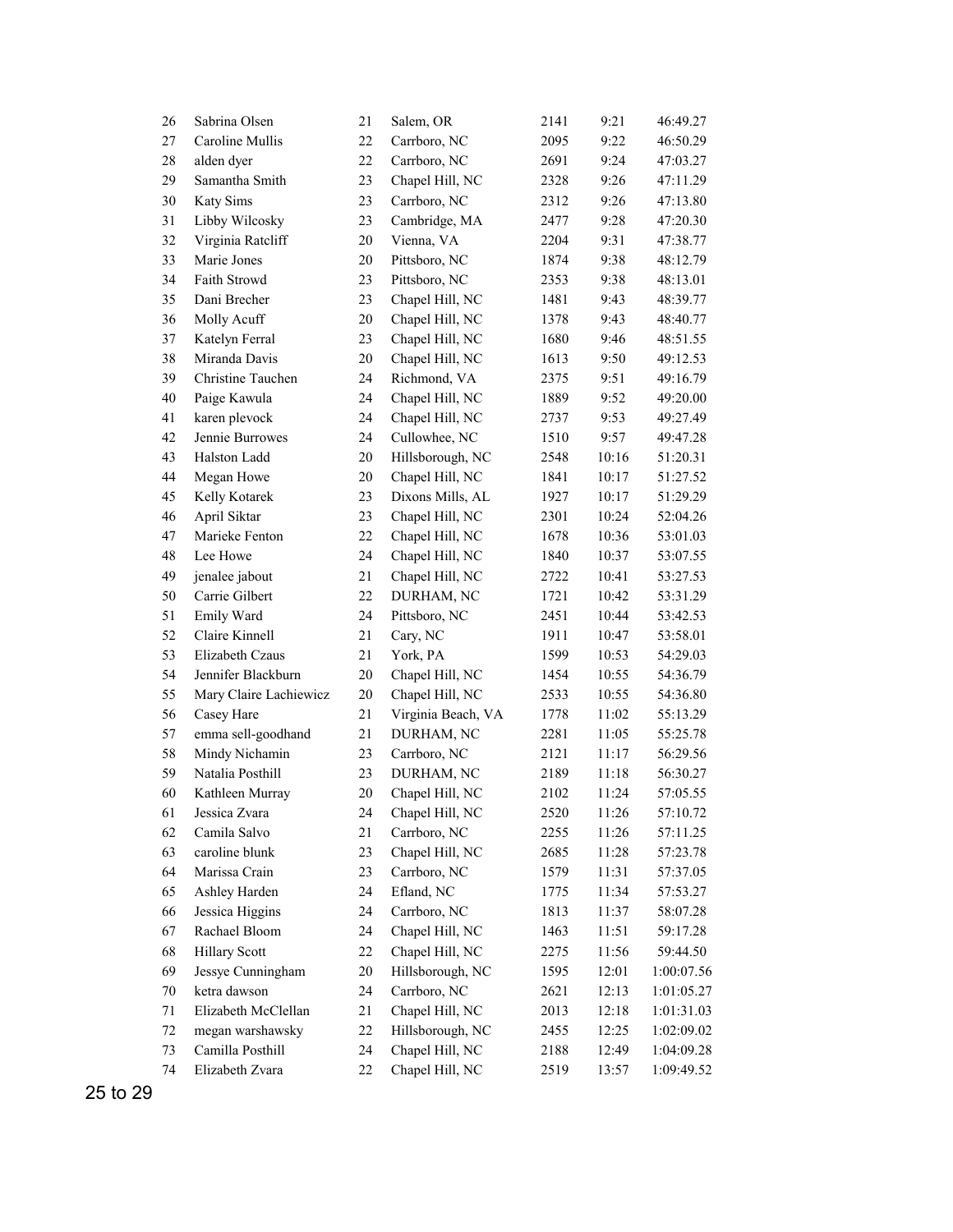| $\mathbf{1}$            | Whitney Heavner        | 28       | Chapel Hill, NC     | 2541         | 6:51         | 34:20.33             |
|-------------------------|------------------------|----------|---------------------|--------------|--------------|----------------------|
| $\boldsymbol{2}$        | blair degraw           | 27       | Greensboro, NC      | 2721         | 6:55         | 34:35.82             |
| $\mathfrak{Z}$          | Jean Davidson          | $28\,$   | Carrboro, NC        | 2822         | 7:02         | 35:15.31             |
| $\overline{\mathbf{4}}$ | Laura Reese            | 27       | Durham, NC          | 2209         | 7:29         | 37:26.03             |
| 5                       | jo cassidy             | $28\,$   | Chicago, IL         | 2647         | 7:32         | 37:45.03             |
| 6                       | Megan Knechtges        | 25       | Apex, NC            | 1922         | 7:39         | 38:16.02             |
| $\tau$                  | Jessica Laine          | $28\,$   | Carrboro, NC        | 1930         | 7:40         | 38:22.27             |
| 8                       | Mignon Arrington       | 25       | Durham, NC          | 1406         | 7:47         | 38:57.77             |
| 9                       | Meredith Costa         | 29       | Carrboro, NC        | 1570         | 7:58         | 39:50.02             |
| 10                      | Abby Kelly             | 26       | Chapel Hill, NC     | 1895         | 8:02         | 40:14.80             |
| 11                      | <b>Brittany Dinola</b> | 29       | Charlotte, NC       | 1627         | 8:06         | 40:34.27             |
| 12                      | Nikki Hastings         | 29       | Charlottesville, VA | 1795         | 8:07         | 40:35.51             |
| 13                      | Elizabeth MacLean      | 25       | Chapel Hill, NC     | 1990         | 8:12         | 41:03.78             |
| 14                      | Heather Hope           | 25       | Morrisville, NC     | 1834         | 8:15         | 41:16.04             |
| 15                      | Kyle Hoover            | 27       | Chapel Hill, NC     | 1833         | 8:18         | 41:33.05             |
| 16                      | Rachael Davies-Ludlow  | 25       | Athens, GA          | 1606         | 8:24         | 42:00.53             |
| 17                      | diane losardo          | 28       | Carrboro, NC        | 2727         | 8:30         | 42:34.53             |
| 18                      | megan rua              | $28\,$   | Chapel Hill, NC     | 2246         | 8:32         | 42:43.27             |
| 19                      | sara long              | $28\,$   | Carrboro, NC        | 1973         | 8:33         | 42:49.80             |
| $20\,$                  | <b>Susie Dickson</b>   | $28\,$   | Chapel Hill, NC     | 2719         | 8:36         | 43:04.80             |
| 21                      | Margaret Irvin         | 29       | Durham, NC          | 1861         | 8:37         | 43:08.05             |
| 22                      | Meredith Jones         | 25       | Bethesda, MD        | 1875         | 8:39         | 43:20.78             |
| 23                      | Lauren Hart            | 27       | Chapel Hill, NC     | 1788         | 8:44         | 43:43.02             |
| 24                      | Heather Martin         | 27       | Bivalve, MD         | 2003         | 8:46         | 43:50.78             |
| 25                      | Elizabeth Vazquez      | 29       | Carrboro, NC        | 2422         | 8:46         | 43:52.02             |
| 26                      | christen campbell      | 27       | Carrboro, NC        | 2717         | 8:47         | 43:57.07             |
| $27\,$                  | Molly Gaither          | 29       | Carrboro, NC        | 1704         | 8:50         | 44:11.04             |
| $28\,$                  | loretta bauer          | 27       | Hillsborough, NC    | 1430         | 8:52         | 44:20.53             |
| 29                      | laura tawil            | 29       | Chapel Hill, NC     | 2377         | 8:53         | 44:28.54             |
| 30                      | Anna Davis             | 29       | manteo, NC          | 1607         | 8:54         | 44:30.79             |
| 31                      | Cara Berkowitz         | $28\,$   | Chapel Hill, NC     | 1444         | 8:55         | 44:37.27             |
| 32                      | <b>Blaine Barbee</b>   | 29       | Hillsborough, NC    | 1423         | 8:56         | 44:42.04             |
| 33                      | Stephanie Bourdo       | 29       | Chicago, IL         | 1477         | 8:58         | 44:50.02             |
| 34                      | Jamie Hartzell         | 29       | Chapel Hill, NC     | 1791         | 8:58         | 44:50.03             |
| 35                      | jennifer chu           | 27       | Chapel Hill, NC     | 2730         | 8:59         | 44:56.04             |
| $36\,$                  | Whitney Caron          | $26\,$   | Carrboro, NC        | 2536         | 9:00         | 45:02.56             |
| 37                      | Rory Mullen            | 26       | Chapel Hill, NC     | 2094         | 9:01         | 45:07.78             |
| 38                      | johanna gresset        | 26       | Durham, NC          | 2757         | 9:03         | 45:16.26             |
| 39                      | Rachel FitzSimons      | 26       | Durham, NC          | 1685         | 9:03         | 45:18.07             |
| 40                      | Sarah O'Brien          | 29       | Chapel Hill, NC     | 2133         | 9:06         | 45:31.26             |
| 41                      | Stephanie Nieman       | 27       | Hillsborough, NC    | 2123         | 9:07         | 45:38.77             |
| 42                      | <b>Courtney Power</b>  | $28\,$   | Pittsboro, NC       | 2191         | 9:08         | 45:41.29             |
| 43                      | Katy Shields           | 29       | Durham, NC          | 2291         | 9:09         | 45:49.55             |
| 44                      | Katherine Stimpson     | 25       | Hillsborough, NC    | 2348         | 9:11         | 45:57.51             |
| 45                      | caitlin cummings       | 27       | Chapel Hill, NC     |              | 9:11         | 45:59.06             |
|                         | jean abreu             |          | Carrboro, NC        | 2673         |              |                      |
| 46<br>47                | Catherine Soriano      | 25<br>25 | Carrboro, NC        | 2716         | 9:24<br>9:26 | 47:01.55             |
| 48                      | Erin Simmons           | 27       | DURHAM, NC          | 2337<br>2306 | 9:30         | 47:13.79             |
| 49                      | Virginia Knechtel      | 29       | Chapel Hill, NC     | 1921         | 9:31         | 47:32.51<br>47:37.81 |
| 50                      | jessica ortolano       | 29       | Durham, NC          | 2144         |              |                      |
|                         |                        |          |                     |              | 9:31         | 47:38.27             |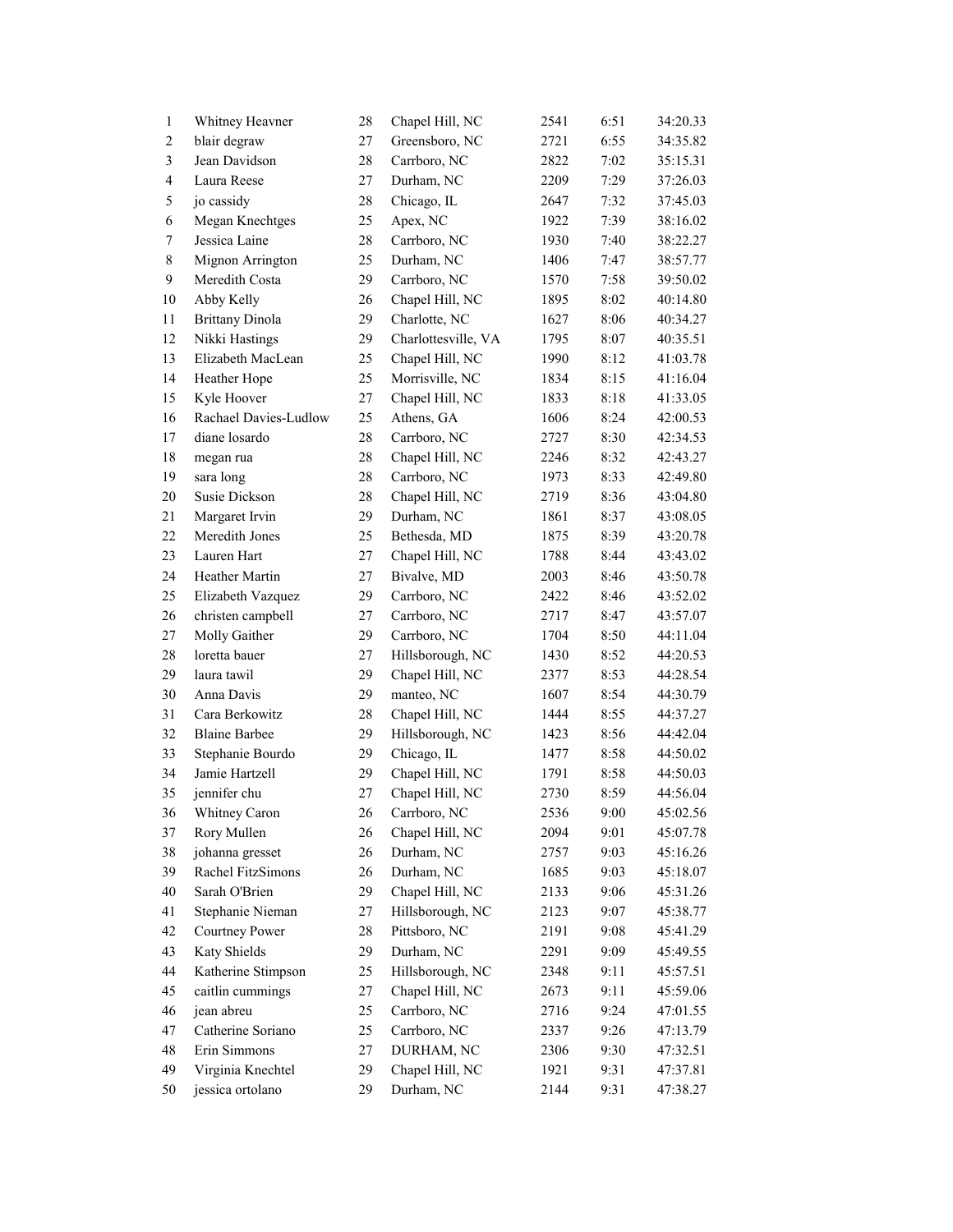| 51      | Stephania Strusievicz  | 25     | DURHAM, NC       | 2354 | 9:33  | 47:48.75   |
|---------|------------------------|--------|------------------|------|-------|------------|
| 52      | Caitlin Collins        | 25     | Carrboro, NC     | 1555 | 9:36  | 48:01.05   |
| 53      | Katy Liu               | 29     | Chapel Hill, NC  | 1972 | 9:36  | 48:01.28   |
| 54      | rachael hansen         | $28\,$ | Chapel Hill, NC  | 2705 | 9:39  | 48:15.77   |
| 55      | Kate Thompson          | 26     | Chapel Hill, NC  | 2602 | 9:42  | 48:33.55   |
| 56      | Christine Royal        | 26     | Reidsville, NC   | 2243 | 9:43  | 48:36.03   |
| 57      | Tamar Greenspan        | 27     | Washington, DC   | 1745 | 9:43  | 48:39.31   |
| 58      | Holt Hemingway         | 26     | Austin, TX       | 1805 | 9:45  | 48:45.05   |
| 59      | ZHUZHU ZHANG           | 28     | Chapel Hill, NC  | 2512 | 9:51  | 49:19.29   |
| 60      | Sarah Smiley           | 27     | Carrboro, NC     | 2763 | 9:58  | 49:53.54   |
| 61      | megan dieringer        | 25     | Chapel Hill, NC  | 1626 | 10:01 | 50:08.27   |
| 62      | Alexandra Fatula       | 27     | Chapel Hill, NC  | 1668 | 10:03 | 50:17.27   |
| 63      | cari paulua            | 27     | Chapel Hill, NC  | 2807 | 10:04 | 50:23.04   |
| 64      | christina wrennall     | 25     | Durham, NC       | 2678 | 10:06 | 50:32.32   |
| 65      | Sarah Turner           | 26     | Carrboro, NC     | 2408 | 10:07 | 50:35.31   |
| 66      | <b>Emily Snapper</b>   | 25     | Chapel Hill, NC  | 2333 | 10:11 | 50:55.04   |
| 67      | Paige Coulter          | 26     | Chapel Hill, NC  | 1574 | 10:24 | 52:03.78   |
| 68      | Mallory Boyle          | 25     | Arlington, VA    | 1478 | 10:25 | 52:09.04   |
| 69      | Hana Crume             | 27     | Nashville, TN    | 1591 | 10:29 | 52:27.29   |
| $70\,$  | Lindsay Benjamin       | 28     | New York, NY     | 1438 | 10:32 | 52:41.53   |
| 71      | Erin Howe              | $28\,$ | Dallas, TX       | 1839 | 10:33 | 52:47.06   |
| 72      | Jessica Harden         | 25     | Marietta, GA     | 1776 | 10:46 | 53:51.31   |
| 73      | Sarah Rosenberg        | 27     | Washington, DC   | 2236 | 10:51 | 54:17.78   |
| 74      | Kaileen Gersper        | 26     | Chapel Hill, NC  | 1715 | 10:54 | 54:34.04   |
| 75      | Aimee Bazin            | 28     | Carrboro, NC     | 1431 | 11:00 | 55:02.04   |
| 76      | Kristi Yakel           | 27     | Parker, CO       | 2503 | 11:01 | 55:08.53   |
| $77 \,$ | yaemsiri sirima        | 25     | Carrboro, NC     | 2690 | 11:09 | 55:49.78   |
| 78      | sirin yaemsiri         | 29     | Carrboro, NC     | 2500 | 11:09 | 55:50.79   |
| 79      | <b>Bridget Dean</b>    | 26     | Raleigh, NC      | 1620 | 11:19 | 56:39.51   |
| 80      | Noelle Hagen           | 29     | New York, NY     | 1762 | 11:19 | 56:39.52   |
| 81      | Megan Van Noord        | 29     | Carrboro, NC     | 2418 | 11:24 | 57:02.78   |
| 82      | Allison Peacock        | 26     | Carrboro, NC     | 2162 | 11:24 | 57:02.78   |
| 83      | Kate Blackman          | 28     | Carrboro, NC     | 1456 | 11:26 | 57:12.28   |
| 84      | katie jones            | 27     | Fayetteville, NC | 1873 | 11:29 | 57:29.04   |
| 85      | Elizabeth Pedraza      | 27     | Chapel Hill, NC  | 2165 | 11:50 | 59:11.04   |
| 86      | Katie Smith            | 28     | RALEIGH, NC      | 2324 | 11:52 | 59:25.30   |
| 87      | Johanna de Graffenreid | 26     | Pittsboro, NC    | 2544 | 11:54 | 59:33.06   |
| 88      | stephanie harbour      | 28     | NY, NY           | 1774 | 11:56 | 59:45.03   |
| 89      | adrianne patnaude      | 29     | Durham, NC       | 2157 | 12:43 | 1:03:38.05 |
| 90      | Ashley Williams        | 29     | Nashville, TN    | 2479 | 12:43 | 1:03:40.31 |
| 91      | <b>Suzanne Sutton</b>  | 25     | Chapel Hill, NC  | 2364 | 12:43 | 1:03:40.55 |
| 92      | Kate Crandall          | 26     | Denver, CO       | 1581 | 12:53 | 1:04:29.70 |
| 93      | Monica Kim             | 29     | Houston, TX      | 1907 | 13:02 | 1:05:13.54 |
| 94      | Juliette Kahle         | 29     | Chapel Hill, NC  | 1878 | 13:25 | 1:07:08.27 |
| 95      | Heidi MacLean          | 29     | Carrboro, NC     | 1991 | 14:16 | 1:11:23.77 |
| 96      | Michelle Merritt       | 26     | Durham, NC       | 2051 | 14:49 | 1:14:09.28 |
| 97      | Jeanette Schmidt       | 27     | Durham, NC       | 2268 | 14:54 | 1:14:35.78 |
| 98      | Jessica Hart           | 25     | Chapel Hill, NC  | 1786 | 15:51 | 1:19:18.02 |
| 99      | Reed Meador            | 25     | Mebane, NC       | 2044 | 17:18 | 1:26:30.27 |
|         |                        |        |                  |      |       |            |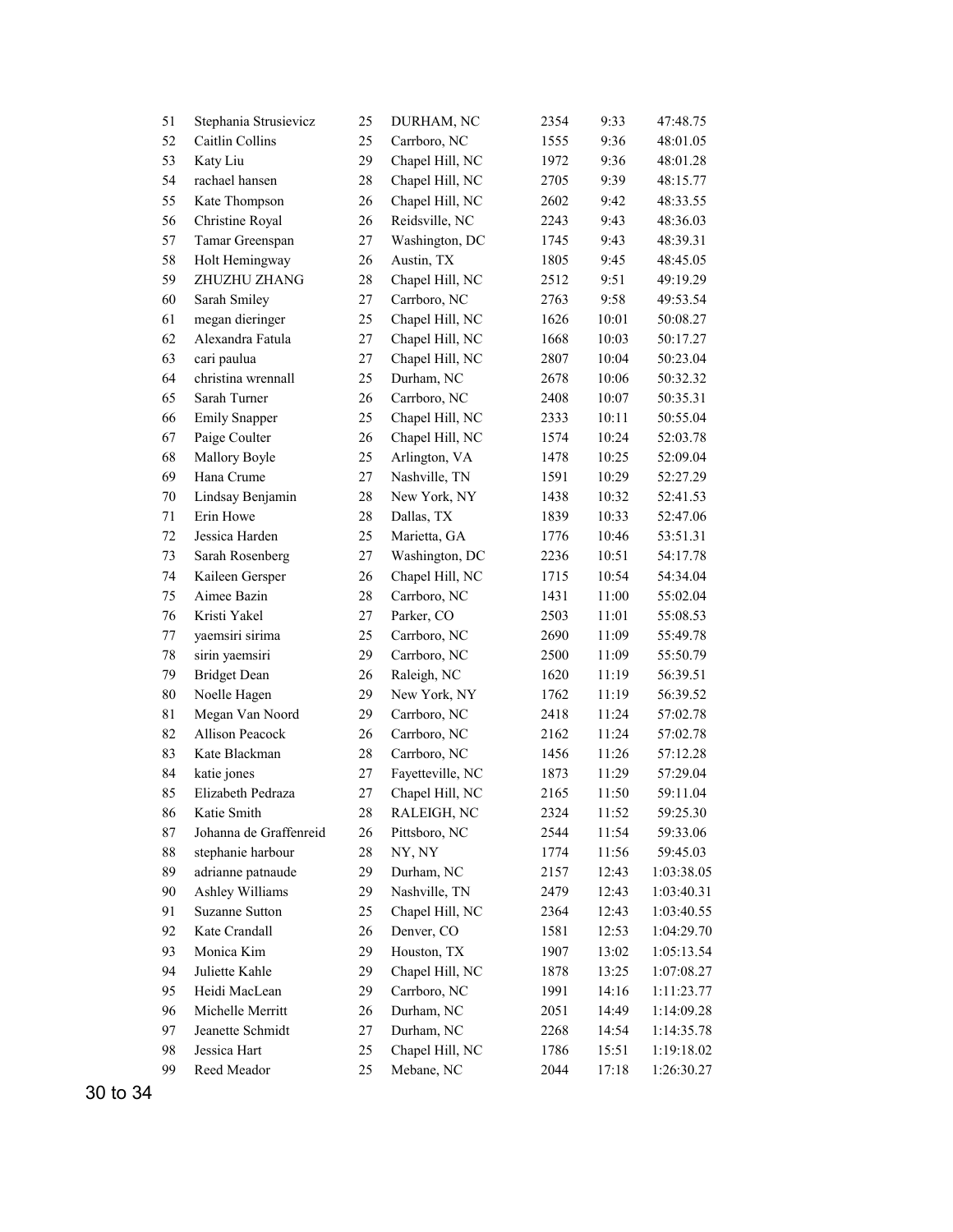| $\mathbf{1}$   | Martha Hoelzer           | 33 | Unknown, NA         | 2542 | 6:33 | 32:47.08 |
|----------------|--------------------------|----|---------------------|------|------|----------|
| $\overline{c}$ | Mia Chabot               | 31 | Durham, NC          | 1529 | 6:44 | 33:41.81 |
| $\mathfrak{Z}$ | Kimberly Eagens          | 31 | Charlotte, NC       | 1650 | 6:47 | 33:57.08 |
| $\overline{4}$ | Ivy Pointer              | 33 | Chapel Hill, NC     | 2613 | 7:04 | 35:23.84 |
| 5              | Amy Singer               | 34 | Hillsborough, NC    | 2313 | 7:06 | 35:33.08 |
| 6              | katherine ducker         | 32 | Unknown, NA         | 2776 | 7:10 | 35:52.82 |
| 7              | Grant Kahler             | 33 | W. Hollywood, CA    | 1880 | 7:11 | 35:55.32 |
| 8              | kristin watson           | 31 | Carrboro, NC        | 2557 | 7:16 | 36:23.34 |
| $\mathbf{9}$   | Christine Kahler         | 30 | Washington, DC      | 1879 | 7:17 | 36:26.07 |
| $10\,$         | Jill Marie Hill          | 32 | Chapel Hill, NC     | 1816 | 7:19 | 36:38.04 |
| 11             | Lilith Anderson          | 31 | Chapel Hill, NC     | 1394 | 7:28 | 37:20.05 |
| 12             | carolyn selenski         | 34 | Durham, NC          | 2775 | 7:32 | 37:42.52 |
| 13             | Joanna Tallon            | 32 | Durham, NC          | 2372 | 7:40 | 38:23.02 |
| 14             | kimberley Smith          | 31 | DURHAM, NC          | 2326 | 7:46 | 38:50.54 |
| 15             | Sarah Treul              | 30 | Chapel Hill, NC     | 2403 | 7:46 | 38:51.29 |
| 16             | Jessica Molnar           | 31 | Durham, NC          | 2072 | 7:47 | 38:59.80 |
| 17             | Kimberly Amick           | 31 | Durham, NC          | 1391 | 7:48 | 39:03.55 |
| 18             | Christy England          | 31 | SAN DIEGO, CA       | 1659 | 7:55 | 39:39.27 |
| 19             | Misty Woods              | 31 | Hillsborough, NC    | 2495 | 8:08 | 40:43.06 |
| 20             | Lauren Macmillan         | 33 | W. Hollywood, CA    | 1992 | 8:12 | 41:01.03 |
| 21             | <b>Blake Allen</b>       | 31 | Chapel Hill, NC     | 1386 | 8:16 | 41:25.56 |
| $22\,$         | Trish Nervo              | 33 | Salem, VA           | 2689 | 8:20 | 41:42.56 |
| 23             | Jessica Thornton         | 32 | Carrboro, NC        | 2543 | 8:20 | 41:43.02 |
| 24             | Sara Harward             | 33 | Chapel Hill, NC     | 1793 | 8:27 | 42:16.06 |
| 25             | Erica Haney              | 32 | Chapel Hill, NC     | 2819 | 8:30 | 42:34.78 |
| 26             | Natalie McLenaghan       | 31 | ATHENS, GA          | 2038 | 8:31 | 42:40.81 |
| $27\,$         | Nataliya Shuchalina      | 34 | Apex, NC            | 2297 | 8:34 | 42:53.79 |
| $28\,$         | Melissa Cunningham       | 32 | Carrboro, NC        | 1597 | 8:39 | 43:20.27 |
| 29             | Michelle Bertuglia-Haley | 33 | Durham, NC          | 1447 | 8:41 | 43:30.05 |
| 30             | Melissa Toper            | 33 | <b>GRAHAM, NC</b>   | 2398 | 8:42 | 43:34.04 |
| 31             | Maya Lindley             | 34 | Chapel Hill, NC     | 1969 | 8:43 | 43:36.77 |
| 32             | Joy Pugh                 | 33 | Charlottesville, VA | 2197 | 8:46 | 43:50.27 |
| 33             | marisa carter            | 33 | Chapel Hill, NC     | 2637 | 8:47 | 43:58.04 |
| 34             | Paige Childs             | 33 | Chapel Hill, NC     | 1535 | 8:50 | 44:15.02 |
| 35             | Angela Mabb              | 31 | Durham, NC          | 1988 | 8:51 | 44:19.76 |
| 36             | Kara Syvertsen           | 32 | Denver, CO          | 2368 | 8:52 | 44:24.02 |
| 37             | Erin Carey               | 30 | Chapel Hill, NC     | 1522 | 8:57 | 44:46.28 |
| 38             | Candace Taylor           | 32 | Brooklyn, NY        | 2380 | 8:57 | 44:46.29 |
| 39             | Kerry Wenzel             | 33 | Atlanta, GA         | 2468 | 8:58 | 44:50.77 |
| 40             | Elizabeth Halstead       | 33 | Apex, NC            | 1766 | 9:06 | 45:31.24 |
| 41             | laura matthews-jolly     | 30 | Jackson Heights, NY | 2643 | 9:09 | 45:50.98 |
| 42             | Cheryl Briner            | 34 | Chapel Hill, NC     | 1489 | 9:11 | 45:55.05 |
| 43             | Megan Randall            | 33 | Chapel Hill, NC     | 2762 | 9:15 | 46:18.78 |
| 44             | andrea mulholland        | 33 | Carrboro, NC        | 2092 | 9:16 | 46:25.54 |
| 45             | Danielle Smith           | 31 | Durham, NC          | 2320 | 9:17 | 46:26.27 |
| 46             | Erin Lett                | 30 | Durham, NC          | 1956 | 9:18 | 46:33.05 |
| 47             | Kortni Campbell          | 34 | Huntersville, NC    | 1521 | 9:19 | 46:38.28 |
| 48             | <b>Brianne Voelp</b>     | 31 | Cranberry Twsp, PA  | 2425 | 9:27 | 47:17.29 |
| 49             | Kate Faulkner            | 32 | Chapel Hill, NC     | 1670 | 9:31 | 47:38.52 |
| 50             | Ashley Karpinos          | 31 | Nashville, TN       | 1884 | 9:33 | 47:50.05 |
|                |                          |    |                     |      |      |          |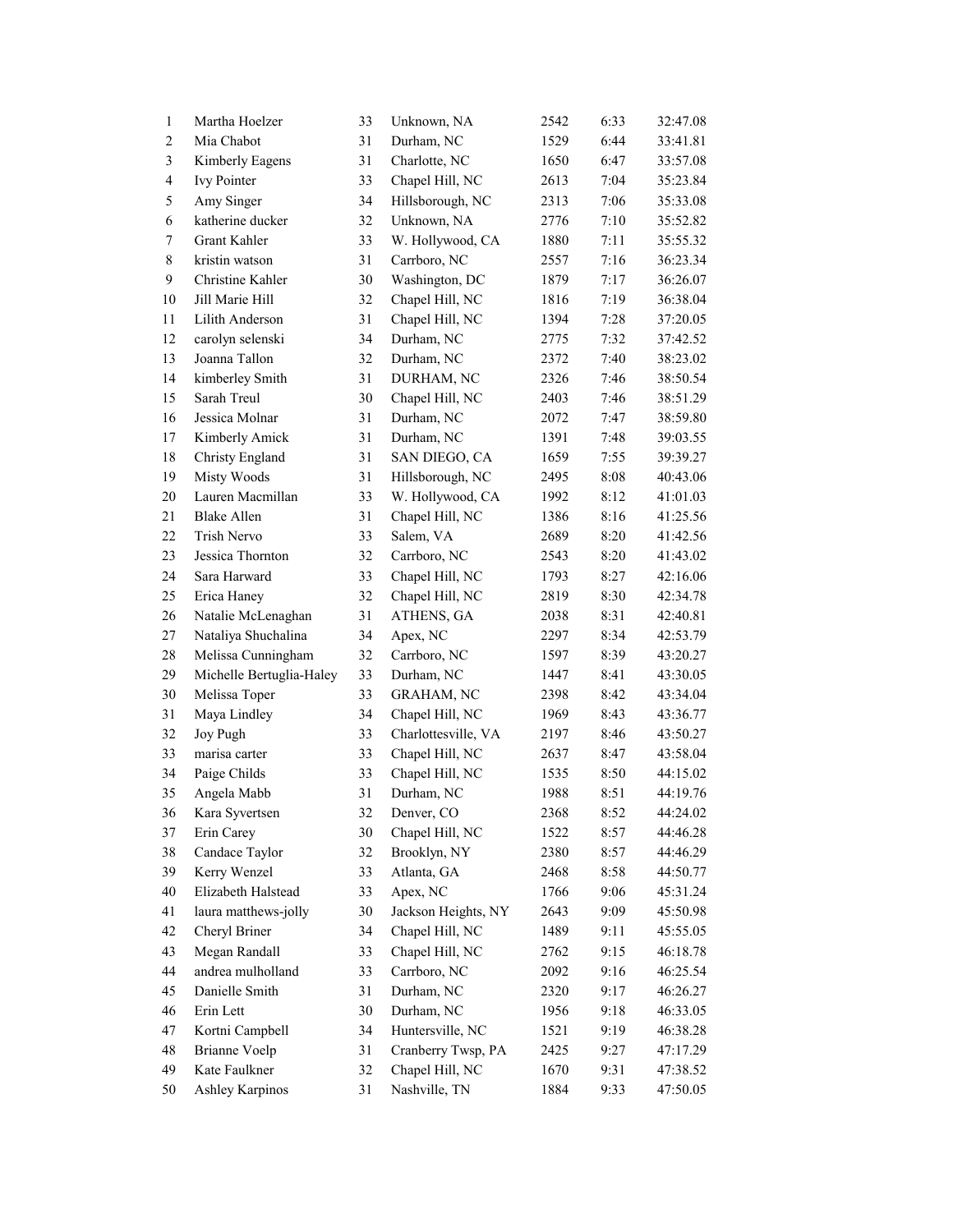| 51          | Ann Collins          | 32     | Carrboro, NC          | 1554 | 9:37  | 48:10.55   |
|-------------|----------------------|--------|-----------------------|------|-------|------------|
| 52          | stephanie hall       | 32     | Carrboro, NC          | 2797 | 9:39  | 48:18.52   |
| 53          | roxanne little       | 34     | Chapel Hill, NC       | 2781 | 9:39  | 48:18.81   |
| 54          | Kathryn Calhoun      | 34     | Chapel Hill, NC       | 1516 | 9:48  | 49:02.54   |
| 55          | Claire Novotny       | 31     | Carrboro, NC          | 2128 | 9:49  | 49:06.77   |
| 56          | Leah Hein            | 33     | <b>BURLINGTON, NC</b> | 1799 | 9:50  | 49:11.26   |
| 57          | Katherine Goacher    | 31     | Durham, NC            | 1733 | 9:51  | 49:16.80   |
| 58          | Marisa Nadas         | 31     | Boston, MA            | 2107 | 9:52  | 49:20.55   |
| 59          | Michelle Klemens     | 31     | Chapel Hill, NC       | 1916 | 9:52  | 49:22.30   |
| 60          | Kerri Petrin         | 31     | Hillsborough, NC      | 2174 | 9:52  | 49:24.52   |
| 61          | Joy Cranshaw         | 32     | Chapel Hill, NC       | 1583 | 9:52  | 49:25.79   |
| 62          | Lara Leininger       | 32     | CARY, NC              | 1953 | 10:05 | 50:27.77   |
| 63          | rebecca miller       | 30     | St. Louis, MO         | 2706 | 10:08 | 50:44.05   |
| 64          | Regan Huneycutt      | 30     | Chapel Hill, NC       | 1847 | 10:09 | 50:45.78   |
| 65          | India Whedbee        | 33     | Raleigh, NC           | 2470 | 10:12 | 51:04.03   |
| 66          | anna larson          | 33     | DURHAM, NC            | 1937 | 10:15 | 51:17.04   |
| 67          | <b>LISA VYAS</b>     | 32     | Hillsborough, NC      | 2438 | 10:22 | 51:50.78   |
| 68          | leigh dasher         | 32     | Hillsborough, NC      | 2766 | 10:28 | 52:21.77   |
| 69          | Lisa Reagle          | 31     | Baltimore, MD         | 2205 | 10:31 | 52:40.77   |
| $70\,$      | Caron Inglis         | 34     | Chapel Hill, NC       | 1860 | 10:33 | 52:50.27   |
| 71          | Andrea Moore         | 32     | Hillsborough, NC      | 2075 | 10:35 | 53:00.53   |
| 72          | Karen Bell           | 33     | Durham, NC            | 1437 | 10:41 | 53:26.78   |
| 73          | milissa hill         | 33     | Hillsborough, NC      | 2664 | 10:46 | 53:52.55   |
| 74          | Laura Kassler        | 30     | Carrboro, NC          | 1887 | 10:46 | 53:54.01   |
| 75          | barbara theriot      | 32     | Durham, NC            | 2384 | 10:46 | 53:55.27   |
| 76          | Colleen Spagnardi    | 30     | DURHAM, NC            | 2342 | 10:47 | 53:57.53   |
| 77          | tricia mcgovern      | 33     | Chapel Hill, NC       | 2539 | 10:49 | 54:09.98   |
| 78          | kathy parry          | 34     | Chapel Hill, NC       | 2806 | 10:50 | 54:10.24   |
| 79          | Kathy Schaeffer      | 33     | Durham, NC            | 2261 | 10:53 | 54:27.55   |
| 80          | Melissa Asllani      | 30     | Durham, NC            | 1409 | 10:54 | 54:32.28   |
| $8\sqrt{1}$ | Amy Gulledge         | 33     | Durham, NC            | 1755 | 10:54 | 54:33.82   |
| 82          | katie greenberg      | 34     | Winterville, NC       | 2829 | 11:03 | 55:17.54   |
| 83          | Amy Drew             | 34     | Chapel Hill, NC       | 2655 | 11:04 | 55:23.03   |
| 84          | jennifer blackburn   | 34     | Durham, NC            | 1455 | 11:04 | 55:23.78   |
| 85          | Amy Willis-McLamb    | 34     | Hillsborough, NC      | 2487 | 11:36 | 58:01.04   |
| 86          | Kristen Smith        | 32     | Chapel Hill, NC       | 2745 | 11:46 | 58:52.04   |
| 87          | Courtney Duffy Coyle | 31     | Durham, NC            | 1643 | 11:48 | 59:03.29   |
| 88          | Erin Nelson          | 33     | Carrboro, NC          | 2116 | 12:07 | 1:00:35.79 |
| 89          | Christine Murphy     | 30     | Chapel Hill, NC       | 2099 | 12:08 | 1:00:44.30 |
| 90          | Lysandra Weber       | 30     | Pittsboro, NC         | 2459 | 12:19 | 1:01:37.05 |
| 91          | Nan Lujan            | 31     | Chapel Hill, NC       | 1983 | 12:50 | 1:04:13.53 |
| 92          | Leah Gregory         | 33     | DURHAM, NC            | 1747 | 12:54 | 1:04:31.04 |
| 93          | Sarah Northrop       | 31     | Nashville, TN         | 2127 | 12:59 | 1:04:58.05 |
| 94          | amy kendrick         | 33     | Mebane, NC            | 2718 | 12:59 | 1:04:58.28 |
| 95          | Lynda-Marie Taurasi  | 33     | Carrboro, NC          | 2565 | 13:26 | 1:07:12.27 |
| 96          | Julie Dumond         | 33     | Durham, NC            | 1644 | 13:45 | 1:08:46.04 |
| 97          | <b>KELSI WILSON</b>  | 30     | Pittsboro, NC         | 2489 | 13:56 | 1:09:41.03 |
| 98          | Malena Rousseau      | 31     | Chapel Hill, NC       | 2242 | 14:04 | 1:10:23.54 |
| 99          | Lisa Bono            | $30\,$ | Chapel Hill, NC       | 1474 | 14:16 | 1:11:23.52 |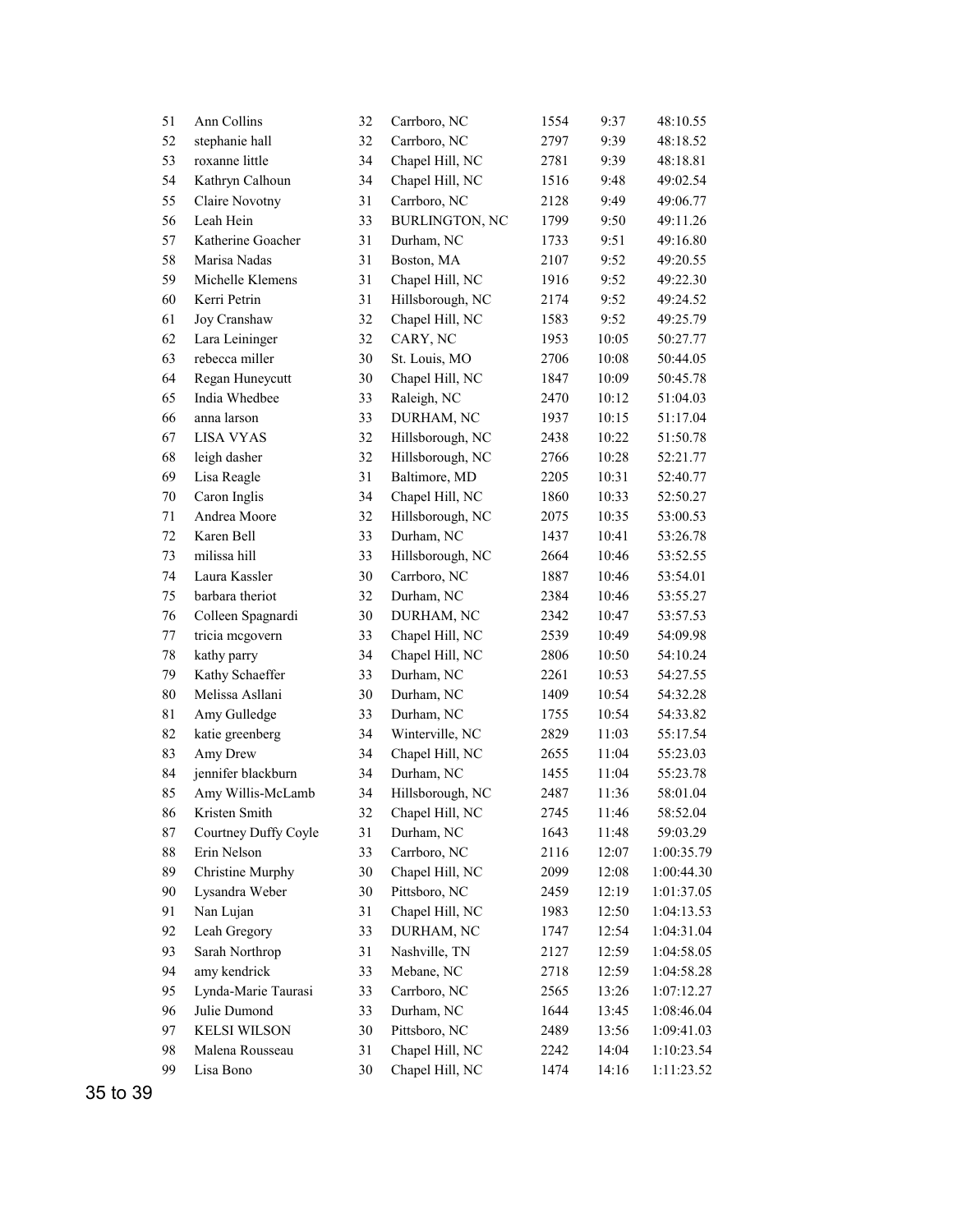| $\mathbf{1}$   | Allie Bigelow         | 38 | Durham, NC              | 1449 | 6:09 | 30:45.56 |
|----------------|-----------------------|----|-------------------------|------|------|----------|
| $\overline{c}$ | <b>Brandie Revoy</b>  | 36 | Chapel Hill, NC         | 2213 | 6:44 | 33:40.05 |
| $\mathfrak{Z}$ | Tina Weiler           | 38 | Chapel Hill, NC         | 2674 | 6:52 | 34:23.58 |
| $\overline{4}$ | Jessica Bishop        | 36 | Chapel Hill, NC         | 1451 | 6:53 | 34:27.08 |
| 5              | Kristen Linney        | 37 | Durham, NC              | 1970 | 6:59 | 34:57.82 |
| 6              | Jennifer Howard       | 37 | Durham, NC              | 1838 | 7:14 | 36:10.84 |
| $\tau$         | becca pearce          | 39 | Baltimore, MD           | 2799 | 7:20 | 36:42.78 |
| $\,8\,$        | Amy King              | 36 | Millburn, NJ            | 1909 | 7:27 | 37:15.03 |
| $\mathbf{9}$   | Erika Wise            | 36 | Carrboro, NC            | 2491 | 7:27 | 37:19.04 |
| $10\,$         | Paula Song            | 37 | Columbus, OH            | 2336 | 7:35 | 37:56.02 |
| 11             | Kristin Hart          | 37 | Durham, NC              | 1787 | 7:36 | 38:03.81 |
| 12             | Sage Rountree         | 39 | Carrboro, NC            | 2240 | 7:49 | 39:07.29 |
| 13             | Amy Drumheller        | 38 | Chapel Hill, NC         | 1641 | 7:53 | 39:26.28 |
| 14             | Braden Walsh          | 35 | Pittsboro, NC           | 2444 | 7:55 | 39:39.54 |
| 15             | Kelly Young           | 37 | Chapel Hill, NC         | 2683 | 8:06 | 40:31.77 |
| 16             | Caitlin Hirschman     | 39 | Chapel Hill, NC         | 1820 | 8:11 | 40:57.53 |
| 17             | Melissa Miller        | 37 | Chapel Hill, NC         | 2065 | 8:11 | 40:57.56 |
| 18             | Amanda Del Rio        | 36 | Chapel Hill, NC         | 1621 | 8:13 | 41:07.06 |
| 19             | Destiny Lopez         | 36 | Carrboro, NC            | 1975 | 8:16 | 41:24.53 |
| $20\,$         | Sherry Webb           | 36 | Clover, SC              | 2458 | 8:20 | 41:44.30 |
| 21             | Jennifer Adams        | 35 | Pittsboro, NC           | 1381 | 8:20 | 41:45.80 |
| 22             | amy wares             | 38 | Carrboro, NC            | 2453 | 8:21 | 41:46.79 |
| 23             | connie freeman        | 35 | Durham, NC              | 2567 | 8:21 | 41:49.05 |
| 24             | Susan Trout           | 38 | Chapel Hill, NC         | 2404 | 8:24 | 42:04.53 |
| 25             | Melissa Solum         | 37 | Chapel Hill, NC         | 2335 | 8:25 | 42:09.29 |
| 26             | Laura Roe             | 39 | Chapel Hill, NC         | 2230 | 8:26 | 42:14.05 |
| $27\,$         | Marcy Luna            | 39 | Chapel Hill, NC         | 1984 | 8:28 | 42:20.53 |
| $28\,$         | Tricia White          | 35 | Carrboro, NC            | 2695 | 8:28 | 42:22.53 |
| 29             | lisa busko            | 39 | Chapel Hill, NC         | 2616 | 8:28 | 42:23.77 |
| $30\,$         | Andrea Sweigart       | 35 | ATHENS, GA              | 2367 | 8:32 | 42:41.52 |
| 31             | elisabeth miller      | 35 | DURHAM, NC              | 2063 | 8:37 | 43:07.06 |
| 32             | ashley bishop         | 35 | Carrboro, NC            | 2801 | 8:37 | 43:07.31 |
| 33             | Stephanie Thomas      | 39 | DURHAM, NC              | 2390 | 8:37 | 43:09.80 |
| 34             | Elizabeth McConnell   | 38 | Chapel Hill, NC         | 2019 | 8:38 | 43:11.53 |
| 35             | Virginia Wang         | 36 | Carrboro, NC            | 2449 | 8:40 | 43:23.78 |
| 36             | <b>Beth Davis</b>     | 39 | <b>Blowing Rock, NC</b> | 1608 | 8:42 | 43:31.53 |
| 37             | Christina Cooley      | 35 | Carrboro, NC            | 1568 | 8:42 | 43:34.29 |
| 38             | Lindsay Gray          | 38 | Durham, NC              | 1742 | 8:43 | 43:39.04 |
| 39             | Rebecca Richard       | 36 | Chapel Hill, NC         | 2215 | 8:51 | 44:17.27 |
| 40             | Carey Leach           | 39 | Durham, NC              | 1942 | 8:53 | 44:27.79 |
| 41             | <b>Emily Brouwer</b>  | 35 | Chapel Hill, NC         | 1491 | 8:53 | 44:28.56 |
| 42             | Jennifer Fox          | 39 | Chapel Hill, NC         | 1693 | 8:55 | 44:36.99 |
| 43             | Jennifer Ashe         | 38 | Durham, NC              | 1407 | 8:58 | 44:53.79 |
| 44             | Erika Stevens         | 35 | ATHENS, GA              | 2837 | 8:59 | 44:57.49 |
| 45             | <b>Christy Dodson</b> | 38 | Chapel Hill, NC         | 1637 | 8:59 | 44:58.03 |
| 46             | Erika Grace           | 38 | Chapel Hill, NC         | 1741 | 9:02 | 45:13.77 |
| 47             | laura reebye          | 38 | Chapel Hill, NC         | 2590 | 9:07 | 45:35.27 |
| 48             | Kelly Lilley          | 37 | Bahama, NC              | 1968 | 9:09 | 45:45.54 |
| 49             | Rebecca Mercier       | 37 | Carrboro, NC            | 2048 | 9:12 | 46:04.76 |
| 50             | <b>Beth Galloway</b>  | 37 | Chapel Hill, NC         | 1705 | 9:13 | 46:05.06 |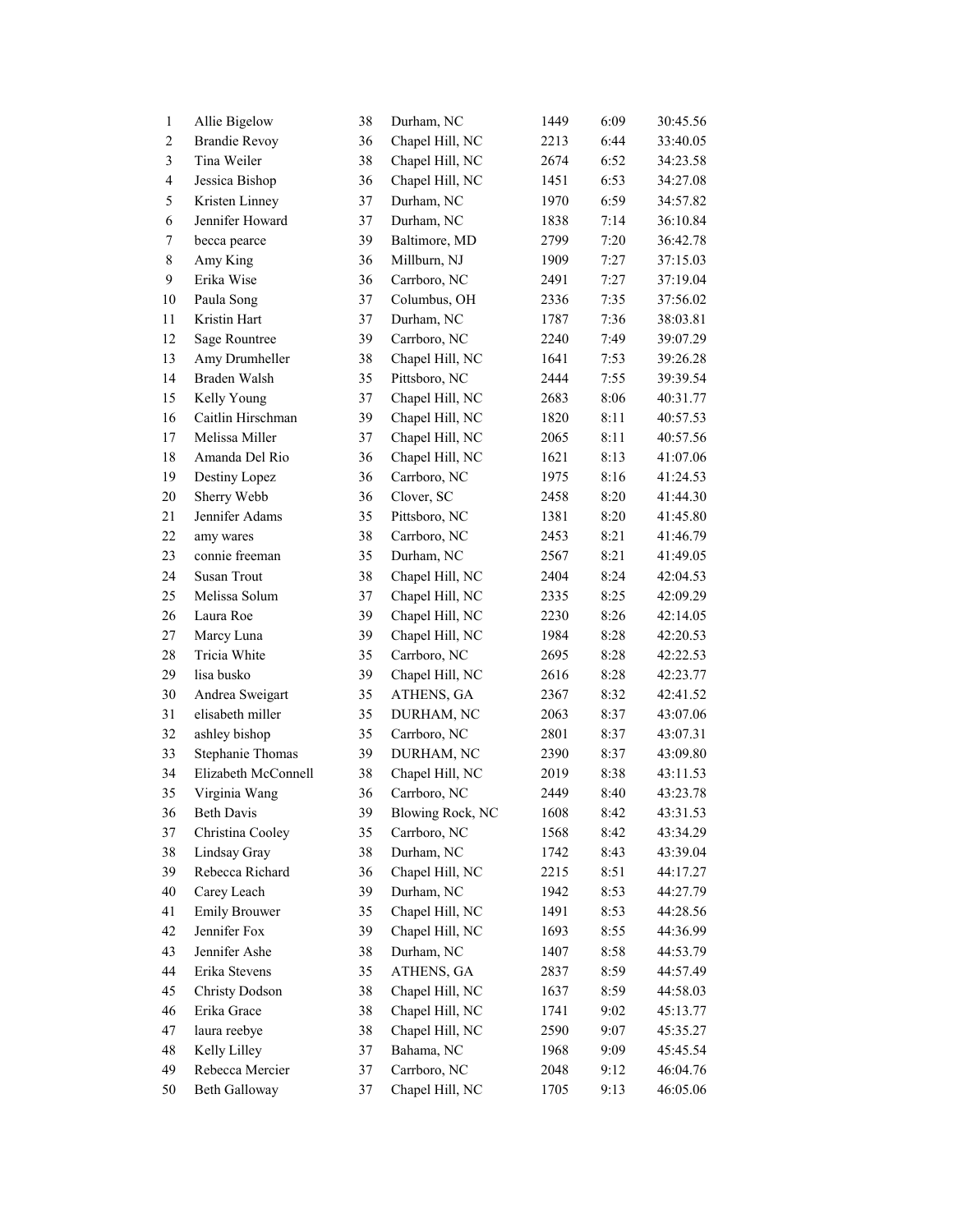| 51     | Shannon Harris       | 38 | Chapel Hill, NC      | 1785 | 9:13  | 46:05.77 |
|--------|----------------------|----|----------------------|------|-------|----------|
| 52     | Rose Monahan         | 35 | Chapel Hill, NC      | 2074 | 9:13  | 46:06.05 |
| 53     | Taryn Ward           | 35 | Chapel Hill, NC      | 2452 | 9:22  | 46:55.28 |
| 55     | Angela Salamanca     | 35 | Raleigh, NC          | 2253 | 9:29  | 47:27.77 |
| 56     | Erica Collis         | 35 | Carrboro, NC         | 1556 | 9:31  | 47:40.31 |
| 57     | krista reddington    | 38 | Hillsborough, NC     | 2206 | 9:33  | 47:46.06 |
| 58     | Sandra Woolson       | 36 | Chapel Hill, NC      | 2631 | 9:33  | 47:48.76 |
| 59     | Jennifer Wiggins     | 37 | Chapel Hill, NC      | 2476 | 9:35  | 47:55.51 |
| 60     | Michelle Engle       | 39 | Chapel Hill, NC      | 1662 | 9:37  | 48:05.52 |
| 61     | Leah Sobsey          | 37 | Chapel Hill, NC      | 2334 | 9:39  | 48:16.51 |
| 62     | Michelle McNaughton  | 38 | Chapel Hill, NC      | 2039 | 9:39  | 48:20.55 |
| 63     | Leigh Herrington     | 35 | Chapel Hill, NC      | 1809 | 9:42  | 48:34.01 |
| 64     | Noreen McDonald      | 38 | Chapel Hill, NC      | 2021 | 9:44  | 48:44.27 |
| 65     | marianne massey      | 38 | Chapel Hill, NC      | 2006 | 9:48  | 49:02.05 |
| 66     | Jessica Benson       | 36 | Durham, NC           | 1442 | 9:48  | 49:03.04 |
| 67     | Meredith Nicholson   | 38 | DURHAM, NC           | 2529 | 9:49  | 49:09.27 |
| 68     | lindsay white        | 36 | Charlotte, NC        | 2472 | 9:53  | 49:26.54 |
| 69     | Laci McDowell        | 35 | Chapel Hill, NC      | 2023 | 9:53  | 49:26.78 |
| $70\,$ | Rachel Flanagan      | 38 | Chapel Hill, NC      | 1686 | 9:54  | 49:31.27 |
| 71     | Catherine Mullen     | 37 | Chapel Hill, NC      | 2093 | 9:58  | 49:52.07 |
| $72\,$ | Jeri Oliaro          | 37 | Chapel Hill, NC      | 2140 | 9:58  | 49:52.31 |
| 73     | Catherine Schultz    | 39 | Hillton Head Is., SC | 2271 | 10:00 | 50:02.81 |
| 74     | Cindy Lee            | 38 | Chapel Hill, NC      | 1944 | 10:06 | 50:33.27 |
| 75     | Noelle Tune          | 39 | Carrboro, NC         | 2407 | 10:07 | 50:40.57 |
| 76     | Kristen Malzahn      | 37 | Durham, NC           | 1996 | 10:09 | 50:46.55 |
| $77\,$ | melanie safir        | 35 | Carrboro, NC         | 2251 | 10:09 | 50:50.29 |
| $78\,$ | <b>JULIE STUTTS</b>  | 37 | Rocky Mount, NC      | 2356 | 10:16 | 51:22.77 |
| 79     | Jennifer Hegle       | 39 | Durham, NC           | 1798 | 10:18 | 51:33.02 |
| $80\,$ | <b>LISA TAYLOR</b>   | 36 | Efland, NC           | 2382 | 10:18 | 51:34.31 |
| 81     | daphne emodi         | 38 | Chapel Hill, NC      | 2783 | 10:19 | 51:39.05 |
| 82     | lesley mcadams       | 36 | Durham, NC           | 2605 | 10:20 | 51:42.78 |
| 83     | courtney fitzpatrick | 37 | DURHAM, NC           | 2826 | 10:25 | 52:08.27 |
| 84     | Joanne Simon         | 38 | <b>GRAHAM, NC</b>    | 2309 | 10:31 | 52:38.79 |
| 85     | Kathleen Colville    | 36 | Efland, NC           | 1558 | 10:33 | 52:45.27 |
| 86     | Katharine Keenan     | 37 | Washington, DC       | 1892 | 10:37 | 53:06.03 |
| $87\,$ | Allison McWilliams   | 38 | winston-salem, nc    | 2041 | 10:38 | 53:11.55 |
| 88     | hallie cherry        | 39 | Chapel Hill, NC      | 2782 | 10:39 | 53:18.06 |
| 89     | Kim Vassiliadis      | 35 | Carrboro, NC         | 2421 | 10:46 | 53:53.06 |
| 90     | Kate Clements        | 36 | Apex, NC             | 1542 | 10:46 | 53:55.52 |
| 91     | Courtney Mickel      | 37 | Apex, NC             | 2058 | 10:46 | 53:55.77 |
| 92     | Jennifer Strobel     | 37 | Durham, NC           | 2352 | 10:48 | 54:00.77 |
| 93     | shannon o'donnell    | 39 | Charlotte, NC        | 2805 | 10:50 | 54:10.22 |
| 94     | amy powers           | 38 | Chapel Hill, NC      | 2569 | 10:50 | 54:10.81 |
| 95     | shelley golden       | 38 | Carrboro, NC         | 1734 | 10:53 | 54:26.78 |
| 96     | ann ferrari          | 36 | Chapel Hill, NC      | 1681 | 10:53 | 54:27.54 |
| 97     | Lori DeMauro         | 38 | Mebane, NC           | 1624 | 10:55 | 54:36.07 |
| 98     | diane dorney         | 37 | Chapel Hill, NC      | 1639 | 10:55 | 54:36.27 |
| 99     | Kelly Moore          | 36 | DURHAM, NC           | 2076 | 11:04 | 55:24.04 |
| 100    | Kelly Hogan          | 37 | Chapel Hill, NC      | 1826 | 11:09 | 55:49.54 |
| 101    | meredith stern       | 36 | Unknown, NA          | 2612 | 11:13 | 56:09.05 |
|        |                      |    |                      |      |       |          |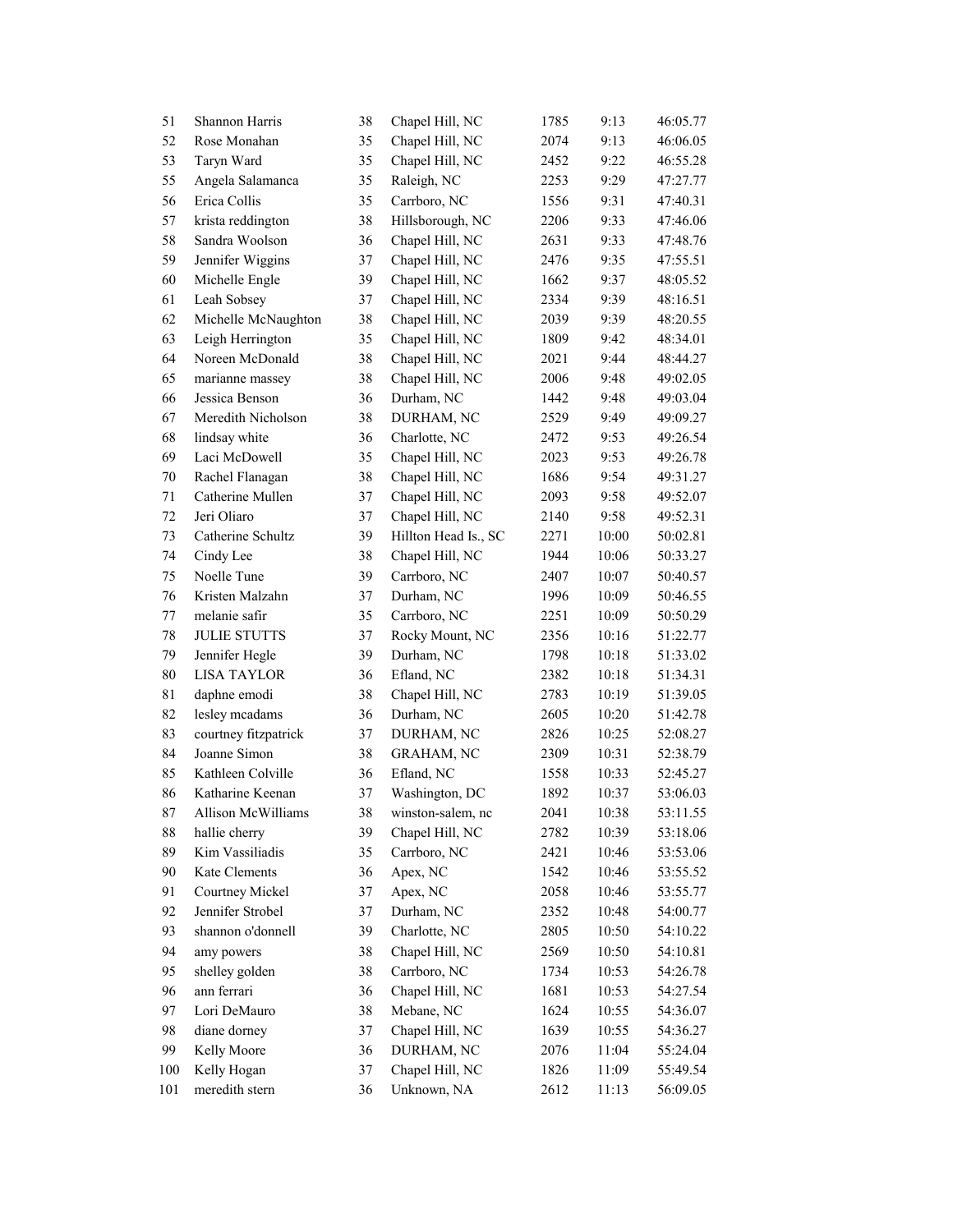|       | 102                     | Deborah Cousins               | 39       | Carrboro, NC          | 1576 | 11:18        | 56:35.27             |
|-------|-------------------------|-------------------------------|----------|-----------------------|------|--------------|----------------------|
|       | 103                     | Misty Lehman-Davis            | 37       | Chapel Hill, NC       | 1951 | 11:49        | 59:08.77             |
|       | 104                     | Rebecca Von Hoene             | 37       | <b>GRAHAM, NC</b>     | 2430 | 11:52        | 59:23.52             |
|       | 105                     | Skye Lewis                    | 38       | Greenville, NC        | 1961 | 12:04        | 1:00:24.01           |
|       | 106                     | Cynthia Daugherty             | 37       | Raleigh, NC           | 1605 | 12:05        | 1:00:30.55           |
|       | 107                     | Laura Milko                   | 38       | Durham, NC            | 2059 | 12:07        | 1:00:40.29           |
|       | 108                     | Laurie Abler                  | 35       | Chapel Hill, NC       | 1375 | 12:09        | 1:00:49.27           |
|       | 109                     | Frith Gowan                   | 37       | Carrboro, NC          | 2640 | 12:10        | 1:00:52.79           |
|       | 110                     | <b>Stacy Tantum</b>           | 39       | Durham, NC            | 2373 | 12:32        | 1:02:41.05           |
|       | 111                     | Ali Givens                    | 39       | Chapel Hill, NC       | 1731 | 12:35        | 1:02:55.03           |
|       | 112                     | Robin Blackmon                | 38       | <b>BURLINGTON, NC</b> | 1457 | 12:36        | 1:03:01.78           |
|       | 113                     | Shannon Jefferson             | 39       | Charlotte, NC         | 2681 | 12:43        | 1:03:40.51           |
|       | 114                     | Michelle Hill                 | 39       | Mebane, NC            | 1817 | 14:53        | 1:14:28.78           |
|       | 115                     | Angela Thomas                 | 38       | Roanoke, VA           | 2824 | 16:11        | 1:20:56.56           |
|       | 116                     | celia sieck                   | 37       | Pittsboro, NC         | 2834 | 17:18        | 1:26:34.03           |
| to 44 |                         |                               |          |                       |      |              |                      |
|       | 1                       | Rebecca McKeever              | 41       | Davidson, NC          | 2035 | 6:45         | 33:48.80             |
|       | $\mathbf{2}$            | caren mangarelli              | 41       | DURHAM, NC            | 1998 | 6:56         | 34:43.81             |
|       | $\mathfrak{Z}$          | Jennifer Goldstein            | 40       | Carrboro, NC          | 1735 | 7:07         | 35:39.33             |
|       | $\overline{\mathbf{4}}$ | rachel tesser                 | 40       | Chapel Hill, NC       | 2383 | 7:12         | 36:03.33             |
|       | 5                       | Jessica Lee                   | 41       | Chapel Hill, NC       | 1946 | 7:15         | 36:18.83             |
|       | 6                       | May Bryan                     | 41       | Chapel Hill, NC       | 1498 | 7:21         | 36:50.27             |
|       | 7                       | Sharon Shofer                 | 42       | Chapel Hill, NC       | 2295 | 7:28         | 37:21.52             |
|       | $\,$ 8 $\,$             | Tricia Mainil                 | 41       | Raleigh, NC           | 1995 | 7:36         |                      |
|       | 9                       | Amy Chambless                 | 41       | Carrboro, NC          | 1530 | 7:36         | 38:02.27<br>38:05.25 |
|       | $10\,$                  | Stephanie Grubbs              | 41       | Chapel Hill, NC       | 2672 | 7:52         | 39:23.02             |
|       | $11\,$                  | Amy Charney                   | 43       | Chapel Hill, NC       |      |              |                      |
|       | 12                      | Tara Allden                   | 42       |                       | 2524 | 7:52<br>7:53 | 39:23.06<br>39:28.52 |
|       |                         |                               |          | Pittsboro, NC         | 2615 |              |                      |
|       | 13                      | April Kemper                  | 44       | Chapel Hill, NC       | 1898 | 7:54         | 39:31.04             |
|       | 14<br>15                | Ilona Jaspers<br>Sundae Lewis | 42<br>44 | Carrboro, NC          | 1867 | 8:01         | 40:09.76             |
|       |                         |                               |          | Cary, NC              | 1962 | 8:08         | 40:41.28             |
|       | 16                      | Waka Kadoma                   | 42       | Chapel Hill, NC       | 2820 | 8:08         | 40:42.28             |
|       | 17                      | Sue Holaday                   | 43       | Leesburg, NC          | 1829 | 8:11         | 40:55.06             |
|       | 18                      | Robin Thompson                | 43       | Chapel Hill, NC       | 2392 | 8:14         | 41:12.78             |
|       | 19                      | Lisa Simmons                  | 40       | Chapel Hill, NC       | 2307 | 8:15         | 41:17.01             |
|       | $20\,$                  | terry kern                    | 43       | Chapel Hill, NC       | 2607 | 8:17         | 41:27.02             |
|       | 21                      | <b>Tiffany Shubert</b>        | 41       | Chapel Hill, NC       | 2296 | 8:18         | 41:34.79             |
|       | 22                      | Rebecca Yaggy                 | 40       | Brooklyn, NY          | 2502 | 8:20         | 41:43.06             |
|       | 23                      | Della Chambless               | 41       | Chapel Hill, NC       | 1531 | 8:23         | 41:56.07             |
|       | 24                      | Julie Keane                   | 42       | Chapel Hill, NC       | 2608 | 8:26         | 42:11.52             |
|       | 25                      | <b>Tracy Eldred</b>           | 41       | Carrboro, NC          | 1654 | 8:28         | 42:24.06             |
|       | 26                      | Andrea Fleming                | 41       | Hillsborough, NC      | 1687 | 8:28         | 42:25.79             |
|       | 27                      | Ioana Burke                   | 40       | Durham, NC            | 1508 | 8:29         | 42:28.27             |
|       | 28                      | Lisa McGlinn                  | 42       | Chapel Hill, NC       | 2031 | 8:30         | 42:31.29             |
|       | 29                      | Courtney Van Houtven          | 44       | Chapel Hill, NC       | 2415 | 8:31         | 42:39.27             |
|       | $30\,$                  | rebecca dye                   | 40       | Chapel Hill, NC       | 2538 | 8:32         | 42:43.29             |
|       | 31                      | Jo Rodgers                    | 40       | Chapel Hill, NC       | 2622 | 8:33         | 42:49.05             |
|       | 32                      | Lisa Tarantino                | 44       | Chapel Hill, NC       | 2374 | 8:39         | 43:15.28             |
|       | 33                      | anne duch                     | 40       | Wilmington, DE        | 2571 | 8:43         | 43:35.75             |
|       | 34                      | Christi Hurt                  | 40       | Chapel Hill, NC       | 1852 | 8:46         | 43:51.51             |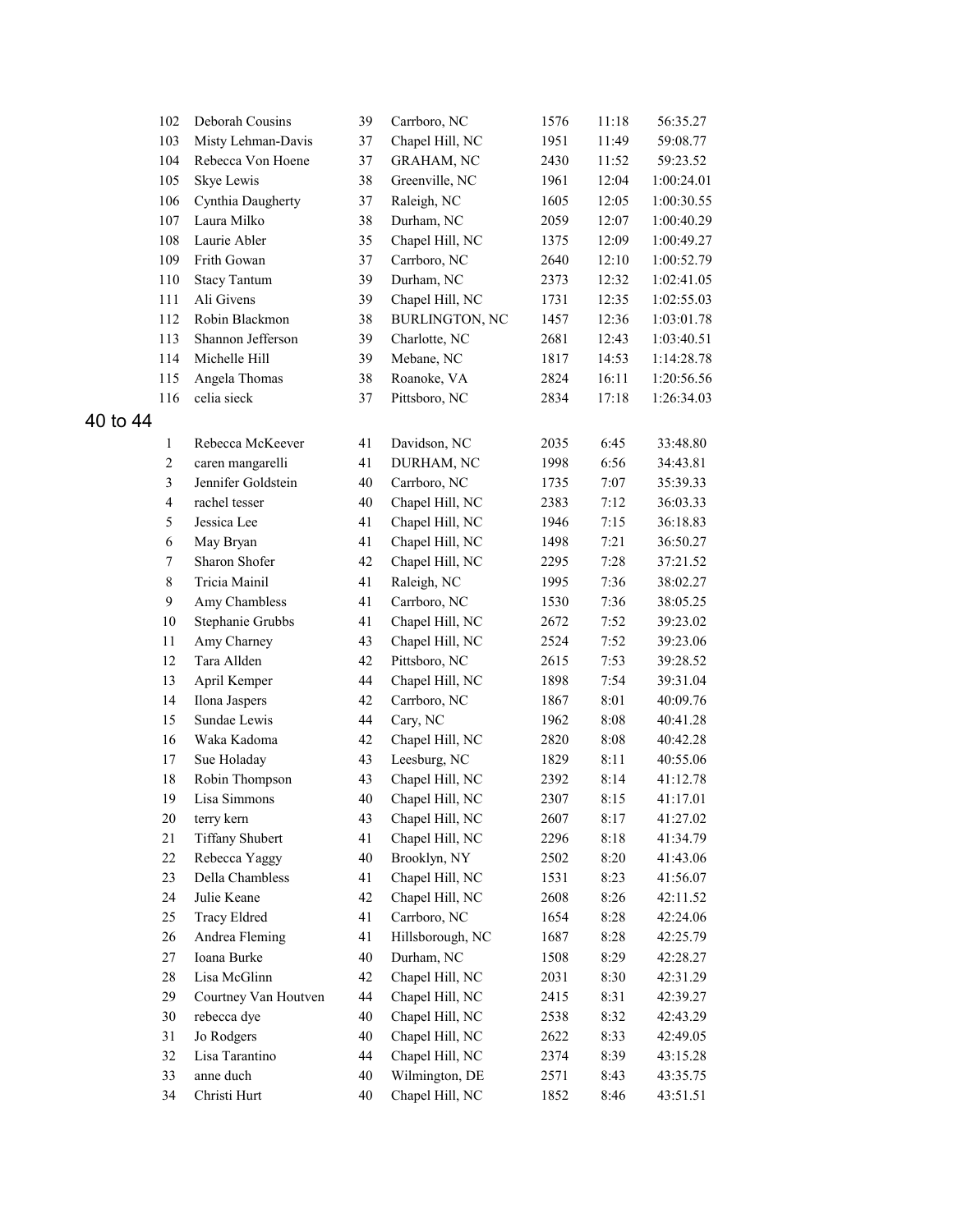| 35     | Amy Gamber             | 42 | Chapel Hill, NC   | 1707 | 8:48  | 44:02.81 |
|--------|------------------------|----|-------------------|------|-------|----------|
| 36     | Lisa Berendsen         | 42 | Matthews, NC      | 1443 | 8:56  | 44:44.03 |
| 37     | Katherine Baer         | 42 | Carrboro, NC      | 1416 | 8:57  | 44:48.31 |
| 38     | Denise Carpenter       | 44 | Chapel Hill, NC   | 1525 | 8:59  | 44:57.77 |
| 39     | Linh Calhoun           | 43 | Chapel Hill, NC   | 1517 | 9:00  | 45:02.77 |
| 40     | Rachael Cruickshank    | 41 | Chapel Hill, NC   | 1590 | 9:00  | 45:03.04 |
| 41     | Aimee Zaas             | 40 | Chapel Hill, NC   | 2510 | 9:00  | 45:03.79 |
| 42     | Jeness Campbell        | 41 | Durham, NC        | 1520 | 9:01  | 45:10.77 |
| 43     | Valerie Myers          | 44 | Burlington, NC    | 2106 | 9:03  | 45:16.05 |
| 44     | Mary Ann Dobbins       | 41 | Durham, NC        | 1634 | 9:04  | 45:21.52 |
| 45     | Melissa Huemmer        | 43 | Chapel Hill, NC   | 1845 | 9:06  | 45:34.02 |
| 46     | Anne Jacobs Kenyon     | 40 | Efland, NC        | 1866 | 9:07  | 45:38.81 |
| 47     | Miranda Danku          | 41 | Chapel Hill, NC   | 1601 | 9:09  | 45:50.29 |
| 48     | robynn sunderhaus      | 43 | Unknown, NA       | 2650 | 9:11  | 45:55.28 |
| 49     | Leigh Kinnell          | 40 | Cary, NC          | 1912 | 9:12  | 46:02.03 |
| 50     | Kinsey Wennerstrom     | 41 | Durham, NC        | 2467 | 9:12  | 46:02.50 |
| 51     | Julea Danielson        | 41 | Cary, NC          | 1600 | 9:12  | 46:02.76 |
| 52     | Melissa Williams       | 42 | DURHAM, NC        | 2483 | 9:13  | 46:10.78 |
| 53     | Dana Campbell          | 40 | Chapel Hill, NC   | 2671 | 9:15  | 46:18.03 |
| 54     | laurie krieger         | 41 | Chapel Hill, NC   | 2651 | 9:17  | 46:29.79 |
| 55     | Kristy Morgan          | 40 | Chapel Hill, NC   | 2081 | 9:18  | 46:35.23 |
| 56     | Katja Moos             | 43 | Chapel Hill, NC   | 2077 | 9:19  | 46:39.01 |
| 57     | Mary Taub              | 41 | Chapel Hill, NC   | 2624 | 9:20  | 46:43.29 |
| 58     | Tricia Billy           | 42 | Chapel Hill, NC   | 1450 | 9:25  | 47:09.27 |
| 59     | Maureen Furlong        | 40 | Chapel Hill, NC   | 1701 | 9:26  | 47:15.03 |
| 60     | Amy Hoogervorst        | 43 | Chapel Hill, NC   | 1832 | 9:28  | 47:20.79 |
| 61     | <b>Tracy Simpson</b>   | 43 | Durham, NC        | 2310 | 9:28  | 47:22.04 |
| 62     | Erin Sullivan          | 41 | Chapel Hill, NC   | 2359 | 9:30  | 47:31.54 |
| 63     | Jeannie Petterson      | 43 | Chapel Hill, NC   | 2177 | 9:32  | 47:44.27 |
| 64     | Cynthia Crenshaw       | 44 | Durham, NC        | 1585 | 9:33  | 47:46.26 |
| 65     | Tina Wallace           | 43 | <b>GRAHAM, NC</b> | 2443 | 9:33  | 47:46.55 |
| 66     | Kerry Landry           | 42 | Hillsborough, NC  | 1934 | 9:35  | 47:57.03 |
| 67     | Kristen Peterson       | 41 | N Ferrisburg, VT  | 2172 | 9:35  | 47:57.32 |
| 68     | Theresa Himmel         | 43 | Chapel Hill, NC   | 1818 | 9:36  | 48:04.07 |
| 69     | Carolyn Watterson      | 44 | Pittsboro, NC     | 2457 | 9:37  | 48:05.01 |
| $70\,$ | Penny Jacobs           | 41 | Woodstock, GA     | 1865 | 9:38  | 48:13.77 |
| 71     | Betsy Zaragoza         | 41 | Chapel Hill, NC   | 2784 | 9:39  | 48:15.54 |
| 72     | Elizabeth Goacher      | 42 | DURHAM, NC        | 1732 | 9:43  | 48:37.78 |
| 73     | Melissa Brown          | 42 | <b>GRAHAM, NC</b> | 1493 | 9:46  | 48:51.52 |
| 74     | Jill McGlohon          | 44 | Greenville, NC    | 2032 | 9:50  | 49:14.53 |
| 75     | Rachael DiSantostefano | 42 | Chapel Hill, NC   | 1631 | 9:53  | 49:29.03 |
| 76     | <b>NOA STUCHINER</b>   | 41 | Chapel Hill, NC   | 2355 | 9:54  | 49:33.27 |
| 77     | Kimberly Benou         | 44 | Westfield, NJ     | 2573 | 9:55  | 49:36.29 |
| 78     | Dana Hanson-Baldauf    | 42 | Chapel Hill, NC   | 1772 | 9:58  | 49:50.02 |
| 79     | Jill Hunter            | 40 | Chapel Hill, NC   | 1850 | 10:06 | 50:34.54 |
| 80     | Janine Rydin           | 43 | Chapel Hill, NC   | 2249 | 10:07 | 50:39.03 |
| 81     | Catherine Darrow       | 40 | Carrboro, NC      | 1603 | 10:08 | 50:41.27 |
| 82     | Sarah Ehlers           | 41 | ATHENS, GA        | 1653 | 10:09 | 50:45.29 |
| 83     | Marybeth Grinnan       | 43 | Midlothian, VA    | 1752 | 10:09 | 50:45.29 |
| 84     | Juliellen Simpson-Vos  | 42 | Durham, NC        | 2311 | 10:09 | 50:46.52 |
|        |                        |    |                   |      |       |          |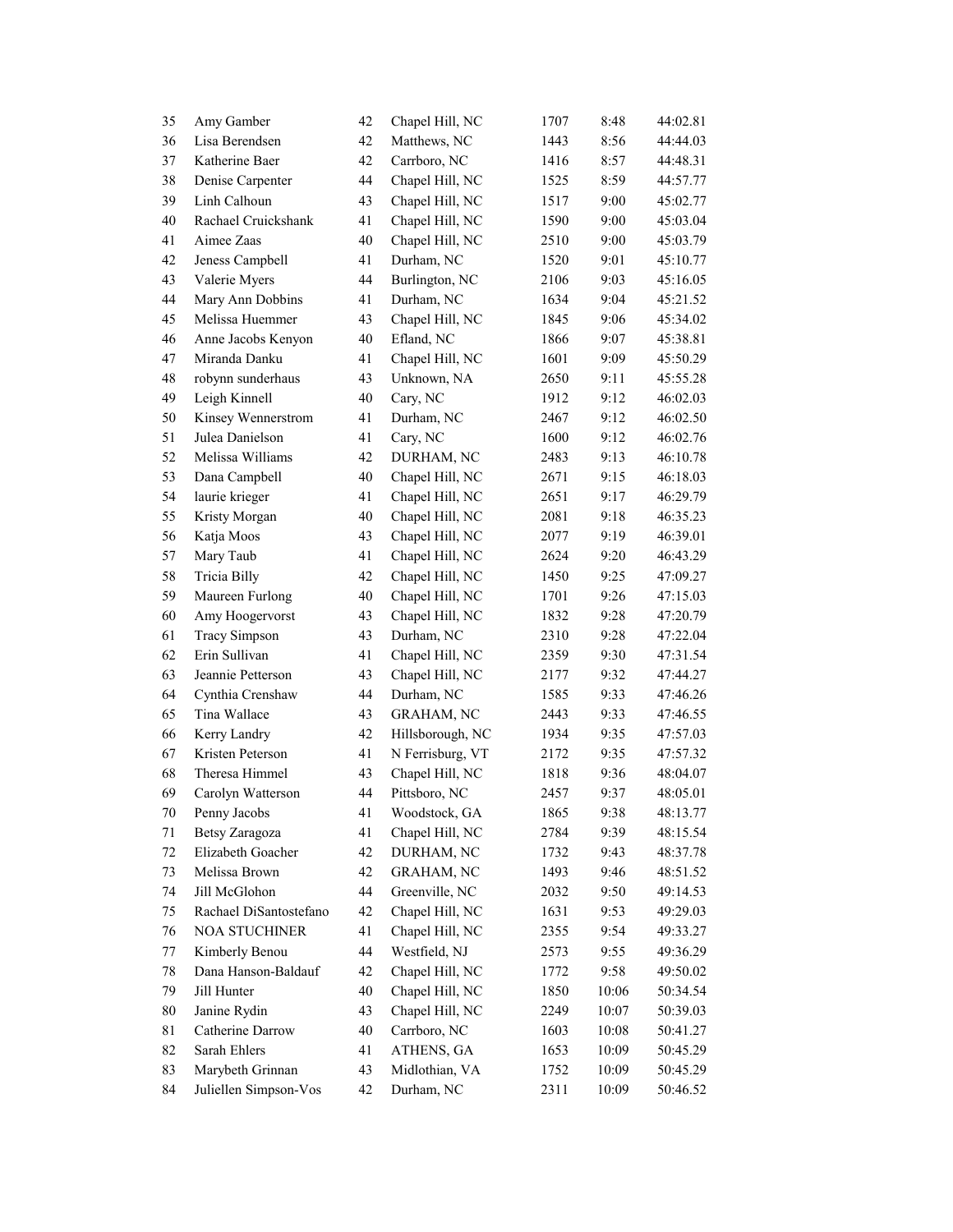| 85             | Tara Nutley          | 44 | Chapel Hill, NC      | 2658 | 10:16 | 51:22.55   |
|----------------|----------------------|----|----------------------|------|-------|------------|
| 86             | Denean Brooks        | 40 | Hillsborough, NC     | 1490 | 10:17 | 51:29.76   |
| 87             | Pia MacDonald        | 43 | Chapel Hill, NC      | 1989 | 10:18 | 51:32.97   |
| 88             | Michele Drostin      | 42 | Hillsborough, NC     | 2687 | 10:19 | 51:38.55   |
| 89             | Donita Robinson      | 43 | Durham, NC           | 2228 | 10:25 | 52:09.31   |
| 90             | priscilla kilts      | 43 | Durham, NC           | 1906 | 10:27 | 52:16.03   |
| 91             | Evey Wooten          | 42 | Hillsborough, NC     | 2496 | 10:28 | 52:23.27   |
| 92             | Kathi Gillaspy       | 42 | Raleigh, NC          | 1728 | 10:29 | 52:28.29   |
| 93             | Megan Ryder          | 43 | Huntington Beach, CA | 2247 | 10:31 | 52:39.78   |
| 94             | patricia knaudt      | 43 | DURHAM, NC           | 2623 | 10:35 | 52:55.79   |
| 95             | rebecca owens        | 43 | Hendersonville, NC   | 2617 | 10:43 | 53:38.03   |
| 96             | Shannon Fox          | 42 | Hillsborough, NC     | 1694 | 10:46 | 53:51.31   |
| 97             | Carolyn Kern         | 41 | Chapel Hill, NC      | 1903 | 10:47 | 53:56.54   |
| 98             | Soyeon Nam           | 42 | Chapel Hill, NC      | 2110 | 10:54 | 54:31.04   |
| 99             | tara house           | 41 | Carrboro, NC         | 1837 | 10:56 | 54:43.79   |
| 100            | Sheri Mouw           | 43 | Chapel Hill, NC      | 2091 | 10:56 | 54:45.53   |
| 101            | Lori Roe             | 41 | Chapel Hill, NC      | 2231 | 11:07 | 55:37.07   |
| 102            | Julie Tilley         | 43 | Durham, NC           | 2394 | 11:07 | 55:37.30   |
| 103            | Elizabeth Cook       | 44 | Carrboro, NC         | 1564 | 11:31 | 57:35.31   |
| 104            | Joan Clifford        | 44 | Durham, NC           | 1544 | 11:31 | 57:36.04   |
| 105            | Georgia Allen        | 43 | Chapel Hill, NC      | 1388 | 11:31 | 57:40.29   |
| 106            | DeWana Anderson      | 44 | Carrboro, NC         | 1393 | 11:34 | 57:51.27   |
| 107            | Lauren Herman        | 42 | Hillsborough, NC     | 1808 | 11:34 | 57:53.55   |
| 108            | trena caf            | 42 | Durham, NC           | 2793 | 11:44 | 58:42.29   |
| 109            | Marne Meredith       | 42 | Chapel Hill, NC      | 2049 | 11:45 | 58:46.05   |
| 110            | Sarah Frazier        | 40 | Gainesville, FL      | 1696 | 11:47 | 58:58.28   |
| 111            | Gabriella Steinmetz  | 42 | Chapel Hill, NC      | 2346 | 11:50 | 59:15.04   |
| 112            | Ellen de Graffenreid | 42 | Pittsboro, NC        | 1618 | 11:54 | 59:33.77   |
| 113            | Julie Brenman        | 42 | Chapel Hill, NC      | 1484 | 12:04 | 1:00:23.80 |
| 114            | Susan Morrison       | 40 | Durham, NC           | 2088 | 12:11 | 1:00:55.05 |
| 115            | Jamie Arnott         | 40 | Chapel Hill, NC      | 1404 | 12:14 | 1:01:13.56 |
| 116            | jane andersen        | 43 | Chapel Hill, NC      | 1392 | 12:44 | 1:03:44.27 |
| 117            | susie hansley        | 42 | Durham, NC           | 1771 | 12:52 | 1:04:22.80 |
| 118            | maggie shelton       | 40 | Durham, NC           | 2288 | 13:19 | 1:06:37.30 |
| 119            | Christy Vogel        | 43 | Tampa, FL            | 2427 | 13:31 | 1:07:37.06 |
|                | 120 Sally French     | 41 | Chapel Hill, NC      | 1700 | 13:56 | 1:09:41.52 |
| 121            | sonia rajo           | 44 | Chapel Hill, NC      | 2534 | 15:18 | 1:16:30.04 |
| 122            | serena paddock       | 43 | Durham, NC           | 2148 | 16:11 | 1:20:55.05 |
| 45 to 49       |                      |    |                      |      |       |            |
| $\mathbf{1}$   | Mary Szymkowski      | 48 | Cary, NC             | 2370 | 7:16  | 36:22.33   |
| $\sqrt{2}$     | Susan Chesser        | 49 | Durham, NC           | 1532 | 7:30  | 37:32.04   |
| 3              | ilene speizer        | 46 | Chapel Hill, NC      | 2692 | 7:42  | 38:33.30   |
| $\overline{4}$ | Sonia Davis          | 45 | Chapel Hill, NC      | 1615 | 7:46  | 38:51.04   |
| 5              | Claire Overcash      | 45 | Unknown, NA          | 2696 | 7:47  | 38:59.04   |
| $\sqrt{6}$     | Katie Savelli        | 46 | Chapel Hill, NC      | 2530 | 7:55  | 39:36.29   |
| 7              | Cyndy Weeks          | 47 | Carrboro, NC         | 2461 | 7:56  | 39:41.57   |
| $8\,$          | Sandra Christine     | 49 | Raleigh, NC          | 1537 | 8:00  | 40:04.03   |
| 9              | Joyce Mineer         | 46 | Bear Creek, NC       | 2069 | 8:00  | 40:04.30   |
| $10\,$         | Hannah Hannan        | 46 | Chapel Hill, NC      | 1770 | 8:08  | 40:43.80   |
| 11             | Diane Marshall       | 46 | Chapel Hill, NC      | 2002 | 8:13  | 41:10.02   |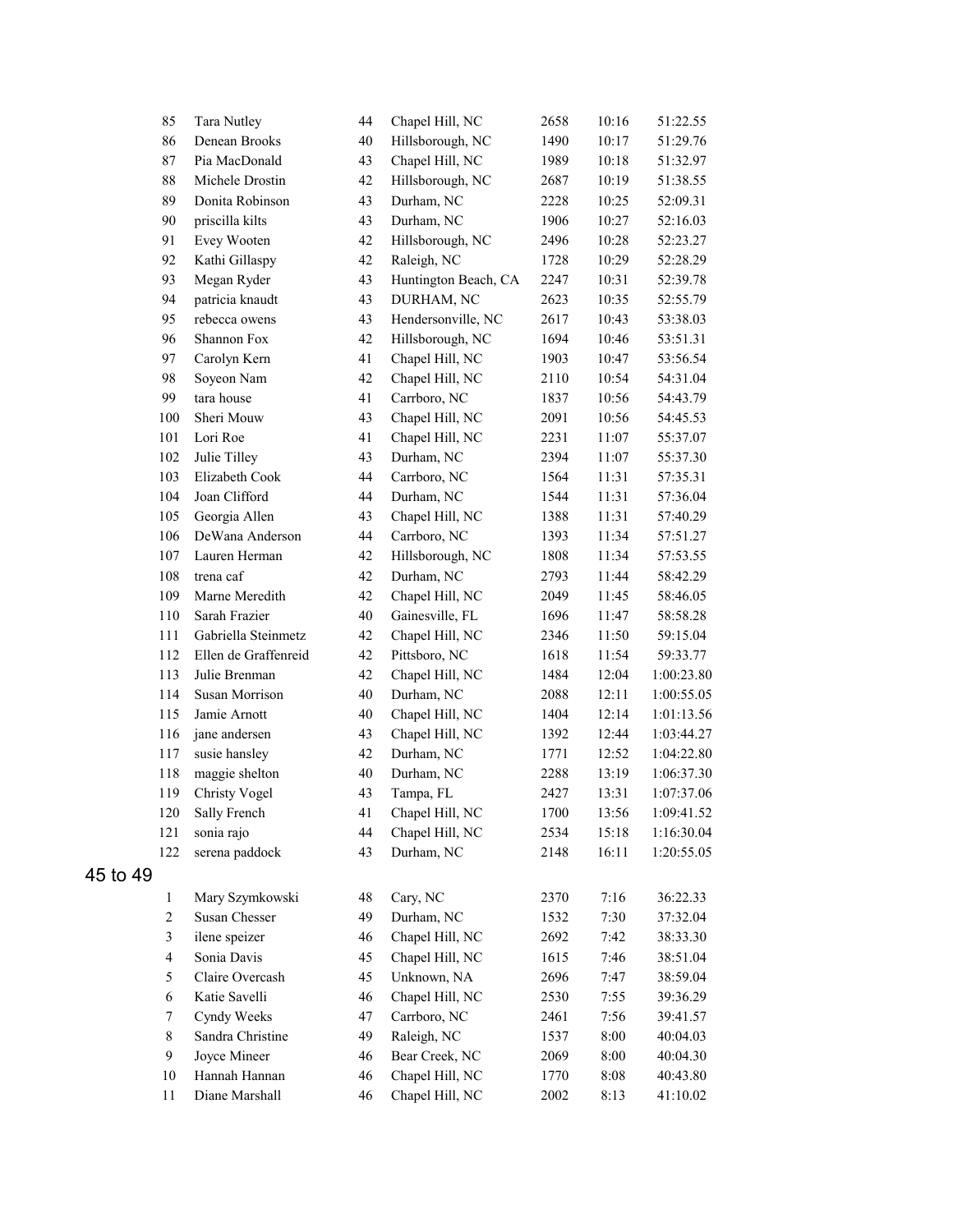| 12     | Harriet Kinyamu          | 46 | Cary, NC         | 2585 | 8:14  | 41:12.30   |
|--------|--------------------------|----|------------------|------|-------|------------|
| 13     | Katrina Hemmerdinger     | 46 | Mebane, NC       | 1806 | 8:15  | 41:17.06   |
| 14     | heather emmett           | 46 | Chapel Hill, NC  | 1658 | 8:17  | 41:27.29   |
| 15     | dana gooden              | 46 | Hillsborough, NC | 1736 | 8:17  | 41:27.52   |
| 16     | Susan Sept               | 46 | Chapel Hill, NC  | 2285 | 8:19  | 41:39.27   |
| 17     | Joanne Phillips          | 46 | Raleigh, NC      | 2181 | 8:25  | 42:07.28   |
| 18     | DeeDee Shull             | 48 | Chapel Hill, NC  | 2298 | 8:30  | 42:31.78   |
| 19     | Lynne McGibbon           | 45 | Carrboro, NC     | 2029 | 8:36  | 43:02.51   |
| $20\,$ | Lori Cutts               | 48 | DURHAM, NC       | 2556 | 8:53  | 44:28.30   |
| 21     | Julie Grill              | 47 | Chapel Hill, NC  | 1749 | 8:57  | 44:49.28   |
| 22     | Laura Van Sant           | 45 | Chapel Hill, NC  | 2555 | 8:57  | 44:49.75   |
| 23     | Meredith Bolon           | 46 | Chapel Hill, NC  | 2604 | 8:58  | 44:52.52   |
| 24     | Jennifer Bachman         | 45 | Bahama, NC       | 1414 | 9:09  | 45:47.05   |
| 25     | Elizabeth Towe           | 45 | Carrboro, NC     | 2401 | 9:11  | 46:00.78   |
| 26     | Susan Perry              | 48 | Chapel Hill, NC  | 2169 | 9:16  | 46:25.55   |
| 27     | Brenda Berlin            | 47 | Chapel Hill, NC  | 1446 | 9:22  | 46:55.04   |
| 28     | Julie Richardson         | 48 | Chapel Hill, NC  | 2217 | 9:22  | 46:55.53   |
| 29     | Sue Duronio              | 46 | Chapel Hill, NC  | 1649 | 9:27  | 47:16.28   |
| 30     | Monica Kraft             | 49 | Chapel Hill, NC  | 1928 | 9:31  | 47:36.04   |
| 31     | Lila Schweins            | 48 | Chapel Hill, NC  | 2273 | 9:32  | 47:43.03   |
| 32     | Karen Brady              | 46 | Pickerington, OH | 1479 | 9:34  | 47:53.79   |
| 33     | Catherine Duncan         | 46 | Carrboro, NC     | 1646 | 9:35  | 47:55.27   |
| 34     | Michele O'Donnell        | 45 | Chapel Hill, NC  | 2136 | 9:35  | 47:56.05   |
| 35     | maria la via             | 48 | Chapel Hill, NC  | 2627 | 9:35  | 47:56.28   |
| 36     | Susan Olson              | 45 | Chapel Hill, NC  | 2143 | 9:40  | 48:23.78   |
| 37     | Alexandra Garcia-Granado | 48 | Durham, NC       | 1708 | 9:43  | 48:36.77   |
| 38     | Linda Helpingstine       | 48 | Cary, NC         | 1802 | 9:44  | 48:42.07   |
| 39     | Robin Wiegerink          | 48 | Chapel Hill, NC  | 2475 | 9:58  | 49:50.03   |
| 40     | Tammy Rice               | 45 | Mebane, NC       | 2214 | 10:00 | 50:04.02   |
| 41     | Judy Gentile             | 49 | Hillsborough, NC | 1710 | 10:02 | 50:14.03   |
| 42     | Rosalie Moro             | 47 | Alpharetta, GA   | 2085 | 10:03 | 50:16.50   |
| 43     | Lori Schwarze            | 48 | Durham, NC       | 2272 | 10:05 | 50:27.56   |
| 44     | Kim Boggess              | 46 | Chapel Hill, NC  | 1472 | 10:14 | 51:11.01   |
| 45     | Susan Pape               | 45 | Durham, NC       | 2152 | 10:16 | 51:20.29   |
| 46     | mary samouelian          | 45 | Cary, NC         | 2256 | 10:17 | 51:29.05   |
| 47     | Valerie Faulkner         | 48 | Durham, NC       | 1672 | 10:28 | 52:20.77   |
| 48     | Debra Fields             | 49 | Hillsborough, NC | 1682 | 10:33 | 52:45.55   |
| 49     | Jennifer Seiger          | 47 | Cary, NC         | 2278 | 10:36 | 53:01.03   |
| 50     | Susie Gilbert            | 49 | DURHAM, NC       | 1726 | 10:42 | 53:32.05   |
| 51     | Patricia Dannehower      | 47 | Hillsborough, NC | 1602 | 10:46 | 53:54.97   |
| 52     |                          |    | Hillsborough, NC |      |       |            |
|        | Marty Weems              | 45 |                  | 2463 | 10:51 | 54:19.03   |
| 53     | Virginia Lewis           | 47 | Carrboro, NC     | 1964 | 11:12 | 56:03.53   |
| 54     | Susanne Dunn             | 49 | Efland, NC       | 1647 | 11:24 | 57:04.55   |
| 55     | Sharon Murray            | 48 | Chapel Hill, NC  | 2105 | 11:24 | 57:05.77   |
| 56     | Sharron Docherty         | 49 | Hillsborough, NC | 1636 | 11:31 | 57:39.02   |
| 57     | Julie Parmelee           | 49 | Chapel Hill, NC  | 2153 | 11:33 | 57:46.03   |
| 58     | jill o'kane              | 49 | Carrboro, NC     | 2525 | 11:35 | 57:59.05   |
| 59     | Gabrielle Thomas         | 49 | Montpelier, VA   | 2386 | 11:56 | 59:44.77   |
| 60     | betsey elbogen           | 46 | Chapel Hill, NC  | 2554 | 11:58 | 59:52.77   |
| 61     | Maureen Cunningham       | 48 | Hillsborough, NC | 1596 | 12:01 | 1:00:07.52 |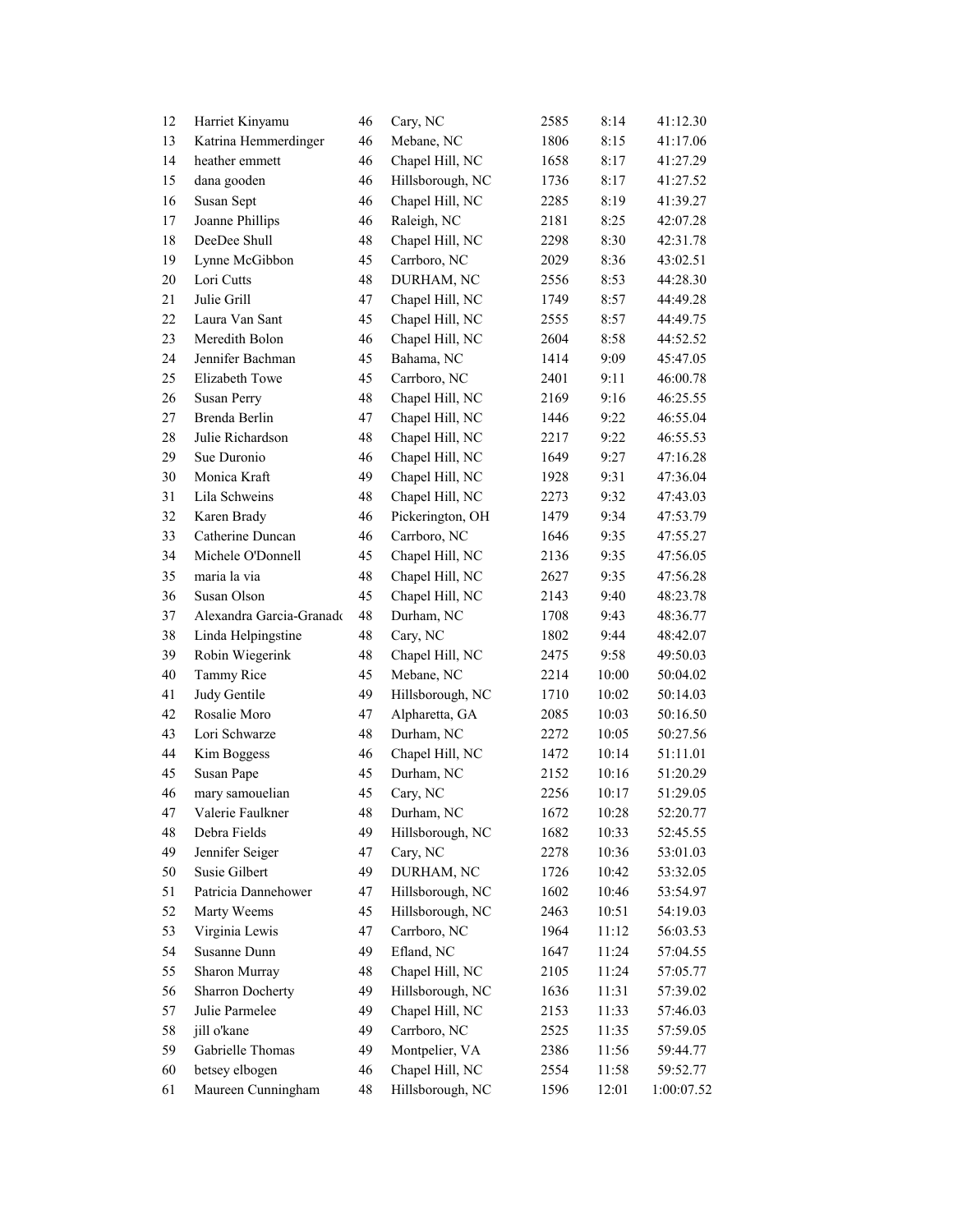|       | 62             | Claudia Viveros         | 45 | Chapel Hill, NC    | 2424 | 12:19 | 1:01:36.79 |
|-------|----------------|-------------------------|----|--------------------|------|-------|------------|
|       | 63             | Diane Legere            | 47 | DURHAM, NC         | 1948 | 12:42 | 1:03:31.77 |
|       | 64             | Katy Hare               | 49 | Virginia Beach, VA | 1779 | 12:56 | 1:04:43.03 |
|       | 65             | Alison Andre            | 48 | Chapel Hill, NC    | 1398 | 13:07 | 1:05:38.29 |
|       | 66             | Mary Fedewa             | 46 | Chapel Hill, NC    | 1675 | 14:58 | 1:14:55.02 |
|       | 67             | Teresa Williams         | 49 | Chapel Hill, NC    | 2485 | 15:51 | 1:19:18.02 |
|       | 68             | Valery Cohen            | 46 | Mebane, NC         | 1551 | 16:11 | 1:20:55.05 |
| to 54 |                |                         |    |                    |      |       |            |
|       | $\mathbf{1}$   | Katie Ludlow            | 52 | Petosky, MI        | 1982 | 7:13  | 36:08.31   |
|       | $\sqrt{2}$     | Vivian Li               | 54 | Durham, NC         | 1965 | 8:10  | 40:52.05   |
|       | 3              | Mary Bauman             | 52 | Oakland, Ca        | 2625 | 8:10  | 40:52.28   |
|       | $\overline{4}$ | Jaye Meyer              | 50 | Chapel Hill, NC    | 2056 | 8:17  | 41:26.79   |
|       | 5              | kimberly brewer         | 52 | Chapel Hill, NC    | 1487 | 8:17  | 41:29.28   |
|       | $\sqrt{6}$     | Susan Barnett           | 50 | Carrboro, NC       | 2629 | 8:20  | 41:42.02   |
|       | 7              | Barbara Campbell        | 54 | Carrboro, NC       | 1519 | 8:20  | 41:44.78   |
|       | $\,8\,$        | Debbie Smith            | 51 | Hillsborough, NC   | 2321 | 8:41  | 43:27.79   |
|       | 9              | Kathy Lawrence          | 51 | Hillsborough, NC   | 2778 | 8:45  | 43:48.52   |
|       | $10\,$         | Korinn Saker            | 53 | Hillsborough, NC   | 2252 | 8:55  | 44:36.97   |
|       | 11             | Tanya Helms             | 51 | Chapel Hill, NC    | 1801 | 9:01  | 45:08.54   |
|       | 12             | Robin Mullis            | 54 | Carrboro, NC       | 2097 | 9:22  | 46:50.03   |
|       | 13             | Teresa Vanderford       | 51 | Chapel Hill, NC    | 2527 | 9:23  | 46:56.54   |
|       | 14             | Carmen Lewis            | 50 | Chapel Hill, NC    | 2735 | 9:23  | 46:57.55   |
|       | 15             | maryann laferriere      | 51 | Chapel Hill, NC    | 2599 | 9:31  | 47:39.29   |
|       | 16             | Susan Lawrence          | 50 | Chapel Hill, NC    | 1940 | 9:35  | 47:56.27   |
|       | 17             | Ellen Junker            | 52 | Carrboro, NC       | 1877 | 9:43  | 48:35.04   |
|       | 18             | Kathleen O'Loughlin     | 51 | Chapel Hill, NC    | 2139 | 9:43  | 48:36.77   |
|       | 19             | Penny Morris            | 53 | Durham, NC         | 2086 | 9:43  | 48:38.27   |
|       | $20\,$         | Kimberlie Burns         | 50 | Carrboro, NC       | 2758 | 9:46  | 48:55.03   |
|       | 21             | claire curran           | 50 | Chapel Hill, NC    | 1598 | 9:52  | 49:20.28   |
|       | $22\,$         | bharathi Zvara          | 53 | Chapel Hill, NC    | 2517 | 9:59  | 49:57.31   |
|       | 23             | Susan Blackwell         | 51 | DURHAM, NC         | 1459 | 10:05 | 50:27.05   |
|       | 24             | Ada Freeman             | 50 | Seven Springs, NC  | 1699 | 10:06 | 50:32.02   |
|       | 25             | Mary Ann Power          | 54 | Pittsboro, NC      | 2194 | 10:07 | 50:40.07   |
|       | 26             | Jean McDonald           | 50 | Chapel Hill, NC    | 2813 | 10:09 | 50:45.07   |
|       | $27\,$         | Deb Greene              | 54 | Chapel Hill, NC    | 1744 | 10:43 | 53:40.54   |
|       | 28             | Maureen Rosen           | 54 | Chapel Hill, NC    | 2234 | 10:53 | 54:26.77   |
|       | 29             | Lorraine Richards Bornn | 51 | Hillsborough, NC   | 2216 | 10:54 | 54:35.53   |
|       | 30             | Terry Ervin             | 52 | DURHAM, NC         | 1666 | 10:56 | 54:43.77   |
|       | 31             | amy morgan              | 52 | Unknown, NA        | 2748 | 11:03 | 55:16.52   |
|       | 32             | Pat Neagle              | 50 | Carrboro, NC       | 2113 | 11:10 | 55:51.30   |
|       | 33             | Alma Harrewijn          | 52 | Pittsboro, NC      | 1782 | 11:22 | 56:55.55   |
|       | 34             | rita Crain              | 52 | Carrboro, NC       | 1580 | 11:31 | 57:37.77   |
|       | 35             | Meg Goodhand            | 52 | DURHAM, NC         | 1737 | 11:37 | 58:10.51   |
|       | 36             | Mary Buonfiglio         | 50 | Chapel Hill, NC    | 1507 | 11:49 | 59:07.54   |
|       | 37             | Sue Millager            | 52 | Carrboro, NC       | 2062 | 12:07 | 1:00:37.52 |
|       | 38             | Lee Ann Buck            | 52 | Chapel Hill, NC    | 1505 | 12:12 | 1:01:02.29 |
|       | 39             | Kim Dawson              | 53 | Carrboro, NC       | 1617 | 12:13 | 1:01:05.05 |
|       | $40\,$         | Susan Shareshian        | 51 | Chapel Hill, NC    | 2577 | 12:16 | 1:01:24.79 |
|       | 41             | Denise Fleming          | 50 | Durham, NC         | 1688 | 12:26 | 1:02:13.26 |
|       | 42             | Elizabeth Emerson       | 54 | Chapel Hill, NC    | 1656 | 13:17 | 1:06:27.30 |
|       |                |                         |    |                    |      |       |            |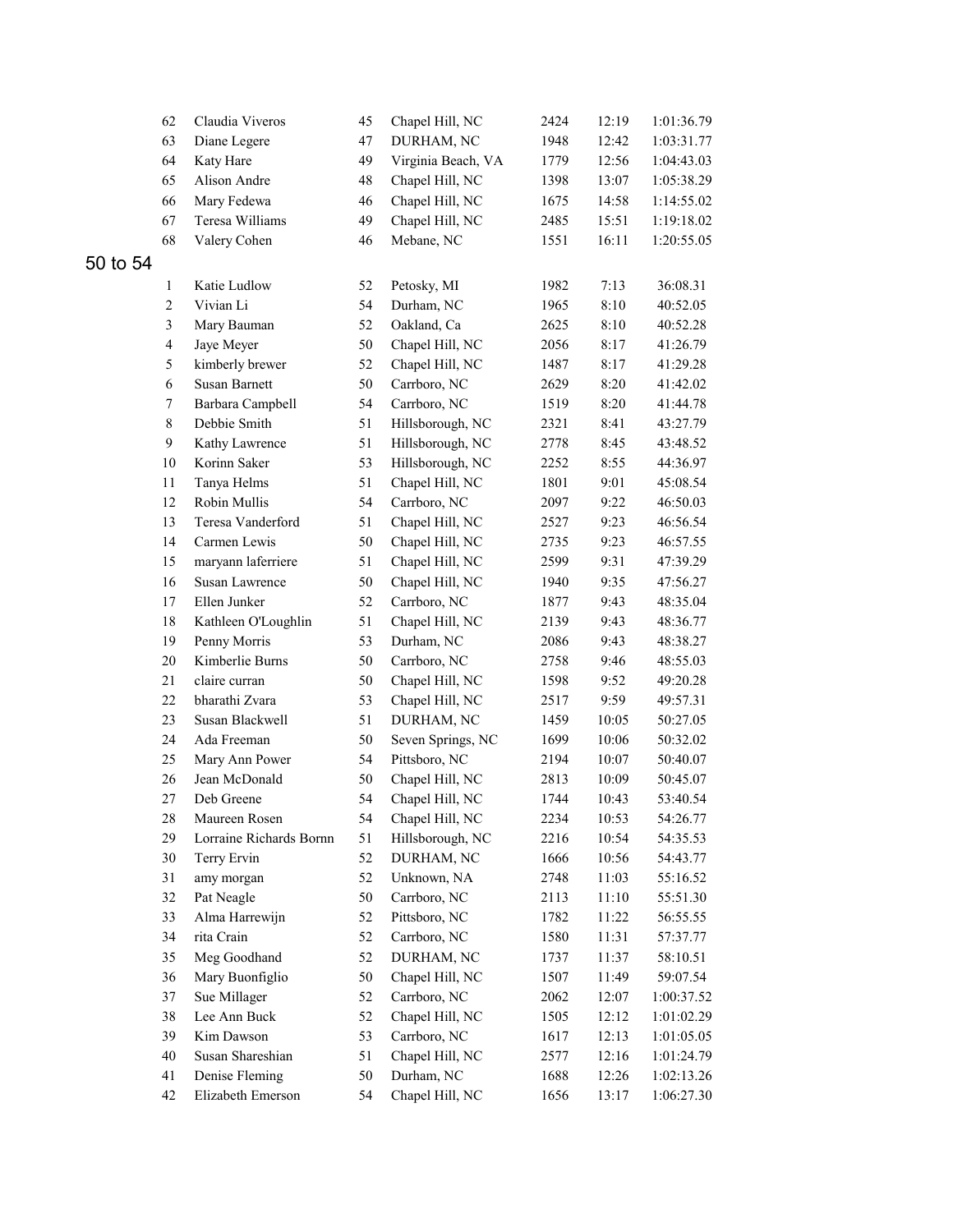|       | 43                      | Katie Schmid          | 51 | Glen Allen, VA      | 2267 | 14:04 | 1:10:24.04 |
|-------|-------------------------|-----------------------|----|---------------------|------|-------|------------|
|       | 44                      | elaine nanney         | 53 | Chapel Hill, NC     | 2752 | 14:16 | 1:11:21.78 |
|       | 45                      | yezmin perilla        | 53 | DURHAM, NC          | 2774 | 14:22 | 1:11:51.55 |
|       | 46                      | clara davis           | 50 | Chapel Hill, NC     | 1609 | 15:19 | 1:16:36.79 |
|       | 47                      | Susan Hoerger         | 51 | Chapel Hill, NC     | 1822 | 16:25 | 1:22:06.03 |
|       | 48                      | gloria coble          | 51 | lawrenceville, GA   | 2580 | 16:26 | 1:22:12.32 |
|       | 49                      | <b>Beverly Falls</b>  | 51 | DURHAM, NC          | 2644 | 16:28 | 1:22:21.55 |
| to 59 |                         |                       |    |                     |      |       |            |
|       | $\mathbf{1}$            | Doris Alexander       | 56 | Carrboro, NC        | 1385 | 7:28  | 37:23.54   |
|       | $\overline{c}$          | Carolyn Crump         | 55 | Carrboro, NC        | 1593 | 8:04  | 40:22.78   |
|       | $\overline{\mathbf{3}}$ | Carole Bresky         | 57 | Pittsboro, NC       | 1486 | 8:18  | 41:33.52   |
|       | $\overline{\mathbf{4}}$ | Linda Zollweg         | 58 | Hillsborough, NC    | 2514 | 8:45  | 43:48.77   |
|       | 5                       | Naomi Lundahl         | 56 | Chapel Hill, NC     | 1985 | 8:49  | 44:08.53   |
|       | $\sqrt{6}$              | leslie HOMES          | 58 | Raleigh, NC         | 1830 | 8:52  | 44:23.29   |
|       | 7                       | Sandy Dinola          | 56 | Chapel Hill, NC     | 1629 | 8:56  | 44:43.55   |
|       | $\,8\,$                 | Peggy Bush            | 55 | Chapel Hill, NC     | 2711 | 9:01  | 45:06.01   |
|       | 9                       | Patricia Briggs       | 55 | Mebane, NC          | 1488 | 9:03  | 45:18.55   |
|       | 10                      | Eileen Tyler          | 59 | Chapel Hill, NC     | 2409 | 9:04  | 45:24.31   |
|       | $11\,$                  | Caroline Scott        | 55 | Chapel Hill, NC     | 2274 | 9:18  | 46:34.99   |
|       | 12                      | Susan Gerbeth-Jones   | 55 | Hillsborough, NC    | 1712 | 9:18  | 46:35.77   |
|       | 13                      | Nancy Margolin        | 58 | Carrboro, NC        | 2000 | 9:31  | 47:36.55   |
|       | 14                      | Diana Knechtel        | 59 | Chapel Hill, NC     | 1920 | 9:31  | 47:37.78   |
|       | 15                      | Joan Boone            | 59 | Efland, NC          | 1475 | 9:52  | 49:21.29   |
|       | 16                      | <b>Bonnie Gregory</b> | 56 | Durham, NC          | 1746 | 9:52  | 49:25.11   |
|       | 17                      | Diane Rinehard        | 58 | DURHAM, NC          | 2220 | 10:03 | 50:18.52   |
|       | 18                      | Carol Walton          | 59 | DURHAM, NC          | 2446 | 10:36 | 53:01.06   |
|       | 19                      | <b>Tracey West</b>    | 58 | Chapel Hill, NC     | 2469 | 10:41 | 53:26.47   |
|       | 20                      | Julie Horton          | 55 | Chapel Hill, NC     | 1835 | 10:41 | 53:26.77   |
|       | 21                      | Sabrina Olsen         | 55 | Durham, NC          | 2142 | 10:48 | 54:00.49   |
|       | 22                      | alison hill           | 57 | Pittsboro, NC       | 1814 | 10:51 | 54:17.04   |
|       | 23                      | Nyra Hill             | 58 | Chapel Hill, NC     | 2654 | 10:53 | 54:26.80   |
|       | 24                      | Ruth Boone            | 57 | Pittsboro, NC       | 2547 | 10:54 | 54:32.78   |
|       | 25                      | allison worthy        | 56 | Chapel Hill, NC     | 2823 | 11:56 | 59:42.30   |
|       | 26                      | ellen o'brien         | 59 | Carrboro, NC        | 2584 | 11:58 | 59:53.04   |
|       | 27                      | linda mccluskey       | 58 | Chapel Hill, NC     | 2016 | 12:05 | 1:00:26.29 |
|       | 28                      | Anne Raynor           | 58 | Carrboro, NC        | 2787 | 12:36 | 1:03:01.06 |
|       | 29                      | judy carson           | 58 | newborn, GA         | 2786 | 12:36 | 1:03:02.02 |
|       | $30\,$                  | Leslie Gura           | 57 | Chapel Hill, NC     | 1758 | 12:50 | 1:04:15.54 |
|       | 31                      | Sharron Meerholz      | 58 | Chapel Hill, NC     | 2046 | 12:56 | 1:04:41.27 |
|       | 32                      | Amy Pesesky           | 56 | Norfolk, VA         | 2170 | 12:56 | 1:04:43.06 |
|       | 33                      | missy jamison         | 59 | Carrboro, NC        | 2581 | 16:26 | 1:22:12.54 |
| to 64 |                         |                       |    |                     |      |       |            |
|       | $\mathbf{1}$            | Valerie Murrah        | 60 | Chapel Hill, NC     | 2101 | 8:58  | 44:53.52   |
|       | $\overline{c}$          | Sheelagh Anderson     | 64 | Chapel Hill, NC     | 1396 | 9:23  | 46:59.04   |
|       | $\overline{\mathbf{3}}$ | Julia Cupitt          | 63 | DURHAM, NC          | 2638 | 10:13 | 51:09.54   |
|       | $\overline{\mathbf{4}}$ | Jenny Jominy          | 60 | Coral Springs, FL   | 1869 | 11:38 | 58:14.81   |
|       | 5                       | Lynne O'Brien         | 60 | Carrboro, NC        | 2131 | 12:37 | 1:03:06.30 |
|       | 6                       | cecilia mackey        | 64 | Carrboro, NC        | 2830 | 13:08 | 1:05:44.02 |
|       | 7                       | Ave Lachiewicz        | 60 | Chapel Hill, NC     | 2532 | 14:04 | 1:10:22.27 |
|       | $\,8\,$                 | Nancy Lenski          | 64 | Melbourne Beach, FL | 1955 | 18:22 | 1:31:55.80 |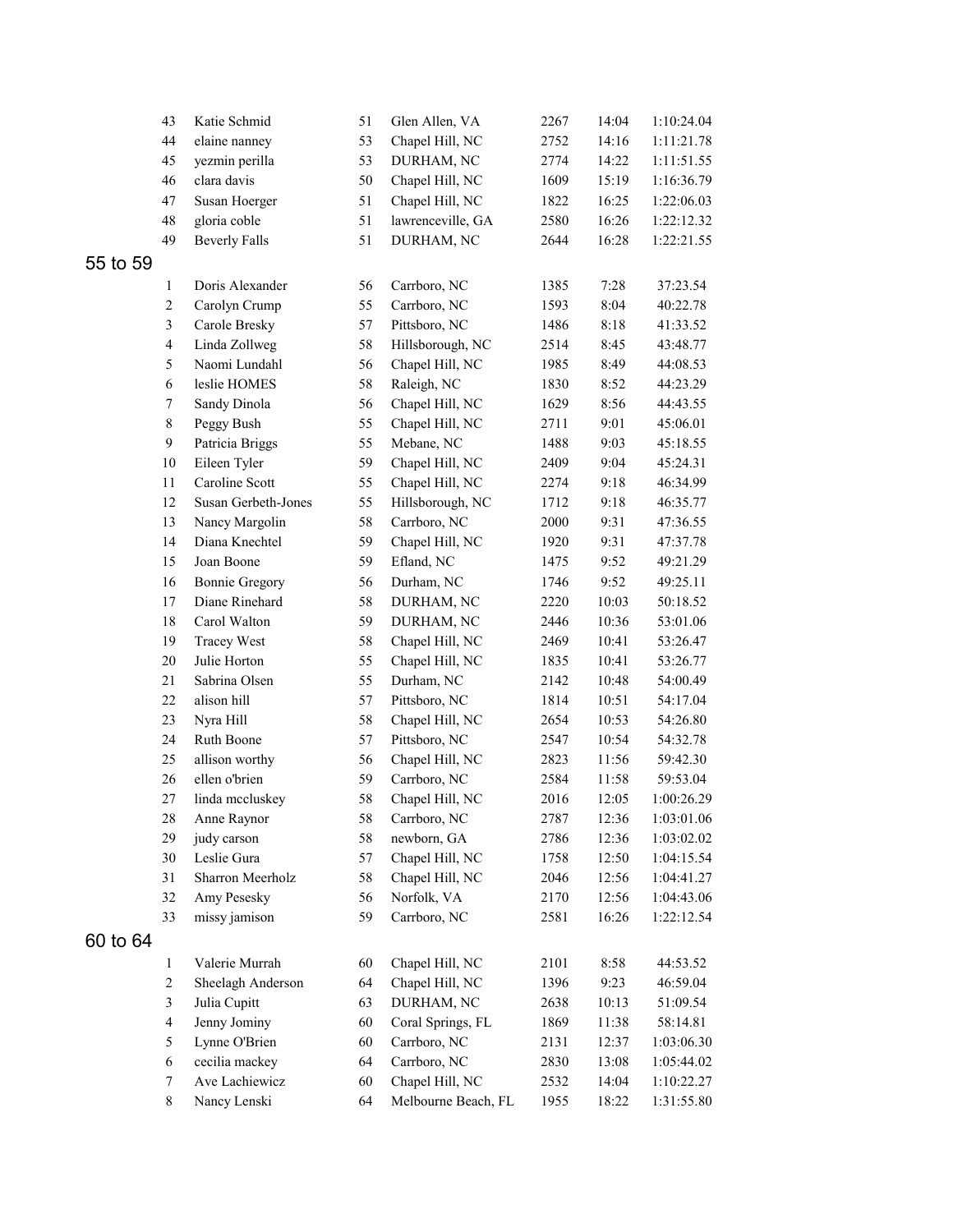| 65 to 69 |                          |                        |           |                   |      |       |            |
|----------|--------------------------|------------------------|-----------|-------------------|------|-------|------------|
|          | $\mathbf{1}$             | Judy Harold            | 69        | Springfield, OR   | 1780 | 8:39  | 43:20.23   |
|          | $\sqrt{2}$               | Patricia Breitzer      | 69        | Mount Carroll, IL | 1482 | 12:10 | 1:00:53.01 |
|          | $\mathfrak{Z}$           | Linda Patchett         | 67        | Chapel Hill, NC   | 2156 | 13:06 | 1:05:31.77 |
|          | $\overline{\mathcal{L}}$ | Ruth Little            | 65        | Raleigh, NC       | 1971 | 13:29 | 1:07:28.51 |
|          | 5                        | Karen Pullen           | 67        | Pittsboro, NC     | 2198 | 15:17 | 1:16:26.52 |
|          | 6                        | becky coble            | 65        | Carrboro, NC      | 2583 | 18:17 | 1:31:27.52 |
|          | $\tau$                   | ruth kern              | 67        | Unknown, NA       | 2790 | 18:22 | 1:31:55.06 |
| 70 to 74 |                          |                        |           |                   |      |       |            |
|          | $\mathbf{1}$             | Sharon Roggenbuck      | 73        | Hillsborough, NC  | 2232 | 10:32 | 52:41.77   |
|          | $\overline{2}$           | Mary McKown            | 70        | Chapel Hill, NC   | 2036 | 10:56 | 54:45.77   |
|          | 3                        | Jane Hix               | 70        | Chapel Hill, NC   | 1821 | 12:56 | 1:04:41.79 |
|          | $\overline{4}$           | sarah poole            | 71        | Atlanta, GA       | 2582 | 18:17 | 1:31:29.80 |
|          | 5                        | sally campbell         | 73        | Baltimore, MD     | 2611 | 18:22 | 1:31:51.31 |
| 5 to 9   |                          |                        |           |                   |      |       |            |
|          | $\mathbf{1}$             | Benjamin Hawley        | 8         | Chapel Hill, NC   | 1796 | 7:13  | 36:08.84   |
|          | $\overline{2}$           | Kalvin Matischak       | 9         | Carrboro, NC      | 2007 | 8:01  | 40:10.04   |
|          | $\mathfrak{Z}$           | Connor McGibbon        | $\,$ $\,$ | Carrboro, NC      | 2027 | 8:09  | 40:48.82   |
|          | $\overline{4}$           | Jake Zaas              | $\,8\,$   | Chapel Hill, NC   | 2511 | 9:00  | 45:03.06   |
|          | 5                        | Zachary Gershon        | 9         | Chapel Hill, NC   | 1714 | 9:52  | 49:24.03   |
|          | 6                        | Christopher Schmid     | 9         | Carrboro, NC      | 2263 | 10:11 | 50:58.27   |
|          | $\overline{7}$           | tommy o'donnell        | 8         | Charlotte, NC     | 2804 | 10:49 | 54:08.78   |
| 10 to 14 |                          |                        |           |                   |      |       |            |
|          | $\mathbf{1}$             | Klaas van Kempen       | 11        | Chapel Hill, NC   | 2417 | 6:24  | 32:04.32   |
|          | $\sqrt{2}$               | lukas houpt            | 12        | keswick, VA       | 2760 | 6:42  | 33:32.81   |
|          | 3                        | connor mcdonald        | 13        | Chapel Hill, NC   | 2814 | 6:59  | 34:59.31   |
|          | $\overline{4}$           | Quin Meyer             | 12        | DURHAM, NC        | 2057 | 7:00  | 35:04.81   |
|          | $\mathfrak s$            | justin laatz           | 14        | Chapel Hill, NC   | 2710 | 7:04  | 35:21.06   |
|          | 6                        | Peter Williams         | 14        | Chapel Hill, NC   | 2484 | 7:19  | 36:39.02   |
|          | $\tau$                   | Will Sharpless         | 14        | Chapel Hill, NC   | 2771 | 7:20  | 36:45.03   |
|          | $\,8\,$                  | Dominic Van Houtven    | 14        | Chapel Hill, NC   | 2416 | 7:26  | 37:11.54   |
|          | 9                        | Dillon Kopec           | 14        | Carrboro, NC      | 1924 | 7:45  | 38:46.27   |
|          | 10                       | Carson Grill           | 14        | Chapel Hill, NC   | 1748 | 7:51  | 39:20.79   |
|          | 11                       | Sam Sisk               | 14        | Chapel Hill, NC   | 2316 | 7:51  | 39:20.80   |
|          | 12                       | Liam Peterson          | 11        | N Ferrisburg, VT  | 2173 | 8:04  | 40:21.52   |
|          | 13                       | christian carreno      | 12        | Mebane, NC        | 2596 | 8:05  | 40:25.31   |
|          | 14                       | Spencer Miller         | 13        | DURHAM, NC        | 2066 | 8:07  | 40:38.28   |
|          | 15                       | Jacob Meredith-Andrews | $10\,$    | Chapel Hill, NC   | 2050 | 8:18  | 41:32.06   |
|          | 16                       | Drew Campbell          | $11\,$    | Chapel Hill, NC   | 2669 | 8:52  | 44:22.57   |
|          | 17                       | carter danku           | 12        | Chapel Hill, NC   | 2659 | 9:03  | 45:15.51   |
|          | 18                       | Agustin Fiorito Jr.    | 12        | Chapel Hill, NC   | 1684 | 9:05  | 45:25.79   |
|          | 19                       | Luke Morton            | 12        | Chapel Hill, NC   | 2593 | 9:07  | 45:36.28   |
|          | $20\,$                   | Eli Rose               | 13        | Chapel Hill, NC   | 2562 | 9:08  | 45:41.55   |
|          | 21                       | nick shofer            | 13        | Chapel Hill, NC   | 2699 | 9:16  | 46:23.03   |
|          | 22                       | <b>Mason Boggess</b>   | $10\,$    | Chapel Hill, NC   | 1473 | 9:39  | 48:19.27   |
|          | 23                       | wren shimoji           | 12        | lawrenceville, GA | 2579 | 11:03 | 55:15.79   |
|          | 24                       | Will Thomas            | 12        | Montpelier, VA    | 2391 | 11:04 | 55:21.77   |
|          | 25                       | leonardo constantino   | 12        | Chapel Hill, NC   | 2535 | 11:45 | 58:48.28   |
|          | $26\,$                   | John Davis             | 11        | Chapel Hill, NC   | 1612 | 12:39 | 1:03:19.03 |
|          |                          |                        |           |                   |      |       |            |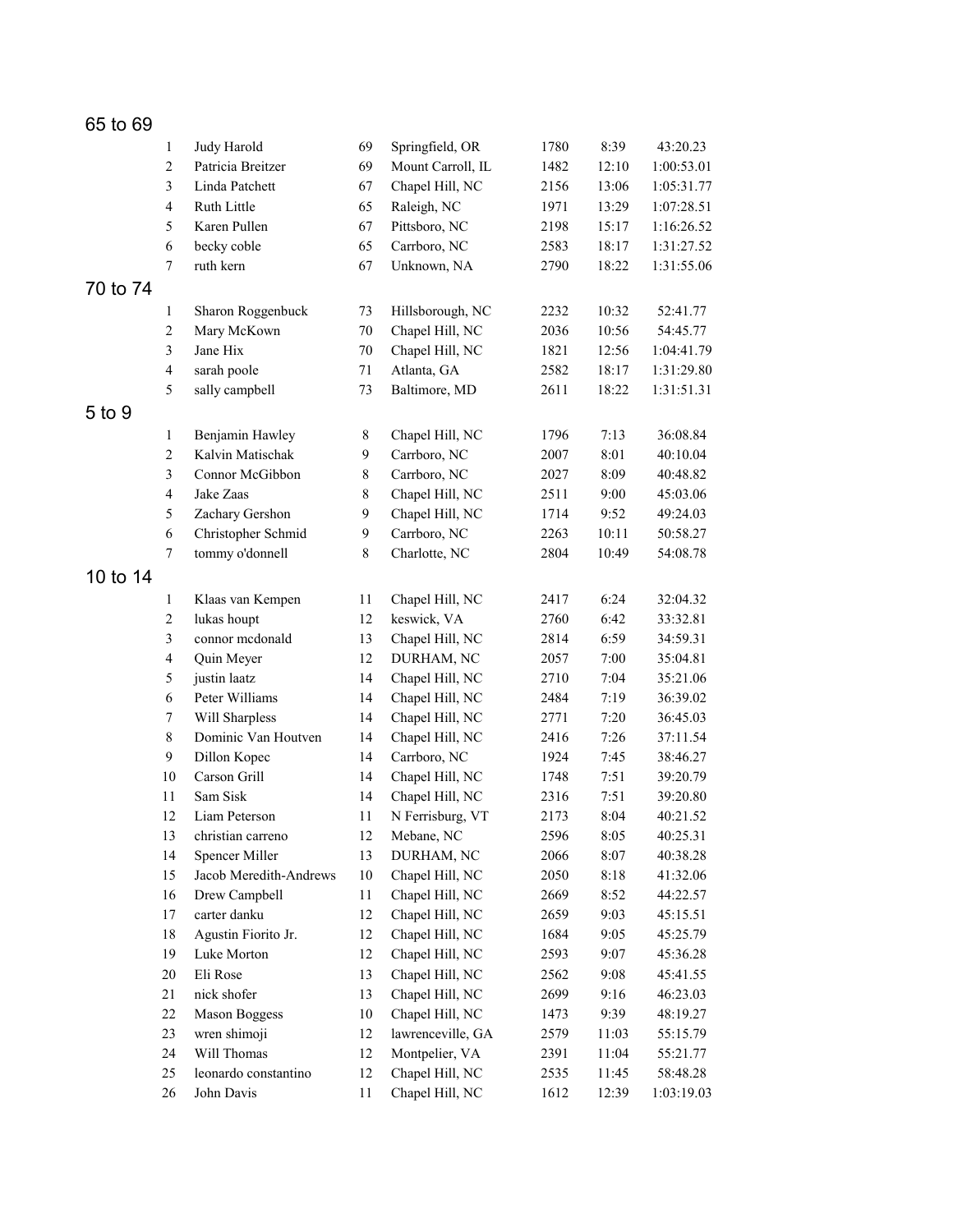|          | 27                      | josh schmid            | 13     | Durham, NC       | 2266 | 14:04 | 1:10:23.77 |
|----------|-------------------------|------------------------|--------|------------------|------|-------|------------|
|          | 28                      | Jonah Sieck            | 14     | Mebane, NC       | 2300 | 17:17 | 1:26:29.53 |
| 15 to 19 |                         |                        |        |                  |      |       |            |
|          | 1                       | Elliot Pahel-Short     | 18     | Chapel Hill, NC  | 2149 | 5:42  | 28:31.31   |
|          | $\mathbf{2}$            | Liam Stott             | 19     | Carrboro, NC     | 2349 | 5:50  | 29:12.31   |
|          | $\mathfrak{Z}$          | Asher Hertzberg        | 18     | Carrboro, NC     | 2552 | 6:02  | 30:13.06   |
|          | $\overline{4}$          | Rob Byerly             | 16     | Chapel Hill, NC  | 1513 | 6:35  | 32:56.06   |
|          | 5                       | Wes Hunt               | 18     | Chapel Hill, NC  | 1848 | 6:48  | 34:05.58   |
|          | 6                       | Joshua Hennen          | 15     | Chapel Hill, NC  | 2523 | 6:52  | 34:22.34   |
|          | $\boldsymbol{7}$        | Greyson Meyer          | 15     | DURHAM, NC       | 2055 | 6:57  | 34:46.82   |
|          | $\,8\,$                 | Jared Moro             | 18     | Alpharetta, GA   | 2083 | 7:03  | 35:16.56   |
|          | $\mathbf{9}$            | Luke Ervin             | 17     | DURHAM, NC       | 1664 | 7:58  | 39:52.80   |
|          | $10\,$                  | Forrest Jackson        | 17     | Durham, NC       | 1863 | 8:12  | 41:01.55   |
|          | $11\,$                  | andrew brady           | 17     | Pickerington, OH | 2653 | 8:27  | 42:17.06   |
|          | 12                      | <b>Brian Lewis</b>     | 15     | Cary, NC         | 1957 | 8:33  | 42:48.27   |
|          | 13                      | Camden Ludlow          | 17     | Petosky, MI      | 1980 | 8:39  | 43:18.27   |
|          | 14                      | william bennett        | 16     | Mt. Pleasant, SC | 1441 | 8:46  | 43:54.78   |
|          | 15                      | Alex Youngman          | 16     | Chapel Hill, NC  | 2508 | 8:54  | 44:32.56   |
|          | 16                      | Hank Bolon             | 15     | Chapel Hill, NC  | 2603 | 8:58  | 44:52.19   |
|          | $17$                    | evan rose              | 15     | Chapel Hill, NC  | 2561 | 9:08  | 45:41.54   |
|          | 18                      | Noah Shofer            | 15     | Chapel Hill, NC  | 2293 | 9:17  | 46:29.54   |
|          | 19                      | Evan Buck              | 19     | Chapel Hill, NC  | 1503 | 10:09 | 50:48.01   |
|          | $20\,$                  | Noah Davis             | 18     | Chapel Hill, NC  | 1614 | 12:39 | 1:03:19.81 |
|          | 21                      | John Wolf              | 19     | Chapel Hill, NC  | 2493 | 13:23 | 1:06:57.27 |
| 20 to 24 |                         |                        |        |                  |      |       |            |
|          | $\mathbf{1}$            | Ben Buck               | 21     | Chapel Hill, NC  | 1501 | 5:42  | 28:32.82   |
|          | $\boldsymbol{2}$        | Patrick Welsh          | 22     | boone, nc        | 2465 | 6:12  | 31:03.31   |
|          | 3                       | Daniel Gura            | 23     | Chapel Hill, NC  | 1756 | 6:13  | 31:07.59   |
|          | $\overline{\mathbf{4}}$ | brendan murray         | 23     | Boone, NC        | 2574 | 6:17  | 31:27.32   |
|          | 5                       | Kevin Kelley           | 23     | Cambridge, MA    | 1893 | 6:17  | 31:30.09   |
|          | 6                       | Benjamin Tyson         | 23     | Washington, DC   | 2412 | 6:43  | 33:35.33   |
|          | $\boldsymbol{7}$        | Vahid Sanii            | 23     | CARY, NC         | 2259 | 7:00  | 35:02.82   |
|          | $\,$ $\,$               | samuel pendergraft     | 23     | Boone, NC        | 2601 | 7:07  | 35:36.60   |
|          | $\mathbf{9}$            | michael lang           | 23     | Chapel Hill, NC  | 1935 | 7:13  | 36:05.06   |
|          | 10                      | luc mitchell           | 21     | Chapel Hill, NC  | 2773 | 7:13  | 36:06.34   |
|          | 11                      | Michael Ghio           | 20     | Chapel Hill, NC  | 1717 | 7:31  | 37:38.04   |
|          | 12                      | Devin Giddens          | 23     | Carrboro, NC     | 1718 | 7:44  | 38:44.80   |
|          | 13                      | Durbin Nunez           | 21     | Carrboro, NC     | 2129 | 7:58  | 39:51.29   |
|          | 14                      | pedro carreno          | 24     | Mebane, NC       | 2594 | 7:58  | 39:51.30   |
|          | 15                      | Zeke Hart              | $22\,$ | Chapel Hill, NC  | 1790 | 8:02  | 40:13.06   |
|          | 16                      | <b>Brandon Andrade</b> | 23     | Jacksonville, NC | 1397 | 8:03  | 40:16.78   |
|          | 17                      | luke miller            | $22\,$ | Chapel Hill, NC  | 2708 | 8:07  | 40:37.02   |
|          | 18                      | Matthew Keppel         | $22\,$ | Miami, FL        | 1901 | 8:20  | 41:43.81   |
|          | 19                      | Nick Fedewa            | 23     | Chapel Hill, NC  | 1676 | 8:25  | 42:09.07   |
|          | 20                      | Amir Sanii             | $20\,$ | CARY, NC         | 2258 | 8:27  | 42:16.76   |
|          | 21                      | Alex Walters           | 21     | Carrboro, NC     | 2445 | 8:31  | 42:40.29   |
|          | $22\,$                  | Benjamin Gilbert       | 23     | Chapel Hill, NC  | 1720 | 8:36  | 43:01.54   |
|          | 23                      | Andrew May             | 21     | Chapel Hill, NC  | 2009 | 8:40  | 43:22.29   |
|          | 24                      | <b>Stuart Smith</b>    | 24     | Chapel Hill, NC  | 2329 | 8:52  | 44:23.52   |
|          | 25                      | Alexander Sieck        | $20\,$ | Juneau, AK       | 2299 | 9:22  | 46:52.54   |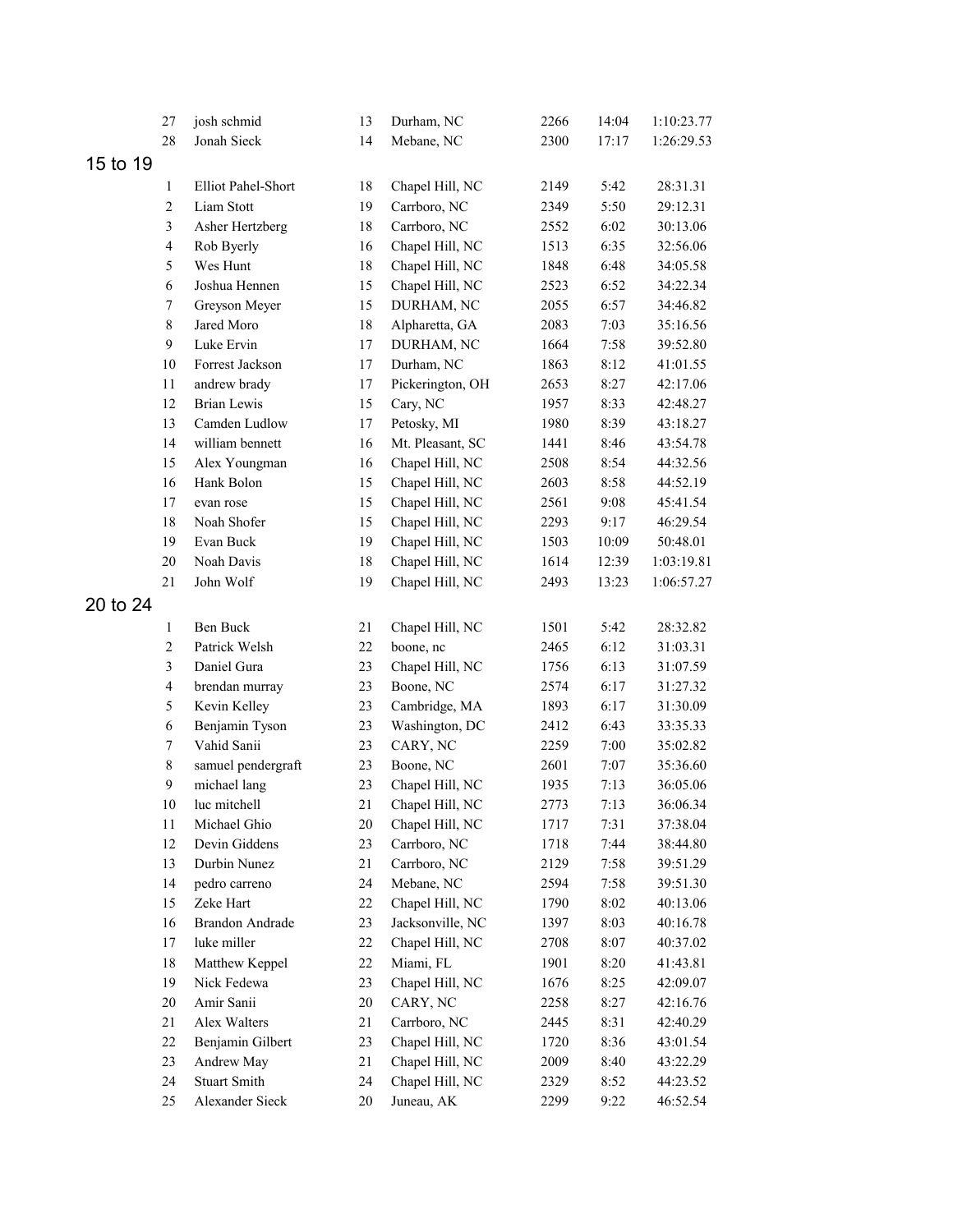|          | 26               | sztukowski robert       | 21     | Chapel Hill, NC  | 2704 | 9:29         | 47:26.30 |
|----------|------------------|-------------------------|--------|------------------|------|--------------|----------|
|          | $27\,$           | Xan White               | 24     | Chapel Hill, NC  | 2473 | 9:42         | 48:31.05 |
|          | $28\,$           | Robert Barrow           | 23     | Chapel Hill, NC  | 1426 | 10:01        | 50:08.03 |
|          | 29               | matthew morgan          | 24     | Unknown, NA      | 2746 | 10:02        | 50:13.30 |
|          | $30\,$           | Matt Power              | 23     | Pittsboro, NC    | 2195 | 10:18        | 51:35.79 |
|          | 31               | Daniel McCluskey        | 22     | Chapel Hill, NC  | 2015 | 10:22        | 51:51.29 |
|          | 32               | Robert Walton           | $20\,$ | DURHAM, NC       | 2447 | 10:35        | 53:00.31 |
|          | 33               | Ian Kelly               | 21     | Chapel Hill, NC  | 2836 | 10:48        | 54:01.28 |
| 25 to 29 |                  |                         |        |                  |      |              |          |
|          | $\mathbf{1}$     | Kevin Timp              | $28\,$ | Chapel Hill, NC  | 2396 | 5:43         | 28:35.55 |
|          | $\sqrt{2}$       | dan reese               | $28\,$ | Durham, NC       | 2208 | 5:50         | 29:13.33 |
|          | $\mathfrak{Z}$   | kevin sieff             | 26     | Washington, DC   | 2558 | 6:15         | 31:19.81 |
|          | $\overline{4}$   | Jason Roberts           | 27     | Hillsborough, NC | 2225 | 6:16         | 31:25.33 |
|          | 5                | Richard Andrews         | 29     | Chapel Hill, NC  | 1399 | 6:27         | 32:15.82 |
|          | 6                | Jason Jabaut            | 29     | Chapel Hill, NC  | 2688 | 6:34         | 32:55.31 |
|          | $\boldsymbol{7}$ | Geoffrey Clark          | 26     | Mebane, NC       | 2728 | 6:34         | 32:55.82 |
|          | $\,$ 8 $\,$      | Patrick Nevins          | 26     | Durham, NC       | 2118 | 7:01         | 35:06.07 |
|          | $\mathbf{9}$     | jacob lietaert          | 26     | Durham, NC       | 2800 | 7:01         | 35:09.31 |
|          | $10\,$           | oleg alekseev           | 26     | Philadelphia, PA | 2666 | 7:01         | 35:10.33 |
|          | $11\,$           | David Chu               | 29     |                  |      |              |          |
|          |                  | Robert Nelson           |        | Durham, NC       | 1539 | 7:10         | 35:51.35 |
|          | 12               |                         | 29     | Chapel Hill, NC  | 2117 | 7:24         | 37:00.27 |
|          | 13               | Drew Silton             | 25     | Chapel Hill, NC  | 2302 | 7:30<br>7:40 | 37:34.77 |
|          | 14               | Tony Dinola             | $27\,$ | Charlotte, NC    | 1630 |              | 38:22.02 |
|          | 15               | paolo cavagnolo         | 26     | Hillsborough, NC | 2742 | 7:43         | 38:35.03 |
|          | 16               | Jonathan Dauchert       | 29     | Atlanta, GA      | 1604 | 8:00         | 40:02.29 |
|          | 17               | Dan Power               | $28\,$ | Pittsboro, NC    | 2192 | 8:09         | 40:45.29 |
|          | 18               | joseph tynan            | 26     | Chapel Hill, NC  | 2657 | 8:11         | 40:55.28 |
|          | 19               | <b>Mason Phillips</b>   | 25     | Brooklyn, NY     | 2182 | 8:13         | 41:05.28 |
|          | $20\,$           | Matt Bader              | $28\,$ | Durham, NC       | 1415 | 8:15         | 41:16.02 |
|          | 21               | James Cook              | 26     | Berkeley, CA     | 1565 | 8:21         | 41:47.55 |
|          | $22\,$           | nathan lonnen           | 28     | Carrboro, NC     | 2549 | 8:27         | 42:16.77 |
|          | 23               | Edwin McLenaghan        | 29     | DURHAM, NC       | 2037 | 8:32         | 42:41.02 |
|          | 24               | Fernando Ramirez Garcia | 29     | Chapel Hill, NC  | 2201 | 8:37         | 43:06.32 |
|          | 25               | <b>Brian Adams</b>      | 28     | Mebane, NC       | 1379 | 8:39         | 43:15.02 |
|          | 26               | alex chu                | 29     | Chapel Hill, NC  | 2729 | 8:41         | 43:29.80 |
|          | 27               | Marcus Hesse            | 25     | Chapel Hill, NC  | 2564 | 8:46         | 43:55.04 |
|          | $28\,$           | david vorhaus           | $27\,$ | Chapel Hill, NC  | 2433 | 8:52         | 44:20.55 |
|          | 29               | James Kelly             | 26     | Chapel Hill, NC  | 2697 | 8:55         | 44:39.29 |
|          | 30               | Jason Legere            | 26     | DURHAM, NC       | 1949 | 8:58         | 44:51.53 |
|          | 31               | justin kirschbrown      | 29     | Chapel Hill, NC  | 2537 | 9:00         | 45:01.79 |
|          | 32               | will filer              | $28\,$ | Chapel Hill, NC  | 2802 | 9:03         | 45:19.55 |
|          | 33               | Joseoh Scroggs          | 27     | Chicago, IL      | 2277 | 9:05         | 45:30.04 |
|          | 34               | John Vrnak              | 26     | Carrboro, NC     | 2437 | 9:12         | 46:02.54 |
|          | 35               | Ryan Millager           | 26     | Carrboro, NC     | 2061 | 9:15         | 46:16.52 |
|          | 36               | William Smith           | 29     | Durham, NC       | 2332 | 9:17         | 46:26.03 |
|          | 37               | Chris Kenney            | 25     | DURHAM, NC       | 1900 | 9:33         | 47:49.03 |
|          | 38               | Nicholas Ortolano       | 27     | Durham, NC       | 2145 | 9:34         | 47:51.56 |
|          | 39               | Clayton Commander       | 29     | Chapel Hill, NC  | 1561 | 9:35         | 47:57.55 |
|          | 40               | Richard Zielke          | 26     | Reidsville, NC   | 2513 | 9:43         | 48:36.06 |
|          | 41               | Robert Tauchen          | 25     | Richmond, VA     | 2376 | 9:52         | 49:23.53 |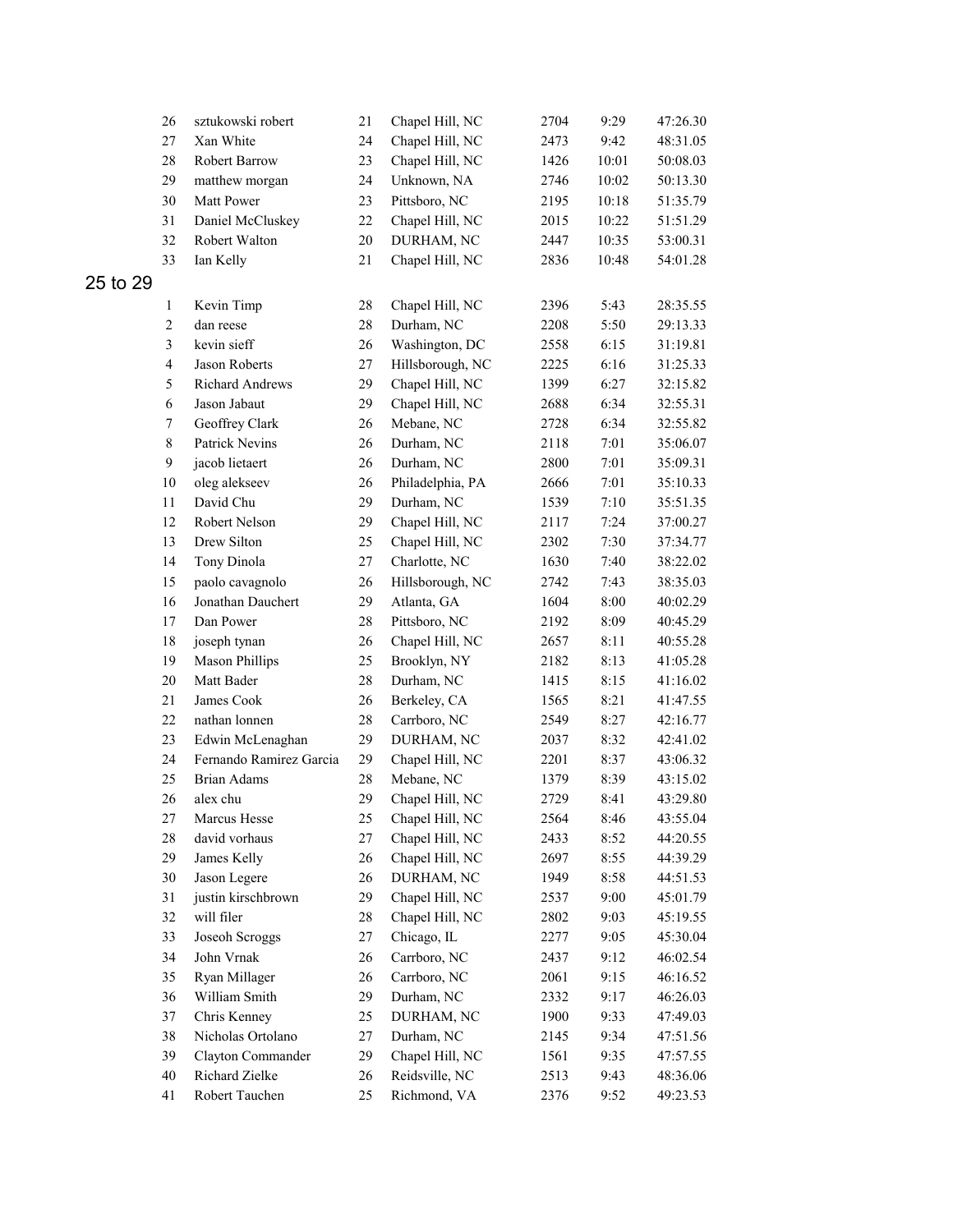|          | 42                      | jacob gauer          | 25     | Chapel Hill, NC       | 2738 | 9:53  | 49:27.46   |
|----------|-------------------------|----------------------|--------|-----------------------|------|-------|------------|
|          | 43                      | Christopher Higgins  | 25     | Carrboro, NC          | 1812 | 9:56  | 49:44.02   |
|          | 44                      | cameron wrennall     | 27     | Durham, NC            | 2677 | 10:15 | 51:17.52   |
|          | 45                      | Michael Murray       | 26     | Carrboro, NC          | 2104 | 10:45 | 53:45.79   |
|          | 46                      | John Frank           | 29     | Carrboro, NC          | 1695 | 11:26 | 57:11.71   |
|          | 47                      | Beau Harbour         | 29     | NY, NY                | 1773 | 11:56 | 59:45.80   |
|          | 48                      | Shane Lasher         | 26     | Raleigh, NC           | 1939 | 11:58 | 59:51.80   |
|          | 49                      | <b>Grant Murphy</b>  | 28     | Chapel Hill, NC       | 2100 | 12:08 | 1:00:44.52 |
|          | 50                      | Jason Hanna          | $28\,$ | Houston, TX           | 1769 | 13:02 | 1:05:13.53 |
| 30 to 34 |                         |                      |        |                       |      |       |            |
|          | $\mathbf{1}$            | Marc Jeuland         | 32     | Chapel Hill, NC       | 2619 | 5:00  | 25:04.06   |
|          | $\overline{c}$          | Harsha Thirumurthy   | 34     | Chapel Hill, NC       | 2385 | 5:31  | 27:40.58   |
|          | 3                       | James Pearce         | 31     | DURHAM, NC            | 2164 | 5:34  | 27:51.31   |
|          | $\overline{\mathbf{4}}$ | Justin Karpinos      | 30     | Nashville, TN         | 1885 | 5:52  | 29:24.06   |
|          | 5                       | evan hill            | 33     | Hillsborough, NC      | 2665 | 6:03  | 30:18.33   |
|          | 6                       | Jared Inselmann      | 31     | Chapel Hill, NC       | 2817 | 6:11  | 30:59.56   |
|          | $\tau$                  | Justin Smith         | 30     | Mebane, NC            | 2772 | 6:33  | 32:48.57   |
|          | $\,8\,$                 | Randy Nonneman       | 34     | Durham, NC            | 2126 | 6:39  | 33:15.57   |
|          | 9                       | Trent Johnson        | 30     | Carrboro, NC          | 2821 | 6:42  | 33:33.08   |
|          | 10                      | Rush Combs           | 30     | Raleigh, NC           | 1560 | 6:54  | 34:33.57   |
|          | 11                      | Sujit Suchindran     | 30     | Cambridge, MA         | 2357 | 6:54  | 34:33.82   |
|          | 12                      | Joey Pointer         | 33     | Chapel Hill, NC       | 2614 | 7:01  | 35:07.82   |
|          | 13                      | Evan Adler           | 33     | Carrboro, NC          | 1382 | 7:05  | 35:26.81   |
|          | 14                      | Jeffrey Nieman       | 34     | Hillsborough, NC      | 2122 | 7:11  | 35:59.09   |
|          | 15                      | Carl Bauer           | 31     | Denver, CO            | 1428 | 7:13  | 36:05.61   |
|          | 16                      | Jamie DeGraw         | 31     | Chapel Hill, NC       | 2720 | 7:15  | 36:20.06   |
|          | 17                      | Antoine de Torcy     | 33     | Carrboro, NC          | 1619 | 7:17  | 36:27.34   |
|          | 18                      | Nathan Kirkpatrick   | 33     | Durham, NC            | 1913 | 7:21  | 36:47.53   |
|          | 19                      | andrew sampson       | 34     | Chapel Hill, NC       | 2649 | 7:23  | 36:59.56   |
|          | 20                      | David Tallon         | 34     | Durham, NC            | 2371 | 7:25  | 37:07.29   |
|          | 21                      | Jason Honeycutt      | 30     | Greenville, NC        | 1831 | 7:27  | 37:15.06   |
|          | 22                      | Tavis Coffin         | 33     | Charlottesville, VA   | 1547 | 7:28  | 37:21.31   |
|          | 23                      | Jon Garner           | 33     | <b>BURLINGTON, NC</b> | 1709 | 7:31  | 37:36.80   |
|          | 24                      | marc sampson         | 30     | Chicago, IL           | 2646 | 7:32  | 37:45.02   |
|          | 25                      | Michael Mills        | 30     | Durham, NC            | 2068 | 7:33  | 37:46.03   |
|          | 26                      | Anthony Markham      | 34     | Sanford, NC           | 2001 | 7:39  | 38:16.53   |
|          | 27                      | james patchett       | 32     | Brooklyn, NY          | 2155 | 7:41  | 38:28.53   |
|          | 28                      | Austin VanDusen      | $30\,$ | Nashville, TN         | 2419 | 7:48  | 39:03.54   |
|          | 29                      | matthew spencer      | 32     | Durham, NC            | 2343 | 7:50  | 39:15.53   |
|          | 30                      | Matthew Clay         | 32     | Charlottesville, VA   | 1541 | 8:03  | 40:18.28   |
|          | 31                      | <b>Adam Hastings</b> | 30     | Charlottesville, VA   | 1794 | 8:03  | 40:18.55   |
|          | 32                      | Justin McClintock    | 32     | Carrboro, NC          | 2014 | 8:09  | 40:49.54   |
|          | 33                      | Thomas Tynan         | 30     | Washington, DC        | 2411 | 8:10  | 40:53.80   |
|          | 34                      | Jeff Swanson         | 34     | Chapel Hill, NC       | 2366 | 8:12  | 41:02.79   |
|          | 35                      | <b>Bennett Acuff</b> | 30     | Chapel Hill, NC       | 1376 | 8:24  | 42:00.79   |
|          | 36                      | chris faison         | 33     | Durham, NC            | 2661 | 8:27  | 42:18.77   |
|          | 37                      | <b>JIM ENGLAND</b>   | 34     | SAN DIEGO, CA         | 1660 | 8:28  | 42:24.29   |
|          | 38                      | Darpan Biswas        | 34     | Durham, NC            | 1452 | 8:36  | 43:01.52   |
|          | 39                      | <b>Edward Bauer</b>  | 32     | Hillsborough, NC      | 1429 | 8:37  | 43:10.78   |
|          | 40                      | Kevin Kay            | 34     | Carrboro, NC          | 1890 | 8:39  | 43:20.23   |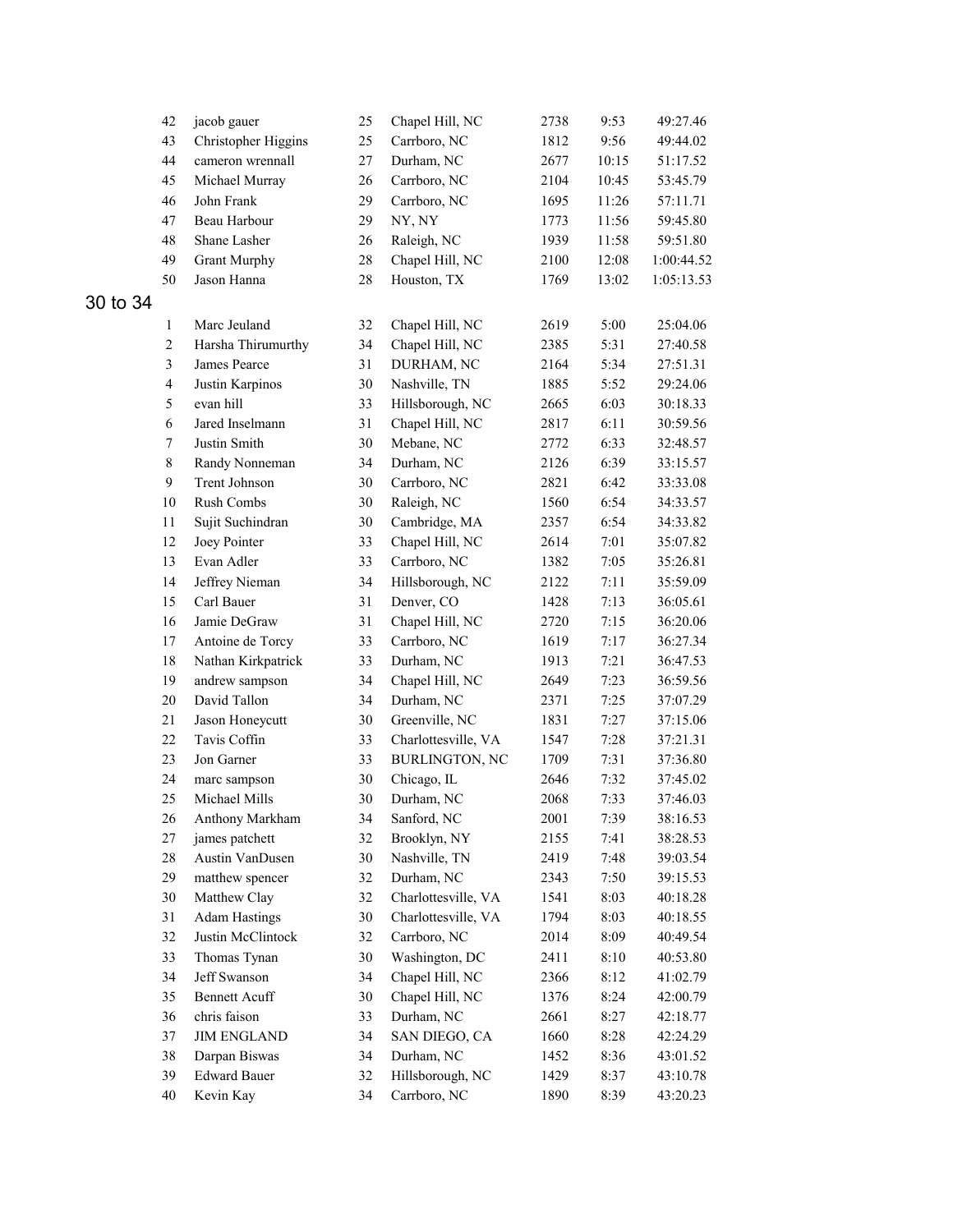|          | 41                      | jeffrey carter        | 34 | Chapel Hill, NC    | 2636 | 8:47  | 43:58.29   |
|----------|-------------------------|-----------------------|----|--------------------|------|-------|------------|
|          | 42                      | dan vorhaus           | 30 | Chapel Hill, NC    | 2432 | 8:50  | 44:14.55   |
|          | 43                      | Richard O'Brien       | 31 | Chapel Hill, NC    | 2132 | 9:06  | 45:31.26   |
|          | 44                      | Ben Jones             | 34 | Unknown, NA        | 2838 | 9:09  | 45:49.51   |
|          | 45                      | Cory Brugger          | 32 | Unknown, NA        | 2816 | 9:10  | 45:53.82   |
|          | 46                      | Juan Pedraza          | 32 | Chapel Hill, NC    | 2166 | 9:15  | 46:17.52   |
|          | 47                      | Stephen Keppel        | 30 | Miami, FL          | 1902 | 9:17  | 46:27.27   |
|          | 48                      | Jason Shoemaker       | 32 | Knoxville, TN      | 2292 | 9:25  | 47:08.78   |
|          | 49                      | peter tawil           | 33 | Chapel Hill, NC    | 2378 | 9:39  | 48:18.52   |
|          | 50                      | james akers           | 33 | Carrboro, NC       | 2739 | 9:42  | 48:34.53   |
|          | 51                      | Gregg Hemingway       | 32 | Austin, TX         | 1804 | 9:45  | 48:45.31   |
|          | 52                      | George Fatula         | 30 | Chapel Hill, NC    | 1669 | 10:03 | 50:17.97   |
|          | 53                      | Andrew Guiteras       | 33 | Chapel Hill, NC    | 1754 | 10:03 | 50:19.06   |
|          | 54                      | lance miller          | 31 | Keene, NH          | 2707 | 10:08 | 50:44.07   |
|          | 55                      | Rosecrans Baldwin     | 34 | Chapel Hill, NC    | 1421 | 10:12 | 51:03.28   |
|          | 56                      | William Voelp         | 30 | Cranberry Twsp, PA | 2426 | 10:21 | 51:46.76   |
|          | 57                      | George Souroullas     | 32 | Chapel Hill, NC    | 2338 | 10:26 | 52:13.78   |
|          | 58                      | Aaron Leininger       | 32 | CARY, NC           | 1952 | 10:46 | 53:53.78   |
|          | 59                      | scott jewitt          | 31 | Hillsborough, NC   | 2818 | 10:52 | 54:25.78   |
|          | 60                      | Todd Yakel            | 33 | Parker, CO         | 2504 | 11:01 | 55:08.04   |
|          | 61                      | Julian Haase          | 30 | Chapel Hill, NC    | 1759 | 11:13 | 56:05.27   |
|          | 62                      | ash bhattarai         | 32 | Morrisville, NC    | 2815 | 11:20 | 56:43.54   |
|          | 63                      | Nicholas Von Hoene    | 34 | <b>GRAHAM, NC</b>  | 2429 | 11:52 | 59:23.26   |
|          | 64                      | michael mcgovern      | 30 | Chapel Hill, NC    | 2540 | 12:05 | 1:00:26.56 |
|          | 65                      | Dylan Wilson          | 33 | Pittsboro, NC      | 2488 | 13:55 | 1:09:39.54 |
| 35 to 39 |                         |                       |    |                    |      |       |            |
|          | $\mathbf{1}$            | <b>JAMES BANNER</b>   | 39 | winston-salem, nc  | 2724 | 5:57  | 29:48.56   |
|          | $\overline{c}$          | stephen frazier wong  | 35 | Carrboro, NC       | 1698 | 6:04  | 30:25.60   |
|          | $\overline{\mathbf{3}}$ | <b>Brian Baas</b>     | 37 | Roslyn, VA         | 2628 | 6:18  | 31:34.31   |
|          | $\overline{\mathbf{4}}$ | Nathan Costa          | 35 | Middletown, DE     | 1571 | 6:23  | 31:59.06   |
|          | 5                       | Lewis Hendricks       | 38 | Chapel Hill, NC    | 1807 | 6:25  | 32:09.33   |
|          | 6                       | Ryan Babcock          | 37 | RALEIGH, NC        | 1413 | 6:26  | 32:10.80   |
|          | $\tau$                  | Cotton Bryan          | 38 | Chapel Hill, NC    | 1497 | 6:36  | 33:02.32   |
|          | $\,$ 8 $\,$             | Aaron Beyerlein       | 35 | Carrboro, NC       | 1448 | 6:36  | 33:03.57   |
|          | 9                       | Daniel Cooley         | 39 | Carrboro, NC       | 1569 | 6:44  | 33:41.56   |
|          | $10\,$                  | Jason Lieb            | 39 | Carrboro, NC       | 1966 | 6:49  | 34:06.57   |
|          | 11                      | Simon Booth           | 35 | Washington, DC     | 1476 | 6:53  | 34:29.31   |
|          | 12                      | craig walker          | 38 | Durham, NC         | 2440 | 6:58  | 34:51.06   |
|          | 13                      | Jason Crawford        | 35 | Chapel Hill, NC    | 2768 | 7:11  | 35:57.31   |
|          | 14                      | chad robbin           | 36 | Unknown, NA        | 2767 | 7:13  | 36:05.33   |
|          | 15                      | Ronald Garcia-Fogarty | 37 | Chapel Hill, NC    | 2733 | 7:16  | 36:25.32   |
|          | 16                      | Todd Kahler           | 36 | New York City, NY  | 1881 | 7:20  | 36:41.79   |
|          | 17                      | Daniel Lilley         | 38 | Bahama, NC         | 1967 | 7:22  | 36:53.28   |
|          | 18                      | Jay Barnica           | 39 | Carrboro, NC       | 1425 | 7:26  | 37:12.27   |
|          | 19                      | Greg Lee              | 38 | Chapel Hill, NC    | 1945 | 7:31  | 37:38.79   |
|          | $20\,$                  | Stan Newsome          | 36 | Mebane, NC         | 2120 | 7:34  | 37:51.79   |
|          | 21                      | Matt Panning          | 35 | HILLSBOROUGH, NC   | 2151 | 7:35  | 37:58.05   |
|          | 22                      | raymond guiteras      | 36 | Brooklyn, NY       | 2798 | 7:37  | 38:07.56   |
|          | 23                      | Jason Smith           | 39 | Carrboro, NC       | 2322 | 7:39  | 38:16.05   |
|          | 24                      | Brian Morgan          | 36 | Durham, NC         | 2079 | 7:40  | 38:22.77   |
|          |                         |                       |    |                    |      |       |            |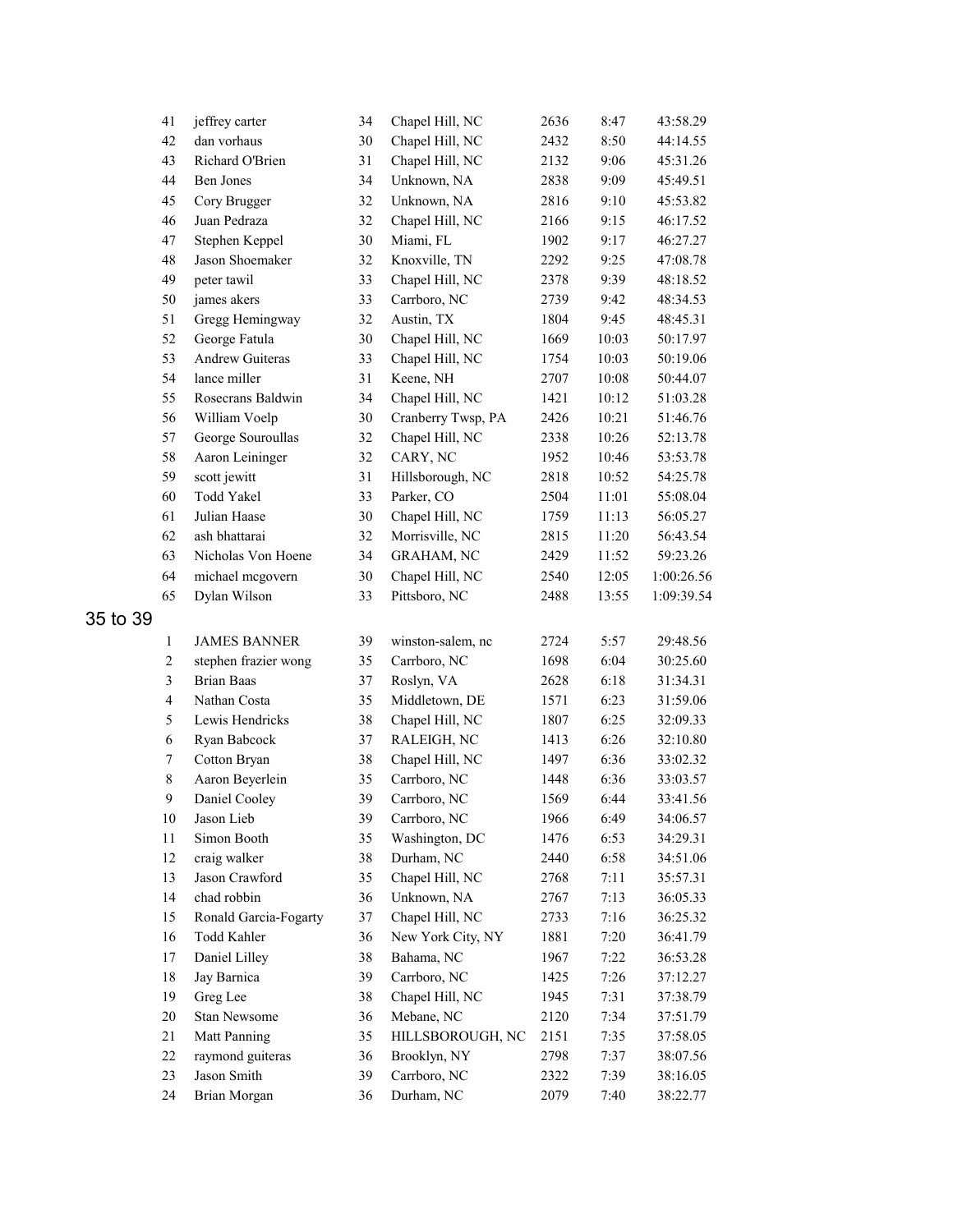|          | 25               | Noah Byrd             | 39     | Durham, NC          | 1515 | 7:44  | 38:42.28   |
|----------|------------------|-----------------------|--------|---------------------|------|-------|------------|
|          | 26               | Craig Butt            | 36     | Durham, NC          | 1512 | 7:49  | 39:10.54   |
|          | 27               | William Torres        | 35     | Carrboro, NC        | 2399 | 7:50  | 39:13.05   |
|          | 28               | todd sullivan         | 36     | Los Angeles, CA     | 2360 | 7:58  | 39:51.29   |
|          | 29               | David Tyll            | 37     | Hillsborough, NC    | 2410 | 7:59  | 39:56.03   |
|          | 30               | Mark Cavanaugh        | 38     | Chapel Hill, NC     | 1527 | 8:01  | 40:06.29   |
|          | 31               | James Miller          | 38     | Chapel Hill, NC     | 2064 | 8:12  | 41:01.54   |
|          | 32               | Mark Freeman          | 37     | Charlottesville, VA | 2566 | 8:17  | 41:27.08   |
|          | 33               | <b>Blake Rahn</b>     | 39     | Chapel Hill, NC     | 2200 | 8:21  | 41:46.30   |
|          | 34               | tim maynor            | 38     | Carrboro, NC        | 2550 | 8:27  | 42:16.53   |
|          | 35               | Jason Crockett        | 35     | DURHAM, NC          | 1589 | 8:27  | 42:17.29   |
|          | 36               | <b>Uday Reebye</b>    | 37     | Chapel Hill, NC     | 2591 | 8:28  | 42:23.57   |
|          | 37               | Tim Miller            | 38     | DURHAM, NC          | 2067 | 8:28  | 42:25.28   |
|          | 38               | TROY THORNE           | 37     | Kernersville, NC    | 2393 | 8:30  | 42:34.57   |
|          | 39               | David Matthews        | 35     | Carrboro, NC        | 2008 | 8:39  | 43:17.77   |
|          | 40               | <b>Brian Cox</b>      | 39     | Peachtree City, GA  | 1577 | 8:41  | 43:25.28   |
|          | 41               | david duch            | 39     | Wilmington, DE      | 2572 | 8:43  | 43:35.73   |
|          | 42               | Ted Ising             | 39     | Chapel Hill, NC     | 1862 | 8:44  | 43:42.05   |
|          | 43               | jonathan kime         | 39     | Chapel Hill, NC     | 2698 | 8:47  | 43:57.05   |
|          | 44               | Brian Hogan           | 37     | Chapel Hill, NC     | 1825 | 8:48  | 44:03.27   |
|          | 45               | Steve Hoffman         | 36     | Durham, NC          | 1824 | 8:49  | 44:06.29   |
|          | 46               | Scott Svendsen        | 35     | Durham, NC          | 2365 | 8:51  | 44:19.02   |
|          | 47               | Jan Buberl            | 36     | Chapel Hill, NC     | 1500 | 8:55  | 44:38.79   |
|          | 48               | Christopher Hurtgen   | 39     | Madison, CT         | 1853 | 9:01  | 45:08.31   |
|          | 49               | Chuck Grabowski       | 37     | Chapel Hill, NC     | 1740 | 9:02  | 45:14.75   |
|          | 50               | Jeff McConnell        | 37     | Chapel Hill, NC     | 2020 | 9:03  | 45:15.53   |
|          | 51               | jeff austin           | 35     | Redwood City, CA    | 2796 | 9:04  | 45:24.78   |
|          | 52               | Mitchell Luck         | 38     | Chapel Hill, NC     | 2588 | 9:07  | 45:35.26   |
|          | 53               | Chris Morton          | 39     | Chapel Hill, NC     | 2592 | 9:07  | 45:35.78   |
|          | 54               | Scott Malzahn         | 35     | Durham, NC          | 1997 | 9:08  | 45:42.27   |
|          | 55               | nathan brown          | 39     | Hillsborough, NC    | 1495 | 9:09  | 45:49.49   |
|          | 56               | Mike Devries          | 39     | Durham, NC          | 2563 | 9:13  | 46:06.55   |
|          | 57               | Jeff Grizer           | 39     | Cary, NC            | 1753 | 9:18  | 46:30.79   |
|          | 58               | Morgan Mears          | 36     | Raleigh, NC         | 2731 | 9:19  | 46:39.04   |
|          | 59               | Micheal Dumond        | 38     | Durham, NC          | 1645 | 9:23  | 46:58.55   |
|          | 60               | <b>Steven Simmons</b> | 37     | DURHAM, NC          | 2308 | 9:31  | 47:36.79   |
|          | 61               | Bryan Engle           | 39     | Chapel Hill, NC     | 1661 | 9:37  | 48:05.55   |
|          | 62               | jon risgaard          | 39     | Durham, NC          | 2221 | 9:37  | 48:10.31   |
|          | 63               | Dave Gilliam          | 37     | Chapel Hill, NC     | 1730 | 9:45  | 48:48.04   |
|          | 64               | Erin White            | 38     | Raleigh, NC         | 2471 | 10:12 | 51:03.55   |
|          | 65               | Bill Spagnardi        | 38     | DURHAM, NC          | 2341 | 10:22 | 51:50.00   |
|          | 66               | Brian Lapham          | 39     | Durham, NC          | 1936 | 10:26 | 52:10.02   |
|          | 67               | <b>Tyson Steffens</b> | 38     | Durham, NC          | 2345 | 10:30 | 52:32.04   |
|          | 68               | egal vardy            | 37     | Chapel Hill, NC     | 2810 | 10:45 | 53:46.03   |
|          | 69               | ben stenner           | 37     | Unknown, NA         | 2832 | 11:03 | 55:17.53   |
|          | 70               | Sam Drew              | 37     | Chapel Hill, NC     | 2656 | 11:04 | 55:22.30   |
|          | 71               | James Dougherty       | 39     | Carrboro, NC        | 1640 | 12:35 | 1:02:55.78 |
| 40 to 44 |                  |                       |        |                     |      |       |            |
|          | $\mathbf{1}$     | Mark Carey            | 40     | Chapel Hill, NC     | 1523 | 5:37  | 28:06.30   |
|          | $\boldsymbol{2}$ | mark u'ren            | $40\,$ | winston-salem, nc   | 2725 | 5:42  | 28:33.58   |
|          |                  |                       |        |                     |      |       |            |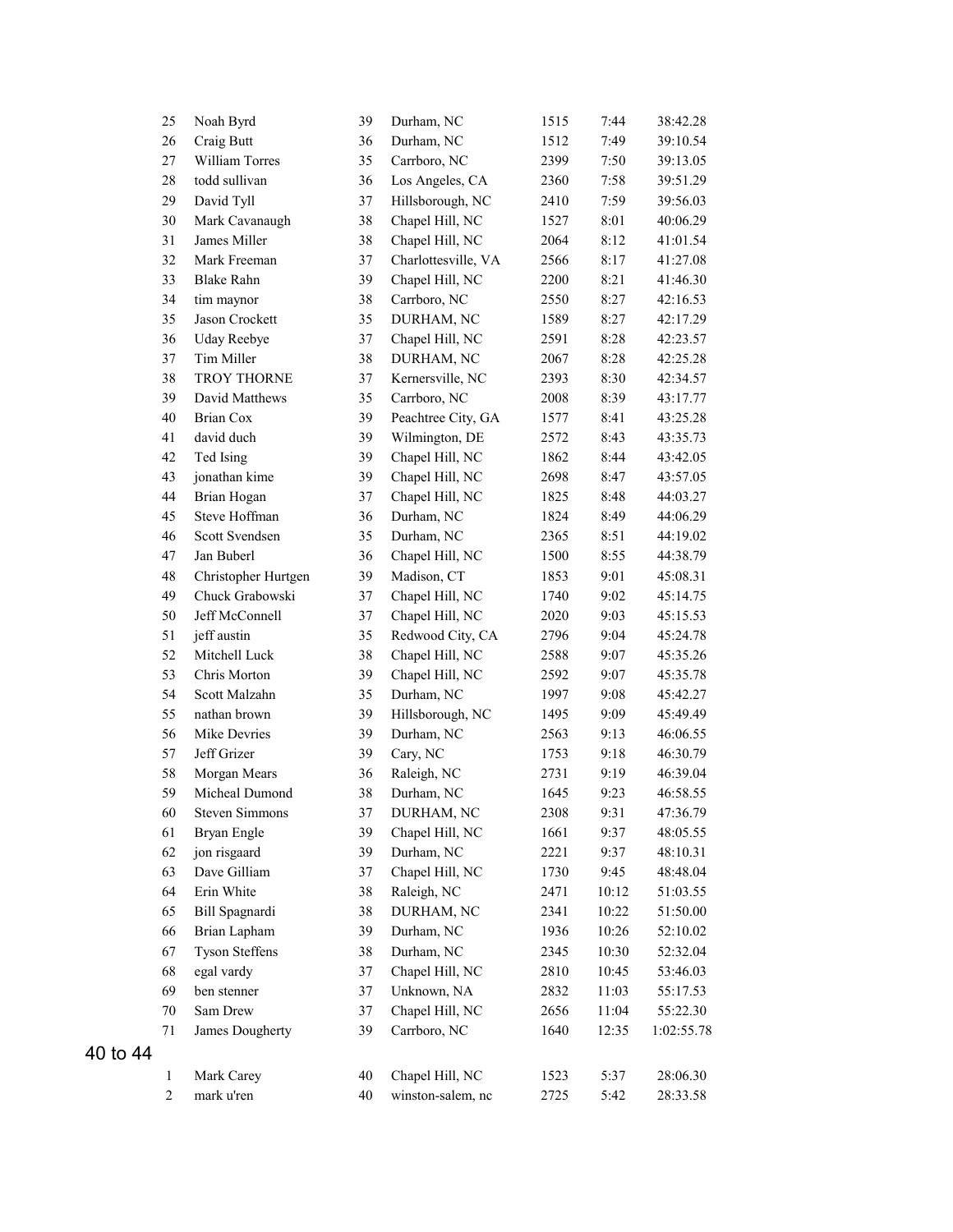| $\mathfrak{Z}$           | Rob Benjamin          | 42 | Chapel Hill, NC   | 1439 | 5:43 | 28:38.81 |
|--------------------------|-----------------------|----|-------------------|------|------|----------|
| $\overline{\mathcal{L}}$ | phil oldham           | 43 | Unknown, NA       | 2756 | 6:06 | 30:31.81 |
| 5                        | Duncan Morgan         | 40 | Chapel Hill, NC   | 2600 | 6:32 | 32:45.07 |
| 6                        | Robert Schmalzigaug   | 42 | Durham, NC        | 2262 | 6:36 | 33:05.31 |
| $\tau$                   | Andrew Gordon         | 42 | Knoxville, TN     | 1739 | 6:37 | 33:07.06 |
| 8                        | Andrew Scribner       | 43 | DURHAM, NC        | 2276 | 6:40 | 33:20.82 |
| $\mathbf{9}$             | rob woolson           | 40 | Hillsborough, NC  | 2632 | 6:40 | 33:21.84 |
| $10\,$                   | Eric Halvorson        | 41 | Chapel Hill, NC   | 1767 | 6:42 | 33:31.56 |
| $11\,$                   | Thomas Wiltberger     | 42 | Carrboro, NC      | 2490 | 6:45 | 33:47.56 |
| 12                       | Warren Grill          | 44 | Chapel Hill, NC   | 1750 | 6:46 | 33:53.58 |
| 13                       | Alan Bocko            | 44 | Chapel Hill, NC   | 1466 | 6:53 | 34:28.06 |
| 14                       | Ben Ehlers            | 41 | ATHENS, GA        | 1652 | 6:53 | 34:28.31 |
| 15                       | jeff revoy            | 44 | Carrboro, NC      | 2694 | 6:56 | 34:42.31 |
| 16                       | gregory deMauro       | 40 | Mebane, NC        | 1623 | 7:02 | 35:11.81 |
| 17                       | <b>Brian Cook</b>     | 41 | Atlanta, GA       | 2809 | 7:03 | 35:19.31 |
| 18                       | josh lozoff           | 40 | DURHAM, NC        | 2740 | 7:06 | 35:31.08 |
| 19                       | miles pfeifer         | 44 | Hillsborough, NC  | 2780 | 7:07 | 35:36.80 |
| $20\,$                   | Michael Cobb          | 43 | Hillsborough, NC  | 1546 | 7:07 | 35:36.84 |
| 21                       | Tommy Galloway        | 41 | Chapel Hill, NC   | 1706 | 7:11 | 35:58.09 |
| $22\,$                   | Adam Zolotor          | 40 | Carrboro, NC      | 2516 | 7:12 | 36:00.08 |
| 23                       | Marc Desormeau        | 41 | Chapel Hill, NC   | 1625 | 7:13 | 36:08.84 |
| 24                       | Eric Savage           | 41 | Chapel Hill, NC   | 2260 | 7:21 | 36:49.27 |
| 25                       | eric houpt            | 42 | keswick, VA       | 2761 | 7:24 | 37:02.05 |
| 26                       | Mike Mineer           | 43 | Bear Creek, NC    | 2070 | 7:28 | 37:22.28 |
| 27                       | ravi jhaveri          | 41 | DURHAM, NC        | 1868 | 7:29 | 37:28.76 |
| $28\,$                   | Jim Rosensteel        | 42 | Cary, NC          | 2237 | 7:36 | 38:04.54 |
| 29                       | Paul Shareshian       | 44 | Chapel Hill, NC   | 2576 | 7:36 | 38:05.30 |
| 30                       | Dov Cohn              | 42 | Chapel Hill, NC   | 1552 | 7:36 | 38:05.52 |
| 31                       | Darren DeWalt         | 42 | Chapel Hill, NC   | 2759 | 7:43 | 38:39.27 |
| 32                       | Jody Thomas           | 40 | Chapel Hill, NC   | 2388 | 7:46 | 38:50.78 |
| 33                       | Grant Harvey          | 40 | Durham, NC        | 1792 | 7:47 | 39:00.27 |
| 34                       | William Calhoun       | 43 | Chapel Hill, NC   | 1518 | 7:49 | 39:09.03 |
| 35                       | andrew powers         | 40 | Chapel Hill, NC   | 2570 | 8:01 | 40:07.03 |
| 36                       | John Wadman           | 41 | Chapel Hill, NC   | 2439 | 8:02 | 40:11.80 |
| 37                       | Mark Turner           | 44 | Chapel Hill, NC   | 2682 | 8:04 | 40:24.53 |
| 38                       | Robert Kloehn         | 44 | Apex, NC          | 1917 | 8:10 | 40:51.55 |
| 39                       | kevin naff            | 41 | Chapel Hill, NC   | 2635 | 8:16 | 41:20.53 |
| $40\,$                   | Dave Davidian         | 40 | Chapel Hill, NC   | 2589 | 8:19 | 41:36.54 |
| 41                       | Chris Combs           | 44 | Chapel Hill, NC   | 1559 | 8:21 | 41:46.55 |
| 42                       | <b>Bill Goodnight</b> | 42 | Carrboro, NC      | 1738 | 8:26 | 42:10.53 |
| 43                       | Alex Yaggy            | 40 | Brooklyn, NY      | 2501 | 8:30 | 42:34.26 |
| 44                       | Joan Munne            | 43 | Durham, NC        |      |      |          |
|                          | William Jefferson     | 43 | Charlotte, NC     | 2098 | 8:32 | 42:43.55 |
| 45                       |                       |    |                   | 2680 | 8:39 | 43:20.24 |
| 46                       | andrew foster         | 42 | Chapel Hill, NC   | 1690 | 8:42 | 43:33.53 |
| 47                       | Hampton Dellinger     | 44 | DURHAM, NC        | 1622 | 8:46 | 43:51.56 |
| 48                       | John Cox              | 42 | <b>GRAHAM, NC</b> | 1578 | 8:48 | 44:04.56 |
| 49                       | Peter Smith           | 40 | Carrboro, NC      | 2327 | 8:54 | 44:33.79 |
| 50                       | Loren Kane            | 40 | Matthews, NC      | 1883 | 8:56 | 44:44.28 |
| 51                       | Michael Paul          | 43 | Carrboro, NC      | 2159 | 8:57 | 44:48.53 |
| 52                       | John Manns            | 43 | Chapel Hill, NC   | 1999 | 8:57 | 44:49.29 |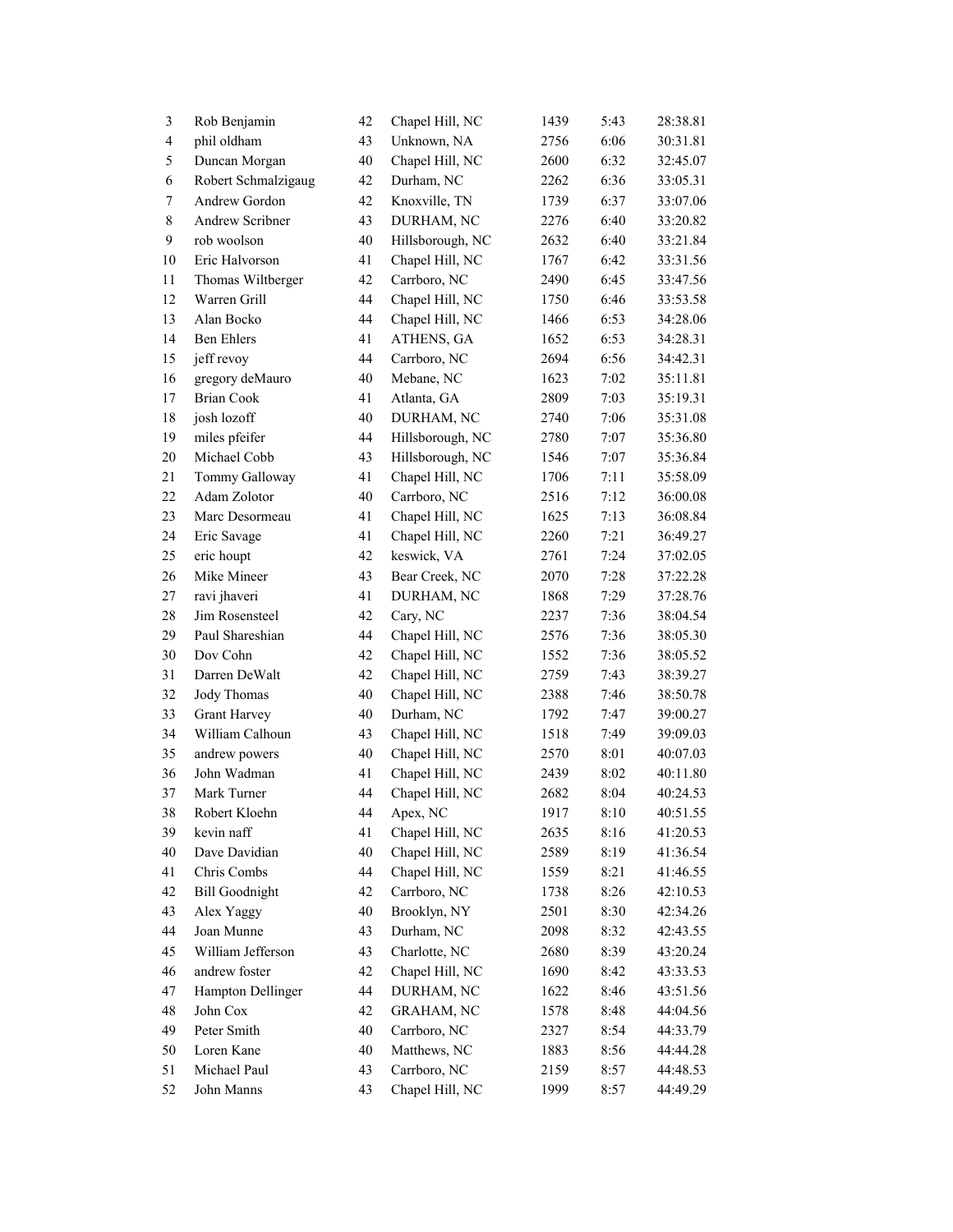|          | 53             | mike laatz             | 43     | Chapel Hill, NC      | 2709 | 9:00  | 45:03.05   |
|----------|----------------|------------------------|--------|----------------------|------|-------|------------|
|          | 54             | Chris Cook             | 40     | Raleigh, NC          | 1563 | 9:03  | 45:15.03   |
|          | 55             | <b>Agustin Fiorito</b> | 40     | Chapel Hill, NC      | 1683 | 9:08  | 45:42.04   |
|          | 56             | <b>Scott Brandes</b>   | 40     | Chapel Hill, NC      | 1480 | 9:09  | 45:45.28   |
|          | 57             | phil rodgers           | 43     | Chapel Hill, NC      | 2831 | 9:09  | 45:46.27   |
|          | 58             | Douglas Hoogervorst    | 41     | Chapel Hill, NC      | 2686 | 9:09  | 45:49.54   |
|          | 59             | David Carpenter        | 42     | Chapel Hill, NC      | 1524 | 9:09  | 45:50.99   |
|          | 60             | VICTOR MORENO          | 43     | Hillsborough, NC     | 2078 | 9:11  | 46:00.57   |
|          | 61             | Alessandro Travaglia   | 42     | Chapel Hill, NC      | 2402 | 9:13  | 46:09.02   |
|          | 62             | Scott Shofer           | 43     | Chapel Hill, NC      | 2294 | 9:16  | 46:25.79   |
|          | 63             | Jason Thomas           | 40     | <b>GRAHAM, NC</b>    | 2387 | 9:20  | 46:42.53   |
|          | 64             | Mark Sherburne         | 43     | Chapel Hill, NC      | 2290 | 9:30  | 47:31.04   |
|          | 65             | <b>Stewart Collis</b>  | 43     | Chapel Hill, NC      | 1557 | 9:31  | 47:40.54   |
|          | 66             | <b>Bruce Allen</b>     | 43     | Chapel Hill, NC      | 1387 | 9:33  | 47:50.28   |
|          | 67             | Dan Jacobs             | 43     | Woodstock, GA        | 1864 | 9:37  | 48:08.78   |
|          | 68             | james smith            | 42     | Durham, NC           | 2792 | 9:39  | 48:15.03   |
|          | 69             | Chris Simmons          | 41     | Chapel Hill, NC      | 2305 | 9:39  | 48:17.53   |
|          | $70\,$         | Rich Baldauf           | 43     | Chapel Hill, NC      | 1420 | 9:41  | 48:26.02   |
|          | 71             | David Young            | 43     | Chapel Hill, NC      | 2684 | 9:48  | 49:04.04   |
|          | 72             | <b>Timothy Gershon</b> | 44     | Chapel Hill, NC      | 1713 | 9:52  | 49:23.80   |
|          | 73             | Phill Hammond          | 44     | Chapel Hill, NC      | 1768 | 9:57  | 49:49.79   |
|          | 74             | Robert Burke           | 44     | Durham, NC           | 1509 | 10:01 | 50:07.29   |
|          | 75             | jacques watters        | 44     | Chapel Hill, NC      | 2456 | 10:03 | 50:17.30   |
|          | 76             | Rich Rydin             | 44     | Chapel Hill, NC      | 2250 | 10:07 | 50:38.77   |
|          | 77             | Peter Samouelian       | 42     | Cary, NC             | 2257 | 10:23 | 51:57.02   |
|          | $78\,$         | jim meeks              | 41     | Mebane, NC           | 2835 | 10:31 | 52:38.79   |
|          | 79             | Tim Ryder              | 43     | Huntington Beach, CA | 2248 | 10:32 | 52:41.30   |
|          | 80             | Christopher McWilliams | 41     | Raleigh, NC          | 2042 | 10:38 | 53:11.31   |
|          | 81             | <b>Bill Williams</b>   | 41     | Chapel Hill, NC      | 2480 | 10:43 | 53:35.54   |
|          | 82             | Eric Kern              | 42     | Chapel Hill, NC      | 1905 | 10:47 | 53:56.76   |
|          | 83             | tom o'donnell          | 42     | Charlotte, NC        | 2803 | 10:49 | 54:09.06   |
|          | 84             | Mike Lefko             | 42     | Matthews, NC         | 1947 | 10:50 | 54:12.52   |
|          | 85             | Darryl Gross           | 41     | Chapel Hill, NC      | 2560 | 10:50 | 54:15.79   |
|          | 86             | Thomas Bodenheimer     | 41     | Carrboro, NC         | 1469 | 10:53 | 54:27.29   |
|          | 87             | Ken Smith              | 43     | RALEIGH, NC          | 2325 | 11:51 | 59:17.78   |
|          | 88             | Timothy O'Brien        | $40\,$ | Chapel Hill, NC      | 2134 | 12:09 | 1:00:50.03 |
|          | 89             | Jamie Campbell         | 43     | Chapel Hill, NC      | 2670 | 16:02 | 1:20:10.54 |
|          | 90             | <b>Brett Thomas</b>    | 40     | Roanoke, VA          | 2825 | 16:11 | 1:20:55.76 |
| 45 to 49 |                |                        |        |                      |      |       |            |
|          | $\mathbf{1}$   | John Hinton            | 49     | Chapel Hill, NC      | 2553 | 5:46  | 28:50.81   |
|          | $\overline{c}$ | <b>Barton Bechard</b>  | 47     | Durham, NC           | 1433 | 5:59  | 29:55.33   |
|          | 3              | <b>Andrew Phillips</b> | 45     | Raleigh, NC          | 2179 | 6:15  | 31:17.58   |
|          | $\overline{4}$ | randy mews             | 47     | Raleigh, NC          | 2053 | 6:24  | 32:00.33   |
|          | 5              | Christian Savelli      | 48     | Chapel Hill, NC      | 2531 | 6:33  | 32:49.32   |
|          | 6              | Andrew Greene          | 45     | Chapel Hill, NC      | 1743 | 6:40  | 33:24.10   |
|          | 7              | David Meyer            | 48     | DURHAM, NC           | 2054 | 6:46  | 33:50.82   |
|          | $8\,$          | James Chopas           | 45     | Chapel Hill, NC      | 1536 | 7:00  | 35:02.32   |
|          | 9              | Jon Hussey             | 49     | Chapel Hill, NC      | 1855 | 7:02  | 35:13.81   |
|          | $10\,$         | Steve Glenn            | 47     | Santa Monica, CA     | 2828 | 7:08  | 35:42.29   |
|          | 11             | Rob Carscadden         | 45     | Unknown, NA          | 2794 | 7:10  | 35:51.08   |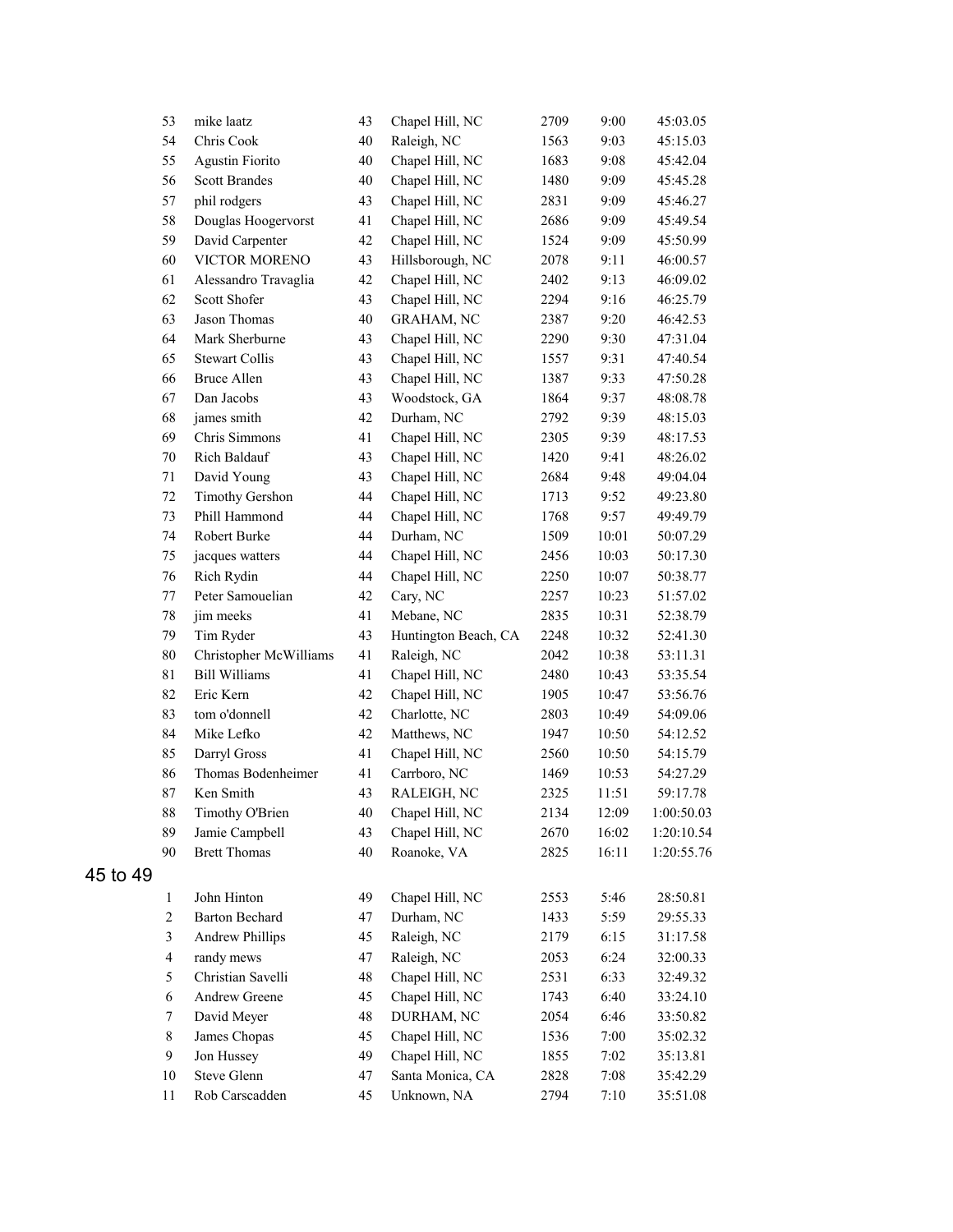| 12 | Dave Nelson         | 48 | Snow Camp, NC     | 2115 | 7:15 | 36:16.81 |
|----|---------------------|----|-------------------|------|------|----------|
| 13 | <b>Bob Duronio</b>  | 47 | Chapel Hill, NC   | 1648 | 7:23 | 36:59.30 |
| 14 | Chris Holaday       | 45 | Leesburg, NC      | 1828 | 7:26 | 37:13.01 |
| 15 | ELDAD HADAR         | 48 | Chapel Hill, NC   | 1760 | 7:31 | 37:37.04 |
| 16 | Hernan Silva        | 47 | Durham, NC        | 2303 | 7:33 | 37:50.27 |
| 17 | Jim (Remus-TH) Riek | 46 | Carrboro, NC      | 2219 | 7:34 | 37:53.02 |
| 18 | John Plymale        | 47 | Carrboro, NC      | 2184 | 7:35 | 37:59.52 |
| 19 | <b>Butch Miner</b>  | 47 | Durham, NC        | 2586 | 7:36 | 38:02.78 |
| 20 | Robert Agans        | 49 | Hillsborough, NC  | 1383 | 7:37 | 38:07.26 |
| 21 | Thomas Gillaspy     | 47 | Raleigh, NC       | 1729 | 7:37 | 38:07.52 |
| 22 | Michael Irizarry    | 45 | Chapel Hill, NC   | 2779 | 7:37 | 38:09.80 |
| 23 | michael murray      | 49 | Chapel Hill, NC   | 2103 | 7:38 | 38:11.02 |
| 24 | Gary Kayye          | 46 | Chapel Hill, NC   | 1891 | 7:38 | 38:13.55 |
| 25 | Scott Morningstgar  | 46 | Carrboro, NC      | 2082 | 7:54 | 39:32.02 |
| 26 | Kevin Weeks         | 48 | Carrboro, NC      | 2462 | 7:56 | 39:41.28 |
| 27 | <b>Brian Beatty</b> | 48 | Carrboro, NC      | 1432 | 7:57 | 39:46.28 |
| 28 | James Lewis         | 45 | Durham, NC        | 1959 | 7:58 | 39:52.04 |
| 29 | Todd Crenshaw       | 46 | Durham, NC        | 1586 | 8:04 | 40:21.03 |
| 30 | Robert Kern         | 49 | Chapel Hill, NC   | 2606 | 8:05 | 40:26.05 |
| 31 | Ziad Kurdi          | 45 | Chapel Hill, NC   | 2755 | 8:08 | 40:43.22 |
| 32 | Neal Moro           | 47 | Alpharetta, GA    | 2084 | 8:12 | 41:04.05 |
| 33 | George Wannop       | 47 | Broadway, NC      | 2450 | 8:13 | 41:08.55 |
| 34 | <b>Bruce Smith</b>  | 48 | Mebane, NC        | 2319 | 8:15 | 41:16.81 |
| 35 | martin boyle        | 47 | Chapel Hill, NC   | 2660 | 8:16 | 41:22.03 |
| 36 | Andrew Cohen        | 48 | Carrboro, NC      | 1548 | 8:16 | 41:23.54 |
| 37 | Jeffery Allen       | 45 | Hillsborough, NC  | 1389 | 8:17 | 41:28.04 |
| 38 | William Chesser     | 48 | Durham, NC        | 1533 | 8:18 | 41:30.02 |
| 39 | Mike Brown          | 45 | <b>GRAHAM, NC</b> | 1494 | 8:28 | 42:21.02 |
| 40 | Todd Warner         | 47 | Concord, NC       | 2454 | 8:28 | 42:22.30 |
| 41 | Norman Sharpless    | 45 | Chapel Hill, NC   | 2770 | 8:29 | 42:26.52 |
| 42 | Mike Helpingstine   | 48 | Cary, NC          | 1803 | 8:33 | 42:47.04 |
| 43 | Rebecca Kohler      | 46 | Carrboro, NC      | 2545 | 8:34 | 42:52.78 |
| 44 | Dale Fedewa         | 46 | Chapel Hill, NC   | 1673 | 8:34 | 42:53.79 |
| 45 | James Korfas        | 45 | Chapel Hill, NC   | 1926 | 8:38 | 43:11.54 |
| 46 | Greg Porter         | 49 | Carrboro, NC      | 2187 | 8:41 | 43:28.28 |
| 47 | Ian Hunter          | 48 | Chapel Hill, NC   | 1849 | 8:46 | 43:50.05 |
| 48 | <b>Steve Tilley</b> | 45 | Durham, NC        | 2395 | 8:54 | 44:32.30 |
| 49 | Pete Youngman       | 47 | Sacramento, CA    | 2509 | 8:54 | 44:32.51 |
| 50 | Tim Vickers         | 46 | Chapel Hill, NC   | 2423 | 8:55 | 44:37.04 |
| 51 | Frank Chupka        | 46 | Brandon, FL       | 1540 | 8:55 | 44:38.79 |
| 52 | Matt Huemmer        | 45 | Chapel Hill, NC   | 1844 | 9:03 | 45:19.54 |
| 53 | Ken Taylor          | 48 | Chapel Hill, NC   | 2381 | 9:07 | 45:38.77 |
| 54 | Michael Edwards     | 49 | Hillsborough, NC  | 2700 | 9:08 | 45:44.53 |
| 55 | J. Bennett          | 49 | Mt. Pleasant, SC  | 1440 | 9:09 | 45:46.04 |
| 56 | Paul Monahan        | 48 | Chapel Hill, NC   | 2073 | 9:12 | 46:04.81 |
| 57 | Eric Schneider      | 47 | Pittsboro, NC     | 2269 | 9:26 | 47:13.53 |
| 58 | Doug Baker          | 48 | Hillsborough, NC  | 1417 | 9:29 | 47:27.54 |
| 59 | Timothy O'Donnell   | 46 | Chapel Hill, NC   | 2137 | 9:35 | 47:55.77 |
| 60 | Stephen Celestini   | 48 | Raleigh, NC       | 2791 | 9:35 | 47:59.05 |
| 61 | Rainer Blaesius     | 49 | Chapel Hill, NC   | 1460 | 9:37 | 48:07.27 |
|    |                     |    |                   |      |      |          |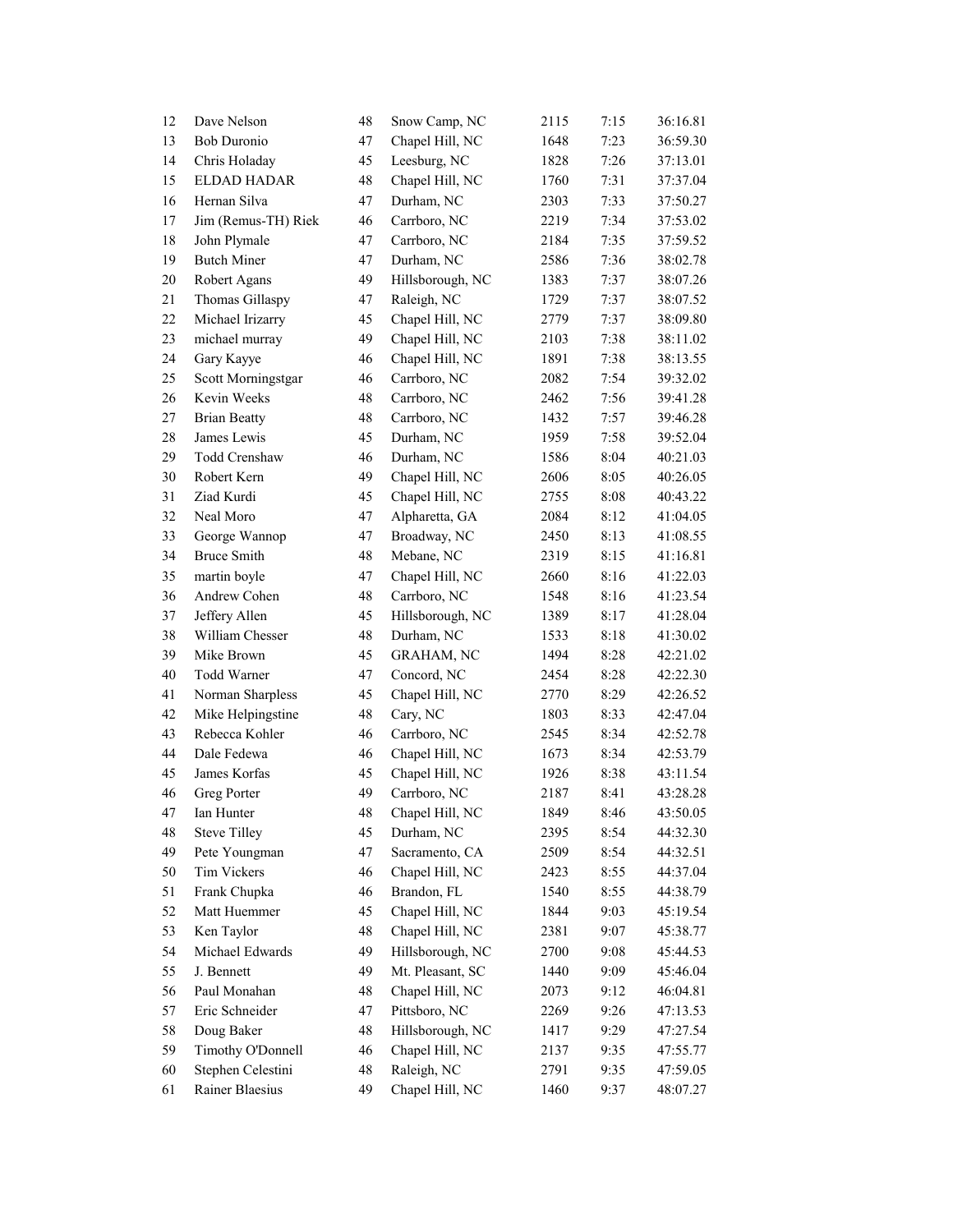|          | 62                      | Gidi Shemer          | 46 | Chapel Hill, NC     | 2289 | 9:39  | 48:19.31   |
|----------|-------------------------|----------------------|----|---------------------|------|-------|------------|
|          | 63                      | John Boggess         | 47 | Chapel Hill, NC     | 1471 | 9:40  | 48:24.53   |
|          | 64                      | andrew allden        | 47 | Pittsboro, NC       | 2812 | 9:48  | 49:04.53   |
|          | 65                      | Joseph Spagnardi     | 47 | Durham, NC          | 2734 | 9:52  | 49:22.29   |
|          | 66                      | Tom Arnel            | 48 | Carrboro, NC        | 1402 | 9:56  | 49:40.26   |
|          | 67                      | Michael Gentile      | 46 | Hillsborough, NC    | 1711 | 10:00 | 50:01.55   |
|          | 68                      | brian maccarthy      | 47 | Unknown, NA         | 2808 | 10:03 | 50:16.06   |
|          | 69                      | Roger Arnott         | 46 | Chapel Hill, NC     | 1405 | 10:06 | 50:31.03   |
|          | $70\,$                  | Flint O'Brien        | 47 | Chapel Hill, NC     | 2130 | 10:09 | 50:45.55   |
|          | 71                      | David Criswell       | 48 | Durham, NC          | 1588 | 10:10 | 50:53.29   |
|          | $72\,$                  | Andrew McGibbon      | 48 | Carrboro, NC        | 2026 | 10:11 | 50:58.78   |
|          | 73                      | Todd Hyde            | 45 | Chapel Hill, NC     | 1859 | 10:21 | 51:49.99   |
|          | 74                      | Chris Tovell         | 46 | Carrboro, NC        | 2400 | 10:38 | 53:12.54   |
|          | 75                      | Fitz Shelton         | 46 | Durham, NC          | 2287 | 11:44 | 58:42.76   |
|          | 76                      | Ken Rehder           | 49 | Durham, NC          | 2210 | 12:26 | 1:02:13.78 |
|          | $77 \,$                 | William Wolf         | 48 | Chapel Hill, NC     | 2494 | 13:37 | 1:08:06.03 |
|          | $78\,$                  | Andy Gilbert         | 48 | Chapel Hill, NC     | 1719 | 14:08 | 1:10:42.78 |
|          | 79                      | steve campbell       | 45 | Carrboro, NC        | 2610 | 18:22 | 1:31:51.55 |
| 50 to 54 |                         |                      |    |                     |      |       |            |
|          | 1                       | john anderson        | 50 | Pfafftown, NC       | 2726 | 5:53  | 29:26.32   |
|          | $\overline{2}$          | Gary Slade           | 52 | Chapel Hill, NC     | 2317 | 5:55  | 29:37.07   |
|          | $\overline{\mathbf{3}}$ | Ted LaMay            | 51 | Chapel Hill, NC     | 1931 | 6:07  | 30:37.30   |
|          | $\overline{\mathbf{4}}$ | Mike Kelley          | 52 | Chapel Hill, NC     | 1894 | 6:15  | 31:15.06   |
|          | 5                       | Eric Paul            | 54 | Chapel Hill, NC     | 2827 | 6:29  | 32:27.81   |
|          | $\sqrt{6}$              | Craig Gilbert        | 52 | DURHAM, NC          | 1722 | 6:40  | 33:20.06   |
|          | $\boldsymbol{7}$        | Aubrey Meador        | 51 | Mebane, NC          | 2043 | 6:43  | 33:36.30   |
|          | $\,8\,$                 | Donald McDonnell     | 50 | Chapel Hill, NC     | 2022 | 6:48  | 34:02.81   |
|          | 9                       | Michael Hamilton     | 53 | Chapel Hill, NC     | 2732 | 6:52  | 34:24.32   |
|          | $10\,$                  | Charles Lancaster    | 50 | Chapel Hill, NC     | 1933 | 6:54  | 34:33.56   |
|          | $11\,$                  | David Hardy          | 51 | Carrboro, NC        | 1777 | 6:58  | 34:51.10   |
|          | 12                      | John Rees            | 52 | Chapel Hill, NC     | 2207 | 7:10  | 35:52.06   |
|          | 13                      | Tom Giduz            | 54 | Chapel Hill, NC     | 2675 | 7:24  | 37:00.79   |
|          | 14                      | Philip Royal         | 50 | Pittsboro, NC       | 2245 | 7:35  | 37:57.77   |
|          | 15                      | Joel Williams        | 50 | Mebane, NC          | 2482 | 7:39  | 38:15.03   |
|          | 16                      | Robert Avent         | 53 | Chapel Hill, NC     | 1412 | 7:39  | 38:19.01   |
|          | $17\,$                  | Douglas Kopec        | 54 | Carrboro, NC        | 1925 | 7:43  | 38:35.04   |
|          | $18\,$                  | Tim Smith            | 50 | Hillsborough, NC    | 2331 | 7:46  | 38:53.77   |
|          | 19                      | <b>Steve Lucente</b> | 51 | Carrboro, NC        | 1977 | 7:49  | 39:07.55   |
|          | $20\,$                  | Craig Helms          | 51 | Chapel Hill, NC     | 1800 | 7:58  | 39:53.29   |
|          | 21                      | John Mader           | 54 | Chapel Hill, NC     | 1994 | 8:01  | 40:07.29   |
|          | 22                      | Greg Hirschfield     | 53 | Durham, NC          | 1819 | 8:02  | 40:14.05   |
|          | 23                      | John Tullo           | 53 | Chapel Hill, NC     | 2406 | 8:06  | 40:33.02   |
|          | 24                      | <b>Buddy Kelly</b>   | 50 | Chapel Hill, NC     | 1896 | 8:09  | 40:47.80   |
|          | 25                      | Jon Cohen            | 52 | Signal Mountain, TN | 1549 | 8:16  | 41:23.27   |
|          | $26\,$                  | dave pttenger        | 53 | Durham, NC          | 2785 | 8:27  | 42:17.79   |
|          | $27\,$                  | Ned Neeley           | 51 | DURHAM, NC          | 2114 | 8:31  | 42:40.06   |
|          | $28\,$                  | Phillip May          | 53 | Chapel Hill, NC     | 2012 | 8:32  | 42:42.80   |
|          | 29                      | Mark Coulter         | 53 | Chapel Hill, NC     | 1573 | 8:43  | 43:35.78   |
|          | 30                      | <b>Steven Young</b>  | 51 | DURHAM, NC          | 2507 | 8:43  | 43:35.78   |
|          | 31                      | Randy Kauftheil      | 53 | Chapel Hill, NC     | 1888 | 8:56  | 44:45.02   |
|          |                         |                      |    |                     |      |       |            |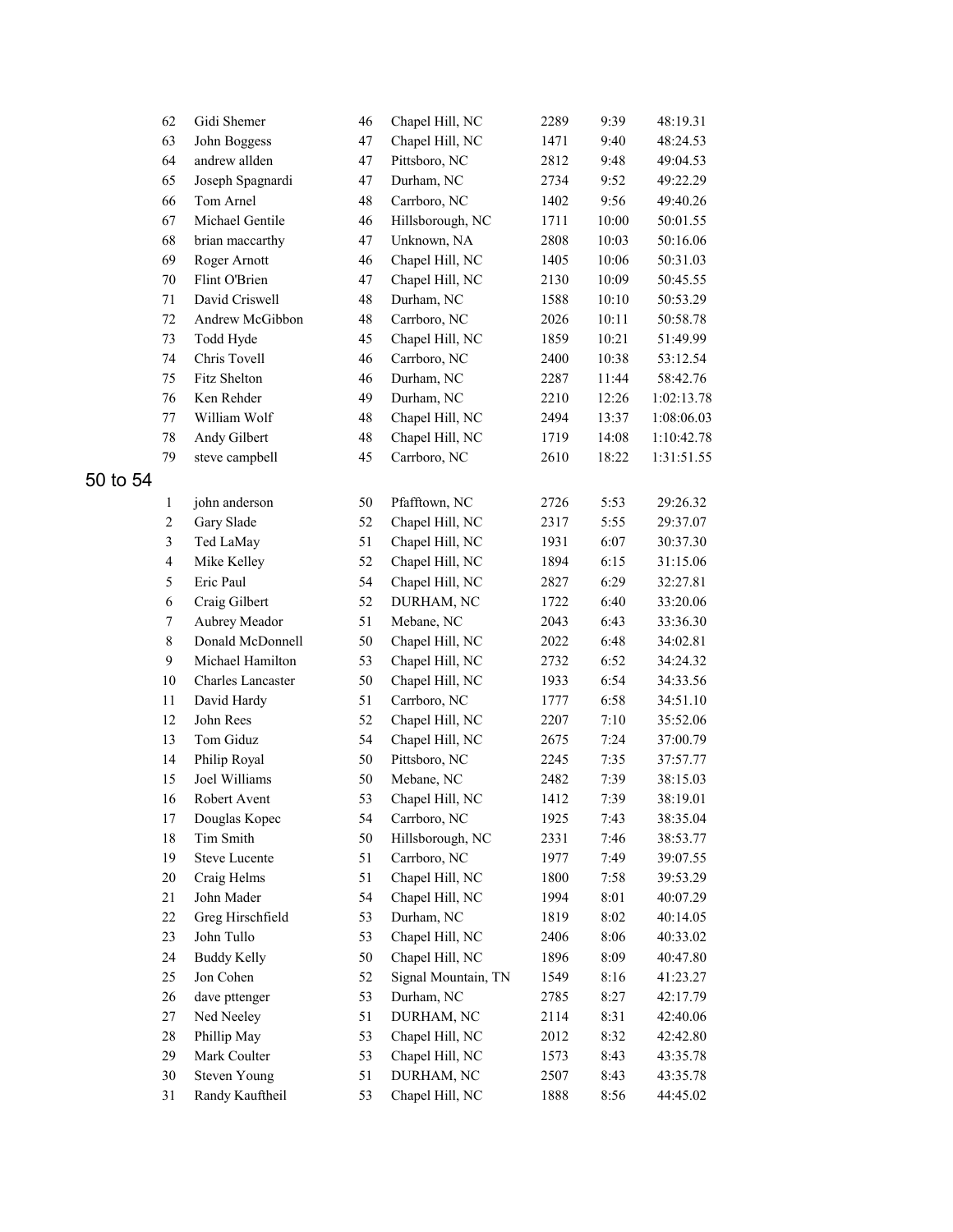|          | 32                      | Michael Lutz                           | 51 | DURHAM, NC                    | 1986 | 9:02  | 45:14.75   |
|----------|-------------------------|----------------------------------------|----|-------------------------------|------|-------|------------|
|          | 33                      | Marcus Lewis                           | 50 | Robbinsville, NJ              | 1960 | 9:10  | 45:54.28   |
|          | 34                      | James Wennerstrom                      | 51 | Durham, NC                    | 2466 | 9:14  | 46:11.05   |
|          | 35                      | <b>Barrett Ludlow</b>                  | 52 | Petosky, MI                   | 1978 | 9:15  | 46:15.77   |
|          | 36                      | Andy Millager                          | 52 | Carrboro, NC                  | 2060 | 9:16  | 46:21.79   |
|          | 37                      | Don Rives                              | 50 | Chapel Hill, NC               | 2224 | 9:18  | 46:32.77   |
|          | 38                      | Kevin Schulman                         | 50 | Chapel Hill, NC               | 2270 | 9:22  | 46:55.01   |
|          | 39                      | Wesley Byerly                          | 54 | Chapel Hill, NC               | 1514 | 9:23  | 46:58.53   |
|          | 40                      | enrico bocchardi                       | 53 | Hillsborough, NC              | 2743 | 9:25  | 47:08.03   |
|          | 41                      | Thomas Smith                           | 54 | Chapel Hill, NC               | 2330 | 9:26  | 47:11.30   |
|          | 42                      | Jay Schmid                             | 51 | Glen Allen, VA                | 2265 | 9:38  | 48:14.55   |
|          | 43                      | David Zvara                            | 52 | Chapel Hill, NC               | 2518 | 9:52  | 49:20.04   |
|          | 44                      | Greg Davis                             | 50 | Chapel Hill, NC               | 1610 | 9:54  | 49:30.28   |
|          | 45                      | Thomas Morris                          | 51 | Pittsboro, NC                 | 2087 | 10:01 | 50:09.80   |
|          | 46                      | joe morgan                             | 51 | Unknown, NA                   | 2749 | 10:02 | 50:13.06   |
|          | 47                      | Richard Sutherland                     | 52 | Chapel Hill, NC               | 2363 | 10:03 | 50:16.30   |
|          | 48                      | David Gilbert                          | 54 | Chapel Hill, NC               | 1723 | 10:05 | 50:25.03   |
|          | 49                      | Ben Outlaw                             | 51 | Seven Springs, NC             | 2146 | 10:06 | 50:32.05   |
|          | 50                      | Tim Williams                           | 53 | Chapel Hill, NC               | 2486 | 10:22 | 51:51.54   |
|          | 51                      | Bernard Prabucki                       | 50 | Carrboro, NC                  | 2196 | 10:24 | 52:04.77   |
|          | 52                      | Jerry Harrington                       | 54 | Chapel Hill, NC               | 1783 | 10:32 | 52:43.78   |
|          | 53                      | Weaver Hickerson                       | 50 | Chapel Hill, NC               | 1811 | 10:52 | 54:22.03   |
|          | 54                      | Michael Ervin                          | 53 | DURHAM, NC                    | 1665 | 10:56 | 54:43.52   |
|          | 55                      | joe nanney                             | 50 | Chapel Hill, NC               | 2751 | 11:36 | 58:04.54   |
|          | 56                      | ray davis                              | 53 | Chapel Hill, NC               | 2679 | 11:58 | 59:55.80   |
|          | 57                      | Scott Buck                             | 53 | Chapel Hill, NC               | 1506 | 12:12 | 1:01:02.38 |
|          | 58                      | Tom Hoerger                            | 52 | Chapel Hill, NC               | 1823 | 16:25 | 1:22:06.77 |
| 55 to 59 |                         |                                        |    |                               |      |       |            |
|          | $\mathbf{1}$            | Owen Astrachan                         | 55 | Chapel Hill, NC               | 1410 | 6:20  | 31:45.31   |
|          | $\mathbf{2}$            | Roger Halchin                          | 58 | Mebane, NC                    | 1765 | 6:43  | 33:38.81   |
|          | 3                       | Dan Risku                              | 55 | Chapel Hill, NC               | 2222 | 6:46  | 33:50.59   |
|          | $\overline{\mathbf{4}}$ | Charles van der Horst                  | 59 | Chapel Hill, NC               | 2414 | 6:50  | 34:12.56   |
|          | 5                       | David Royle                            | 56 | Washington, DC                | 2702 | 7:00  | 35:03.31   |
|          | 6                       | zeph Putnam                            | 58 | Fuquay-Varina, NC             | 2199 | 7:12  | 36:00.82   |
|          | 7                       | Joe Khoury                             | 56 | Chapel Hill, NC               | 2713 | 8:08  | 40:43.79   |
|          | $\,$ $\,$               | Gregory Atchison                       | 55 | Chapel Hill, NC               | 1411 | 8:11  | 40:58.77   |
|          | 9                       | Richard Hails                          | 59 | Chapel Hill, NC               | 1764 | 8:12  | 41:03.52   |
|          | $10\,$                  | Wayne Hadler                           | 57 | Carrboro, NC                  |      |       |            |
|          | $11\,$                  |                                        | 59 |                               | 1761 | 8:15  | 41:19.28   |
|          | 12                      | George Retsch-Bogart<br>Duncan Wallace |    | Chapel Hill, NC               | 2212 | 8:16  | 41:25.05   |
|          |                         |                                        | 56 | GRAHAM, NC<br>Chapel Hill, NC | 2442 | 8:17  | 41:29.81   |
|          | 13                      | <b>BILL GABLE</b>                      | 55 |                               | 1702 | 8:23  | 41:56.05   |
|          | 14                      | Peter Superak                          | 55 | Carrboro, NC                  | 2361 | 8:30  | 42:33.80   |
|          | 15                      | gerry laferriere                       | 55 | Chapel Hill, NC               | 2598 | 8:44  | 43:42.78   |
|          | 16                      | Mark Acuff                             | 58 | Chapel Hill, NC               | 1377 | 8:44  | 43:44.27   |
|          | 17                      | John Blunk                             | 55 | Chapel Hill, NC               | 1465 | 8:56  | 44:43.76   |
|          | 18                      | Jeff Legere                            | 55 | DURHAM, NC                    | 1950 | 8:58  | 44:51.52   |
|          | 19                      | Michael Hughes                         | 56 | Carrboro, NC                  | 1846 | 9:01  | 45:06.03   |
|          | 20                      | Kerry Bloom                            | 57 | Chapel Hill, NC               | 1462 | 9:06  | 45:33.03   |
|          | 21                      | Richard Crume                          | 59 | Chapel Hill, NC               | 1592 | 9:10  | 45:51.52   |
|          | 22                      | Norm Rosen                             | 58 | Chapel Hill, NC               | 2235 | 9:11  | 45:55.77   |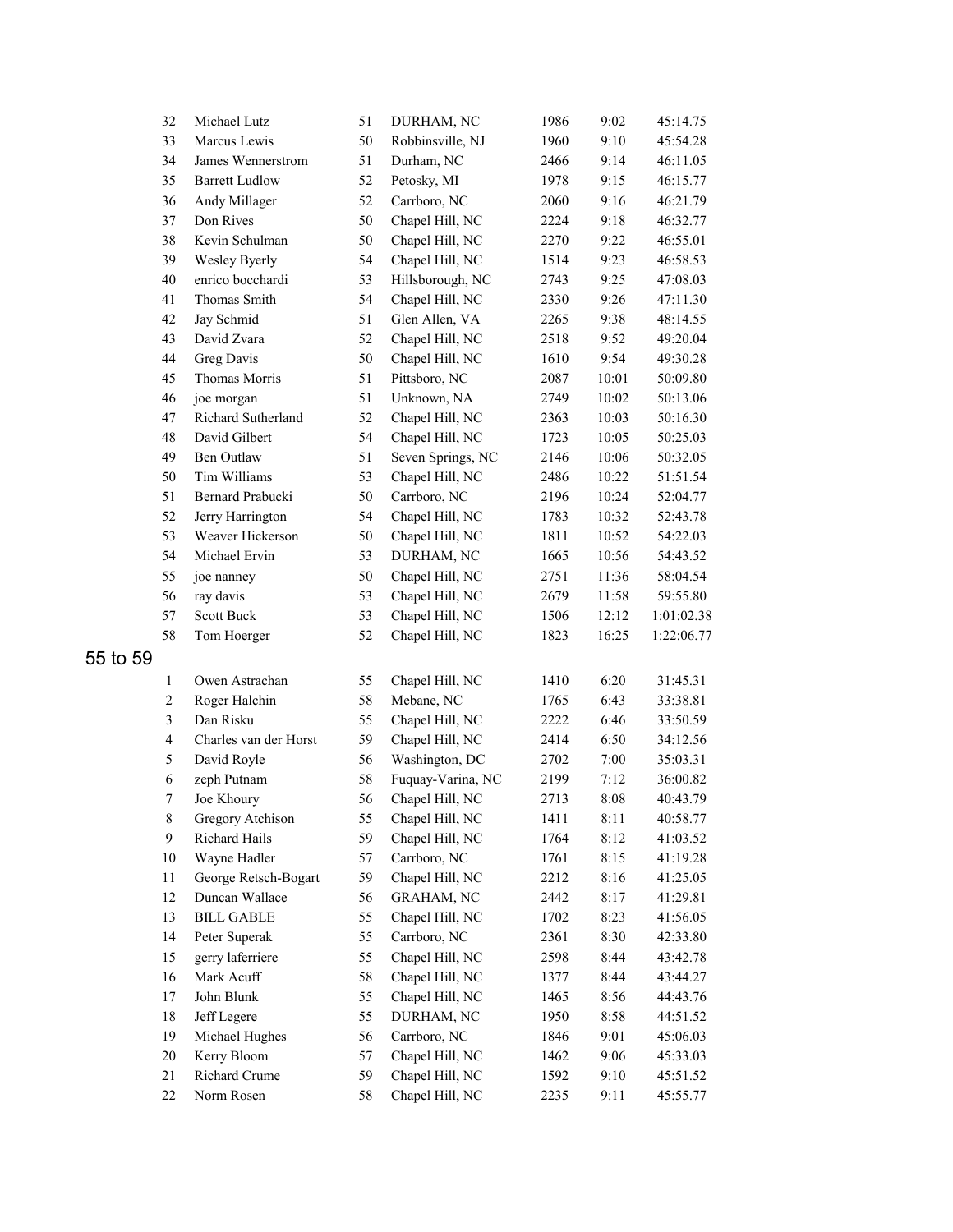|          | 23               | Michael Madden        | 56 | Chapel Hill, NC   | 1993 | 9:12  | 46:01.52   |
|----------|------------------|-----------------------|----|-------------------|------|-------|------------|
|          | 24               | Tim Wilcosky          | 59 | Chapel Hill, NC   | 2478 | 9:21  | 46:47.79   |
|          | 25               | Andrew Ghio           | 56 | Chapel Hill, NC   | 1716 | 9:31  | 47:37.27   |
|          | 26               | Donald Shaffer        | 55 | Chapel Hill, NC   | 2286 | 9:35  | 47:58.28   |
|          | 27               | <b>Scott Pesesky</b>  | 57 | Norfolk, VA       | 2171 | 9:43  | 48:39.78   |
|          | 28               | John Ludlow           | 59 | Chapel Hill, NC   | 1981 | 9:47  | 48:58.01   |
|          | 29               | Mitch Anscher         | 56 | Richmond, VA      | 1400 | 9:57  | 49:46.77   |
|          | 30               | Rich Haney            | 58 | Chapel Hill, NC   | 2777 | 10:02 | 50:11.03   |
|          | 31               | Stephen Foster        | 57 | Durham, NC        | 1692 | 10:04 | 50:21.03   |
|          | 32               | <b>Stoel Burrowes</b> | 58 | Chapel Hill, NC   | 1511 | 10:11 | 51:00.77   |
|          | 33               | Greg Power            | 58 | Pittsboro, NC     | 2193 | 10:12 | 51:01.30   |
|          | 34               | Mike Dinola           | 56 | Chapel Hill, NC   | 1628 | 10:24 | 52:03.51   |
|          | 35               | Pete Petrin           | 55 | Hillsborough, NC  | 2176 | 10:25 | 52:07.55   |
|          | 36               | Paul Pooley           | 56 | Durham, NC        | 2185 | 10:32 | 52:44.80   |
|          | 37               | Robert Hart           | 57 | Chapel Hill, NC   | 1789 | 10:39 | 53:16.55   |
|          | 38               | Walter Jominy         | 59 | Coral Springs, FL | 1870 | 11:38 | 58:14.50   |
|          | 39               | chuck lohr            | 58 | Chapel Hill, NC   | 2587 | 11:55 | 59:39.29   |
|          | 40               | Buzz Sztukowski       | 56 | Chapel Hill, NC   | 2369 | 12:55 | 1:04:38.53 |
|          | 41               | William Vogel         | 55 | Tampa, FL         | 2428 | 13:31 | 1:07:37.29 |
|          | 42               | andrew silton         | 57 | Chapel Hill, NC   | 2795 | 13:47 | 1:08:59.55 |
| 60 to 64 |                  |                       |    |                   |      |       |            |
|          | $\mathbf{1}$     | Roger Mitchell        | 61 | Carrboro, NC      | 2071 | 7:23  | 36:55.28   |
|          | $\overline{c}$   | Wayne Eckert          | 60 | Davidson, NC      | 1651 | 7:32  | 37:41.29   |
|          | $\mathfrak{Z}$   | Richard Kohrman       | 63 | Mebane, NC        | 1923 | 7:34  | 37:54.52   |
|          | $\overline{4}$   | robert cummins        | 60 | Newport, NC       | 2764 | 7:46  | 38:52.78   |
|          | 5                | Cedric Pearce         | 61 | Chapel Hill, NC   | 2163 | 8:02  | 40:14.29   |
|          | $\sqrt{6}$       | Michael Flynn         | 61 | Carrboro, NC      | 1689 | 8:09  | 40:49.56   |
|          | $\boldsymbol{7}$ | William Vann Jr.      | 63 | Chapel Hill, NC   | 2420 | 8:11  | 40:55.76   |
|          | $\,8\,$          | Paul Lachiewicz       | 60 | Chapel Hill, NC   | 1929 | 8:23  | 41:59.04   |
|          | $\boldsymbol{9}$ | Tom Raynor            | 60 | Chapel Hill, NC   | 2788 | 8:32  | 42:42.81   |
|          | $10\,$           | Dick Blackburn        | 64 | Chapel Hill, NC   | 1453 | 8:33  | 42:45.05   |
|          | $11\,$           | Keith Nadolski        | 62 | Chapel Hill, NC   | 2108 | 8:33  | 42:47.56   |
|          | 12               | Michael Phillips      | 60 | Pittsboro, NC     | 2183 | 8:40  | 43:22.78   |
|          | 13               | Alfred Kleinhammes    | 60 | Chapel Hill, NC   | 1915 | 8:56  | 44:43.26   |
|          | 14               | Chris Hill            | 60 | Pittsboro, NC     | 1815 | 8:57  | 44:47.03   |
|          | 15               | Luke Lucas            | 64 | Chapel Hill, NC   | 2626 | 9:03  | 45:15.31   |
|          | 16               | Lee Berkowitz         | 60 | Chapel Hill, NC   | 1445 | 9:07  | 45:40.03   |
|          | 17               | Paul Barker           | 63 | Chapel Hill, NC   | 2723 | 9:13  | 46:08.55   |
|          | 18               | Ralph Karpinos        | 61 | Chapel Hill, NC   | 1886 | 9:33  | 47:50.31   |
|          | 19               | Jeffrey Crawford      | 63 | DURHAM, NC        | 1584 | 10:05 | 50:26.72   |
|          | $20\,$           | barry silvey          | 62 | Chapel Hill, NC   | 2304 | 10:18 | 51:30.79   |
|          | 21               | Chris Kinnell         | 64 | Sherrill, NY      | 1910 | 10:22 | 51:50.54   |
|          | 22               | Robert Rigsbee        | 63 | Chapel Hill, NC   | 2744 | 10:22 | 51:53.27   |
|          | 23               | Steve Spade           | 62 | Carrboro, NC      | 2340 | 10:52 | 54:21.80   |
|          | 24               | Skip Knapp            | 61 | Durham, NC        | 1919 | 10:53 | 54:27.52   |
|          | 25               | Rodney Jones          | 62 | Chapel Hill, NC   | 1876 | 11:29 | 57:29.29   |
|          | 26               | Richard Crandall      | 62 | Pittsboro, NC     | 1582 | 12:53 | 1:04:26.29 |
|          | 27               | Clive Meerholz        | 61 | Chapel Hill, NC   | 2045 | 12:56 | 1:04:44.55 |
|          | 28               | Michael McCluskey     | 60 | Chapel Hill, NC   | 2018 | 18:11 | 1:30:58.01 |

65 to 69